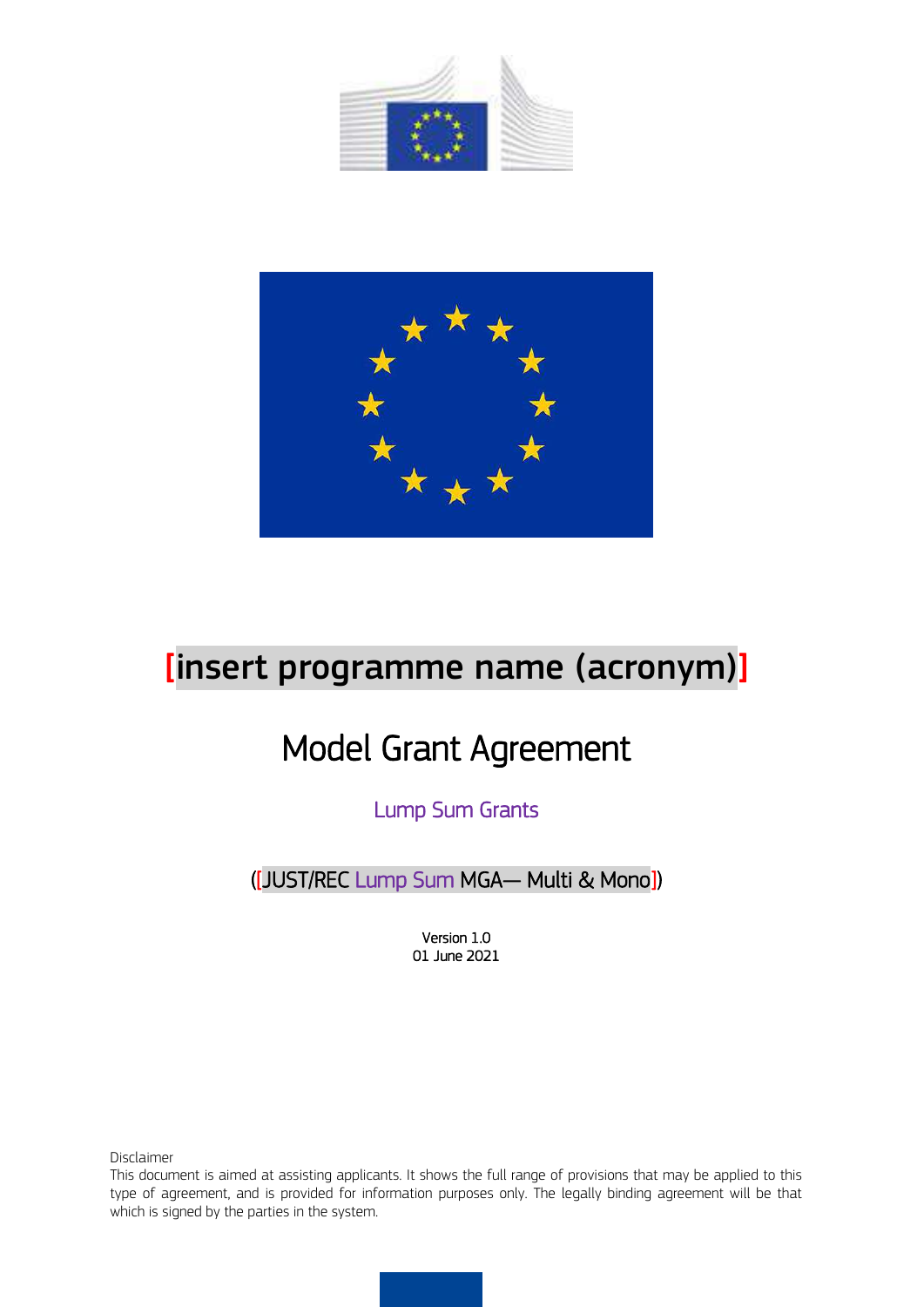| <b>HISTORY OF CHANGES</b> |                            |                                    |  |  |  |  |  |  |
|---------------------------|----------------------------|------------------------------------|--|--|--|--|--|--|
| <b>Version</b>            | <b>Publication</b><br>date | <b>Changes</b>                     |  |  |  |  |  |  |
| 1.0                       | 01.06.2021                 | Initial version.<br>$\mathbf{r}$ . |  |  |  |  |  |  |
|                           |                            |                                    |  |  |  |  |  |  |
|                           |                            |                                    |  |  |  |  |  |  |
|                           |                            |                                    |  |  |  |  |  |  |
|                           |                            |                                    |  |  |  |  |  |  |
|                           |                            |                                    |  |  |  |  |  |  |
|                           |                            |                                    |  |  |  |  |  |  |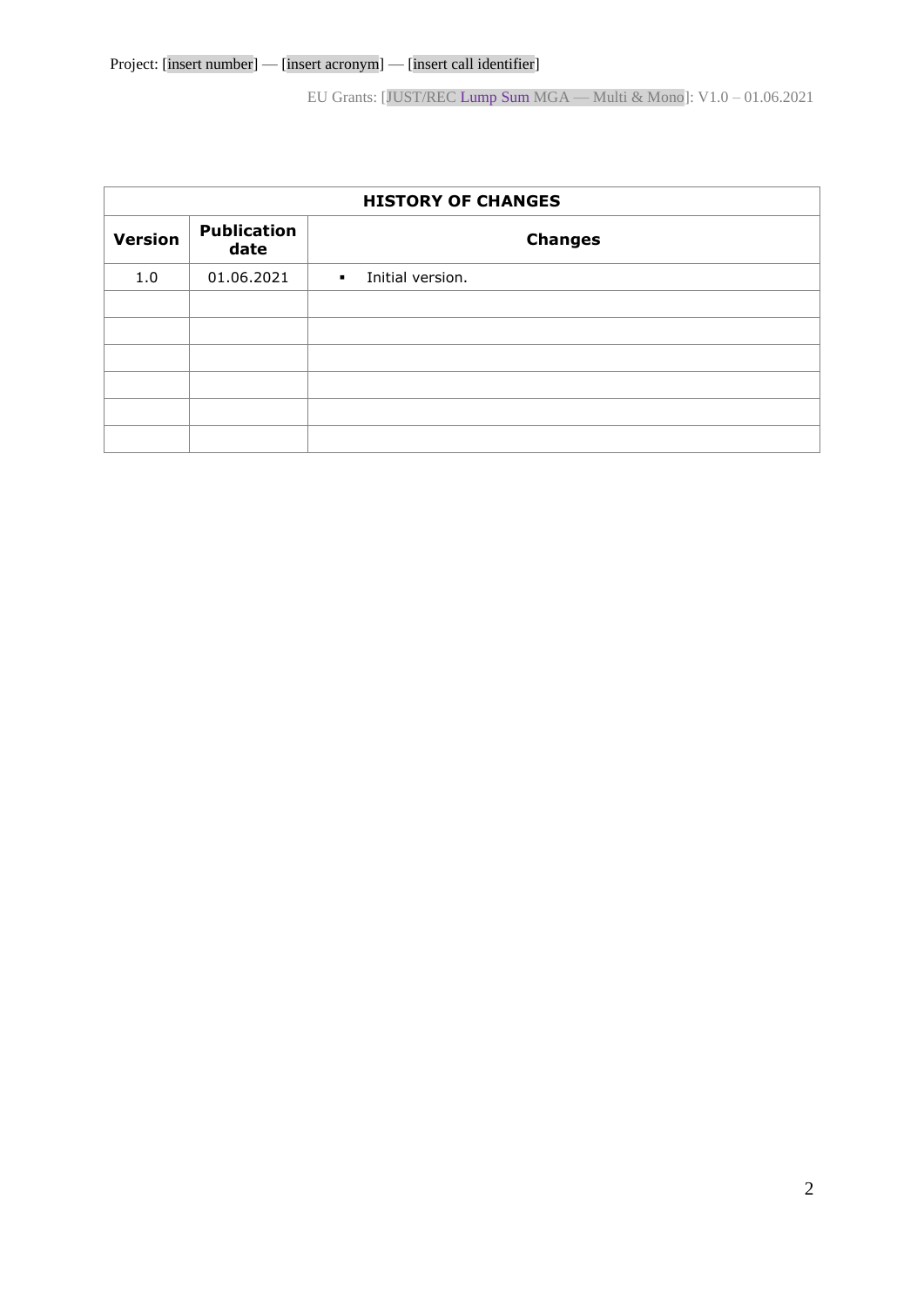

EUROPEAN COMMISSION [NAME DG]

[Name Directorate] [**Name Unit**]

# **MODEL GRANT AGREEMENT FOR THE XXX PROGRAMME (XXX) 1 XXX PROGRAMME (XXX) 2 LUMP SUM GRANTS (XXX LUMP SUM MGA — MULTI & MONO)**

- **Options** *[in green square brackets]* **will be automatically activated during grant agreement preparation in the IT tools. Options not chosen will automatically either not appear or appear as 'not applicable'. Options chosen will appear without brackets and without the green instruction.**
- **For fields in [grey in square brackets], the system will insert the appropriate data.**
- **Text in grey indicates that text which is used in other EU programmes is not applicable for this programme.**
- **Text in purple is special text for the Lump Sum MGA.**
- <span id="page-2-0"></span> **Footnotes in green are internal instructions and will not appear in the text generated by the system for signature.**

## **GRANT AGREEMENT**

#### **Project [insert number] — [insert acronym]**

#### <span id="page-2-1"></span>**PREAMBLE**

This **Agreement** ('the Agreement') is **between** the following parties:

#### **on the one part**,

 $\overline{a}$ 

*[OPTION 1:* the **European Union** ('EU'), represented by the European Commission ('European Commission' or 'granting authority'),*]*

*[[OPTION 2:* the **European Atomic Energy Community** ('Euratom'), represented by the European Commission ('European Commission' or 'granting authority'),*]]*

*[OPTION 3 for direct management by executive agencies:* the *[***European Climate, Infrastructure and Environment Executive Agency (CINEA)***] [***European Education and Culture Executive Agency (EACEA)***] [***European Research Council Executive Agency (ERCEA)***] [***European Health and Digital Executive Agency (HaDEA)***] [***European**

<sup>&</sup>lt;sup>1</sup> Regulation (EU) 2020/XX of the European Parliament and of the Council of XX December 20XX establishing a XXX programme for the period 2021-2027 (OJ XXX).

<sup>2</sup> Regulation (EU) 2020/XX of the European Parliament and of the Council of XX December 20XX establishing a XXX programme for the period 2021-2027 (OJ XXX).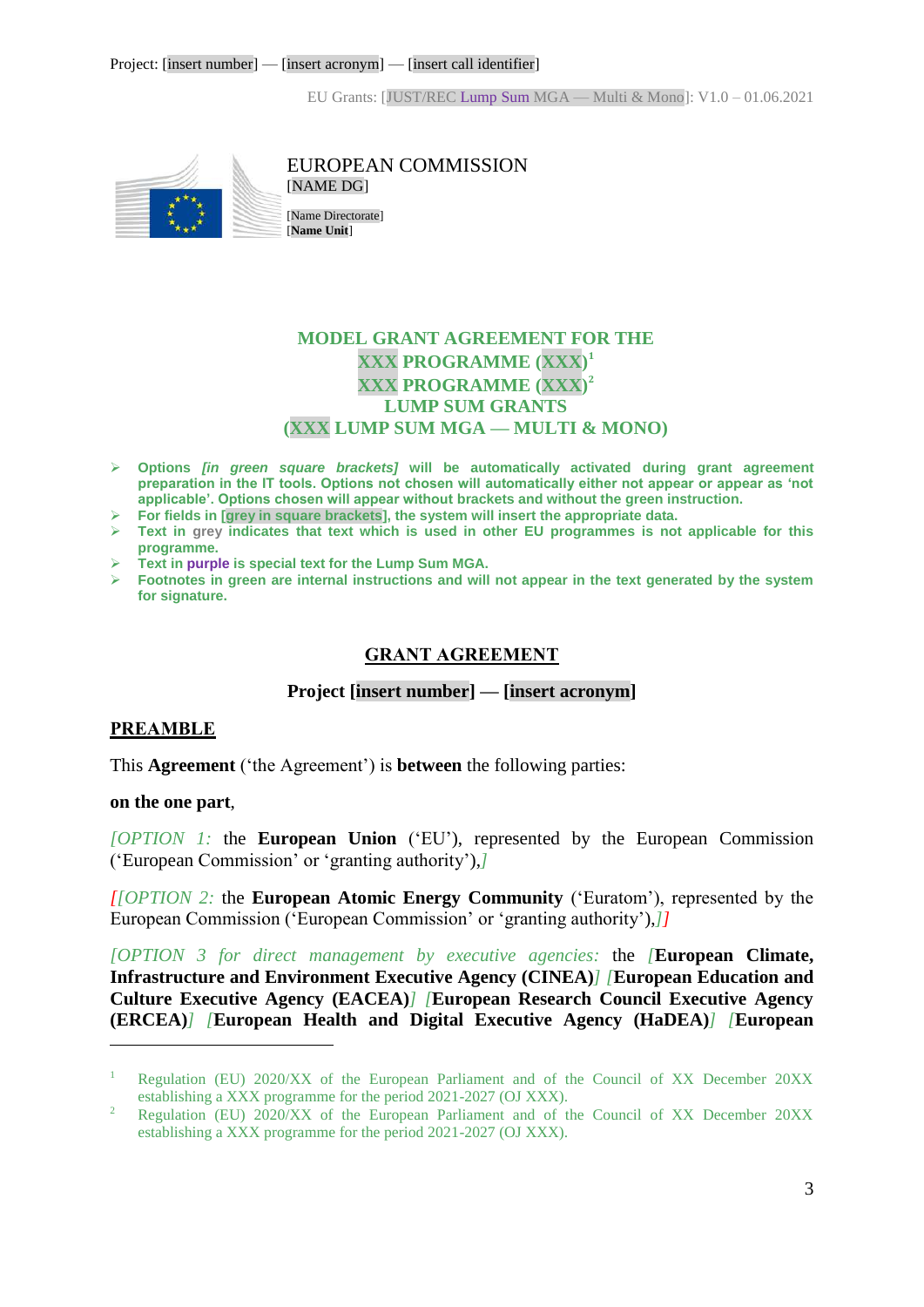Project: [insert number] — [insert acronym] — [insert call identifier]

EU Grants: [JUST/REC Lump Sum MGA — Multi & Mono]: V1.0 – 01.06.2021

**Innovation Council and SME Executive Agency (EISMEA)***] [***European Research Executive Agency (REA)<sup>***]***</sup> ('EU executive agency' or 'granting authority'), under the powers** delegated by the European Commission ('European Commission'),*]*

*[OPTION 4 for indirect management by EU funding bodies:* [**insert name of funding body**] ('granting authority')*[*, under the powers delegated by the European Commission ('European Commission')*]]*

**and**

#### **on the other part**,

1. 'the coordinator':

[**COO legal name (short name)**], PIC [number], established in [legal address],

*[*and the following other beneficiaries, if they sign their 'accession form' (see Annex 3 and Article 40):

2. [**BEN legal name (short name)**], PIC [number], established in [legal address],

*[*3. **Joint Research Centre (JRC)**, PIC [number], established in RUE DE LA LOI 200, BRUSSELS 1049, Belgium,*]*

#### [same for each beneficiary]*]*

Unless otherwise specified, references to 'beneficiary' or 'beneficiaries' include the coordinator and affiliated entities (if any).

If only one beneficiary signs the grant agreement ('mono-beneficiary grant'), all provisions referring to the 'coordinator' or the 'beneficiaries' will be considered — mutatis mutandis as referring to the beneficiary.

The parties referred to above have agreed to enter into the Agreement.

By signing the Agreement and the accession forms, the beneficiaries accept the grant and agree to implement the action under their own responsibility and in accordance with the Agreement, with all the obligations and terms and conditions it sets out.

The Agreement is composed of:

Preamble

 $\overline{a}$ 

Terms and Conditions (including Data Sheet)

Annex 1 Description of the action<sup>3</sup>

Annex 2 Estimated budget for the action

<sup>3</sup> Template published on [Portal Reference Documents.](https://ec.europa.eu/info/funding-tenders/opportunities/portal/screen/how-to-participate/reference-documents)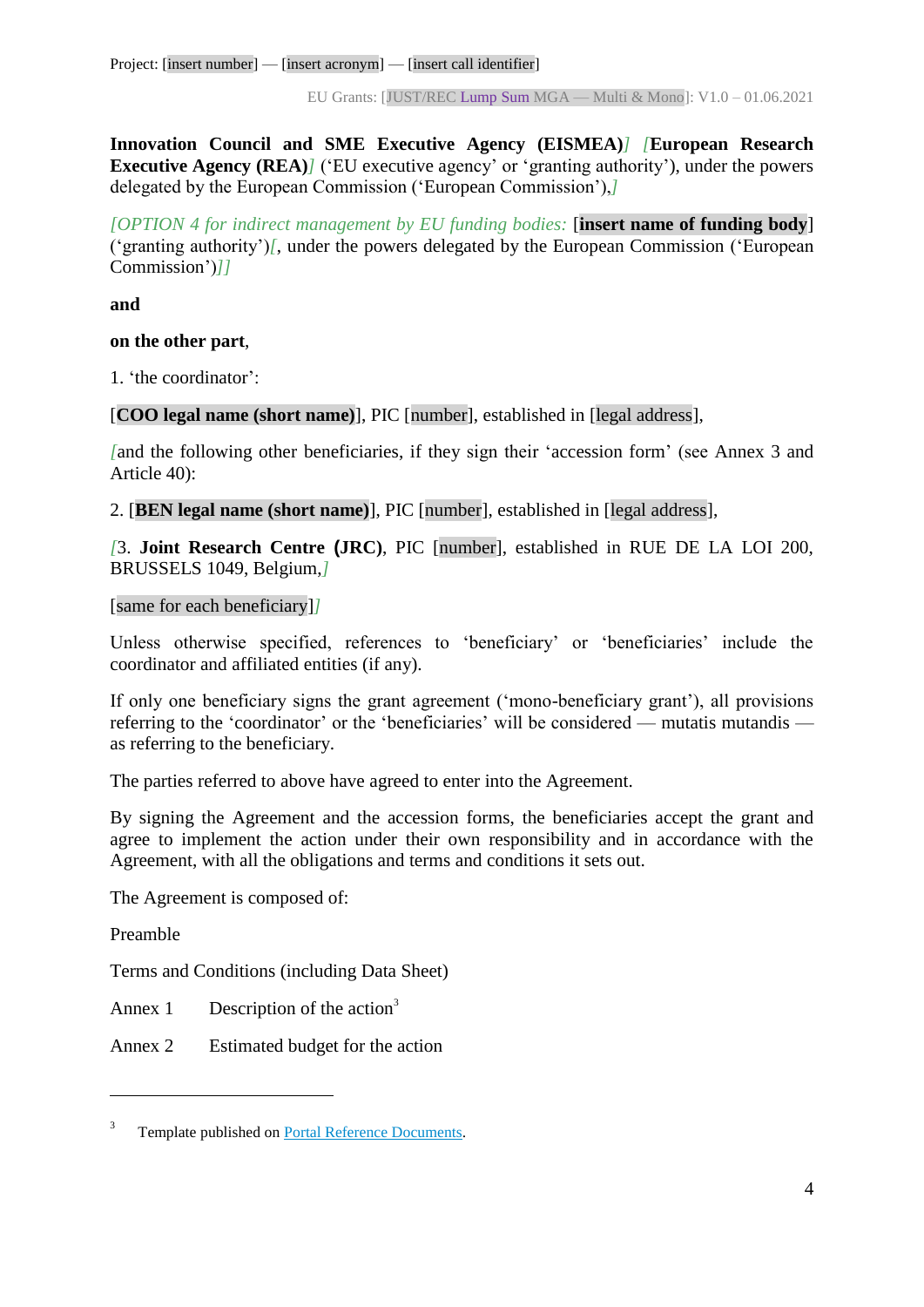- Annex 3 Accession forms (if applicable)<sup>4</sup>
- Annex 3a Declaration on joint and several liability of affiliated entities (if applicable)<sup>5</sup>
- Annex 4 Model for the financial statements
- Annex 5 Specific rules (if applicable)

 $\overline{a}$ 

<sup>4</sup> Template published on [Portal Reference Documents.](https://ec.europa.eu/info/funding-tenders/opportunities/portal/screen/how-to-participate/reference-documents)

<sup>5</sup> Template published on [Portal Reference Documents.](https://ec.europa.eu/info/funding-tenders/opportunities/portal/screen/how-to-participate/reference-documents)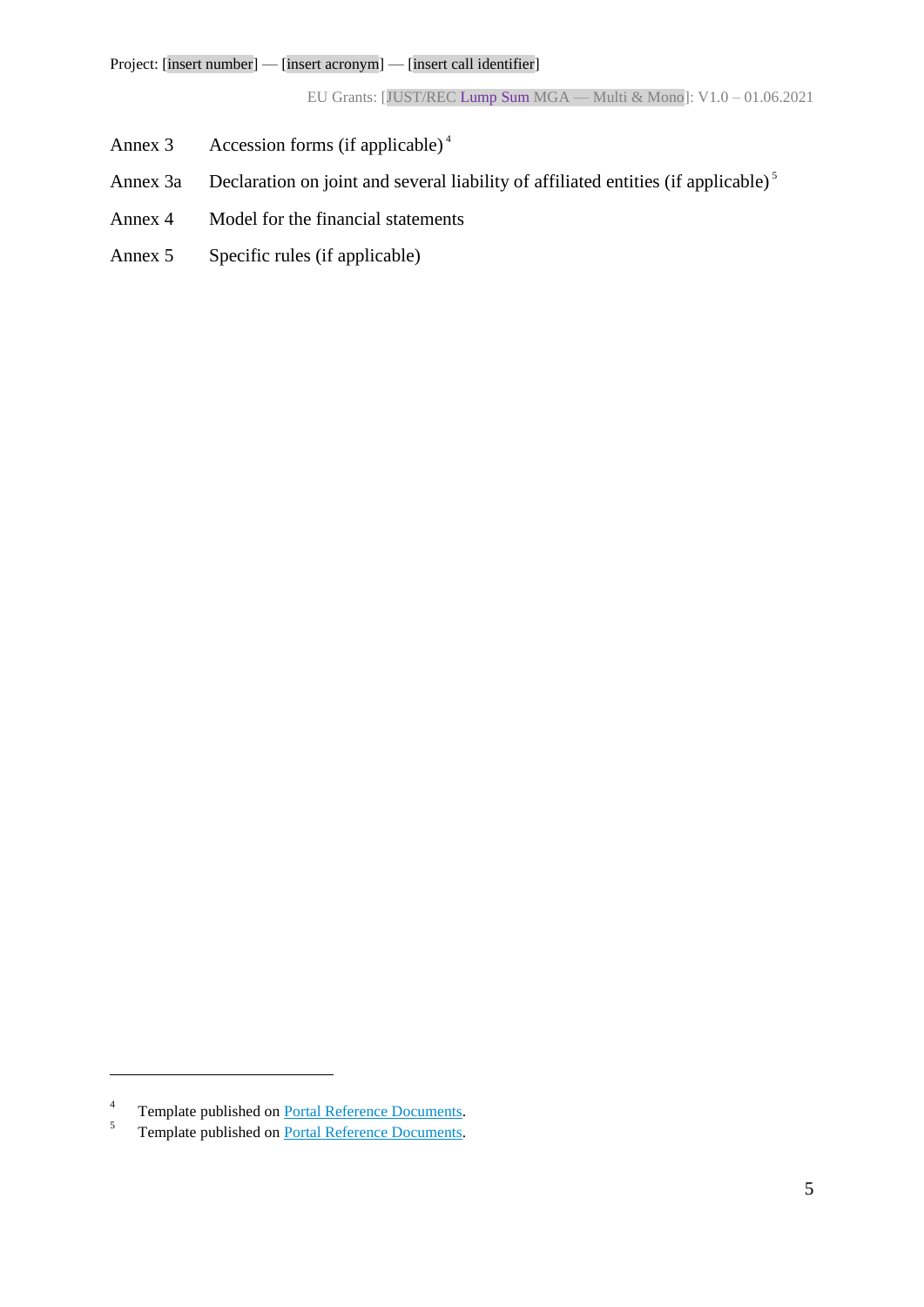# **TERMS AND CONDITIONS**

#### <span id="page-5-0"></span>**TABLE OF CONTENTS**

| <b>CHAPTER 1</b> |                                                                    |  |
|------------------|--------------------------------------------------------------------|--|
|                  |                                                                    |  |
|                  |                                                                    |  |
| <b>CHAPTER 2</b> |                                                                    |  |
|                  |                                                                    |  |
|                  |                                                                    |  |
| <b>CHAPTER 3</b> |                                                                    |  |
|                  |                                                                    |  |
|                  | 5.1                                                                |  |
|                  | 5.2                                                                |  |
|                  | 5.3                                                                |  |
|                  | 5.4                                                                |  |
|                  | 5.5                                                                |  |
|                  |                                                                    |  |
|                  |                                                                    |  |
|                  | 6.3                                                                |  |
|                  | 6.4                                                                |  |
| <b>CHAPTER 4</b> |                                                                    |  |
|                  | SECTION 1 CONSORTIUM: BENEFICIARIES, AFFILIATED ENTITIES AND OTHER |  |
|                  |                                                                    |  |
|                  |                                                                    |  |
|                  |                                                                    |  |
|                  | ARTICLE 9 - OTHER PARTICIPANTS INVOLVED IN THE ACTION 22           |  |
|                  | 9.1                                                                |  |
|                  | 9.2                                                                |  |
|                  | 9.3                                                                |  |
|                  | 9.4                                                                |  |
|                  |                                                                    |  |
|                  | 10.1                                                               |  |
|                  | 10.2                                                               |  |
|                  | 10.3                                                               |  |
|                  |                                                                    |  |
|                  |                                                                    |  |
|                  | 11.1                                                               |  |
|                  | 11.2                                                               |  |
|                  |                                                                    |  |
|                  | 12.1                                                               |  |
|                  | 12.2                                                               |  |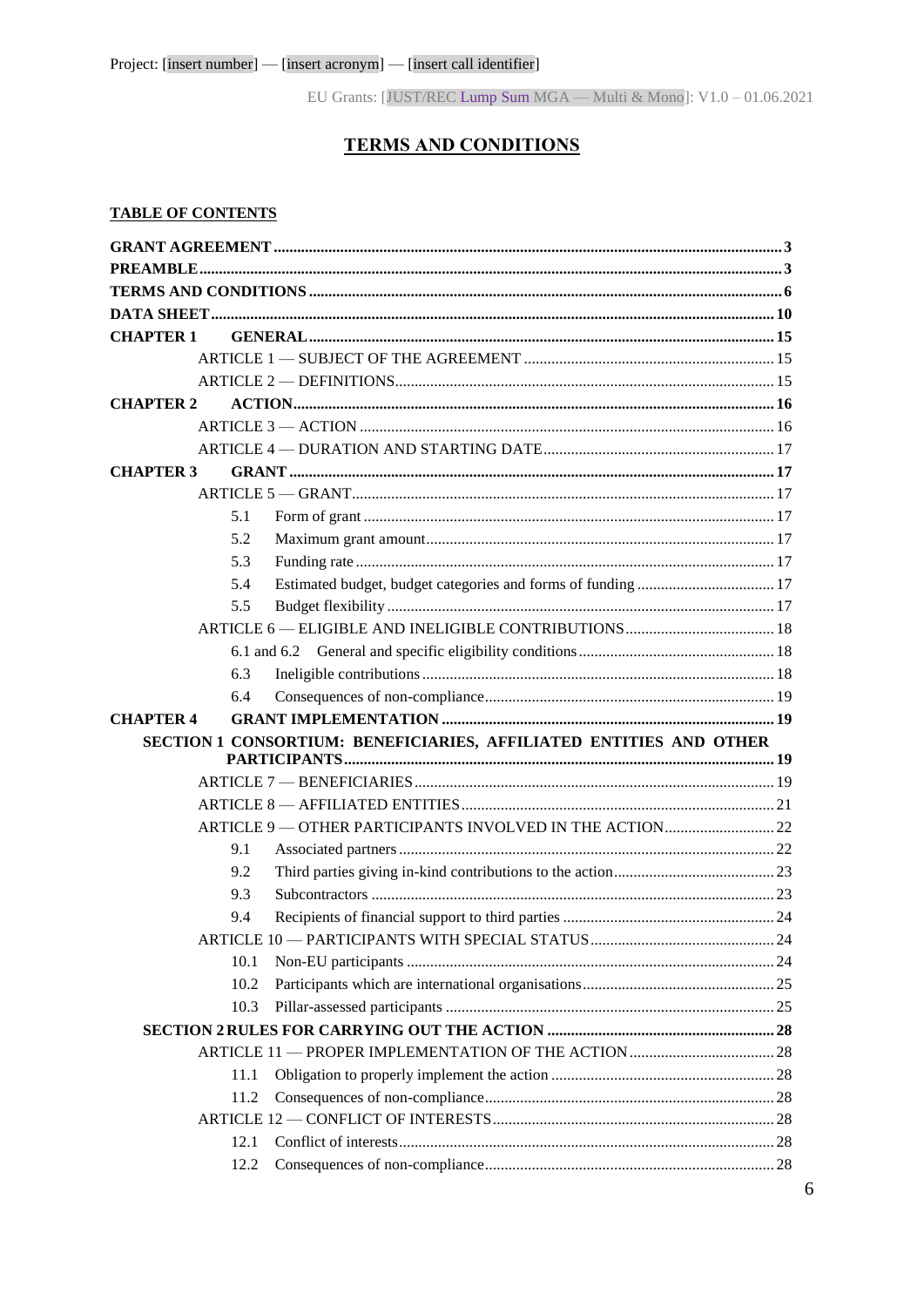| 13.1          |                                                                                                                                                   |  |
|---------------|---------------------------------------------------------------------------------------------------------------------------------------------------|--|
| 13.2          |                                                                                                                                                   |  |
| 13.3          |                                                                                                                                                   |  |
|               |                                                                                                                                                   |  |
| 14.1          |                                                                                                                                                   |  |
| 14.2          |                                                                                                                                                   |  |
| 14.3          |                                                                                                                                                   |  |
|               |                                                                                                                                                   |  |
| 15.1          |                                                                                                                                                   |  |
| 15.2          |                                                                                                                                                   |  |
| 15.3          |                                                                                                                                                   |  |
| ARTICLE $16-$ | INTELLECTUAL PROPERTY RIGHTS (IPR) - BACKGROUND                                                                                                   |  |
| 16.1          |                                                                                                                                                   |  |
| 16.2          |                                                                                                                                                   |  |
| 16.3          | Rights of use of the granting authority on materials, documents and<br>information received for policy, information, communication, dissemination |  |
| 16.4          |                                                                                                                                                   |  |
| 16.5          |                                                                                                                                                   |  |
|               | ARTICLE 17 - COMMUNICATION, DISSEMINATION AND VISIBILITY  34                                                                                      |  |
| 17.1          |                                                                                                                                                   |  |
| 17.2          |                                                                                                                                                   |  |
| 17.3          |                                                                                                                                                   |  |
| 17.4          |                                                                                                                                                   |  |
| 17.5          |                                                                                                                                                   |  |
|               | ARTICLE 18 - SPECIFIC RULES FOR CARRYING OUT THE ACTION  35                                                                                       |  |
| 18.1          |                                                                                                                                                   |  |
| 18.2          |                                                                                                                                                   |  |
|               |                                                                                                                                                   |  |
|               |                                                                                                                                                   |  |
| 19.1          |                                                                                                                                                   |  |
| 19.2          |                                                                                                                                                   |  |
| 19.3          | Information about events and circumstances which impact the action  36                                                                            |  |
| 19.4          |                                                                                                                                                   |  |
|               |                                                                                                                                                   |  |
| 20.1          |                                                                                                                                                   |  |
| 20.2          |                                                                                                                                                   |  |
|               |                                                                                                                                                   |  |
| 21.1          |                                                                                                                                                   |  |
| 21.2          |                                                                                                                                                   |  |
| 21.3          |                                                                                                                                                   |  |
| 21.4          |                                                                                                                                                   |  |
| 21.5          |                                                                                                                                                   |  |
|               | ARTICLE 22 - PAYMENTS AND RECOVERIES - CALCULATION OF AMOUNTS                                                                                     |  |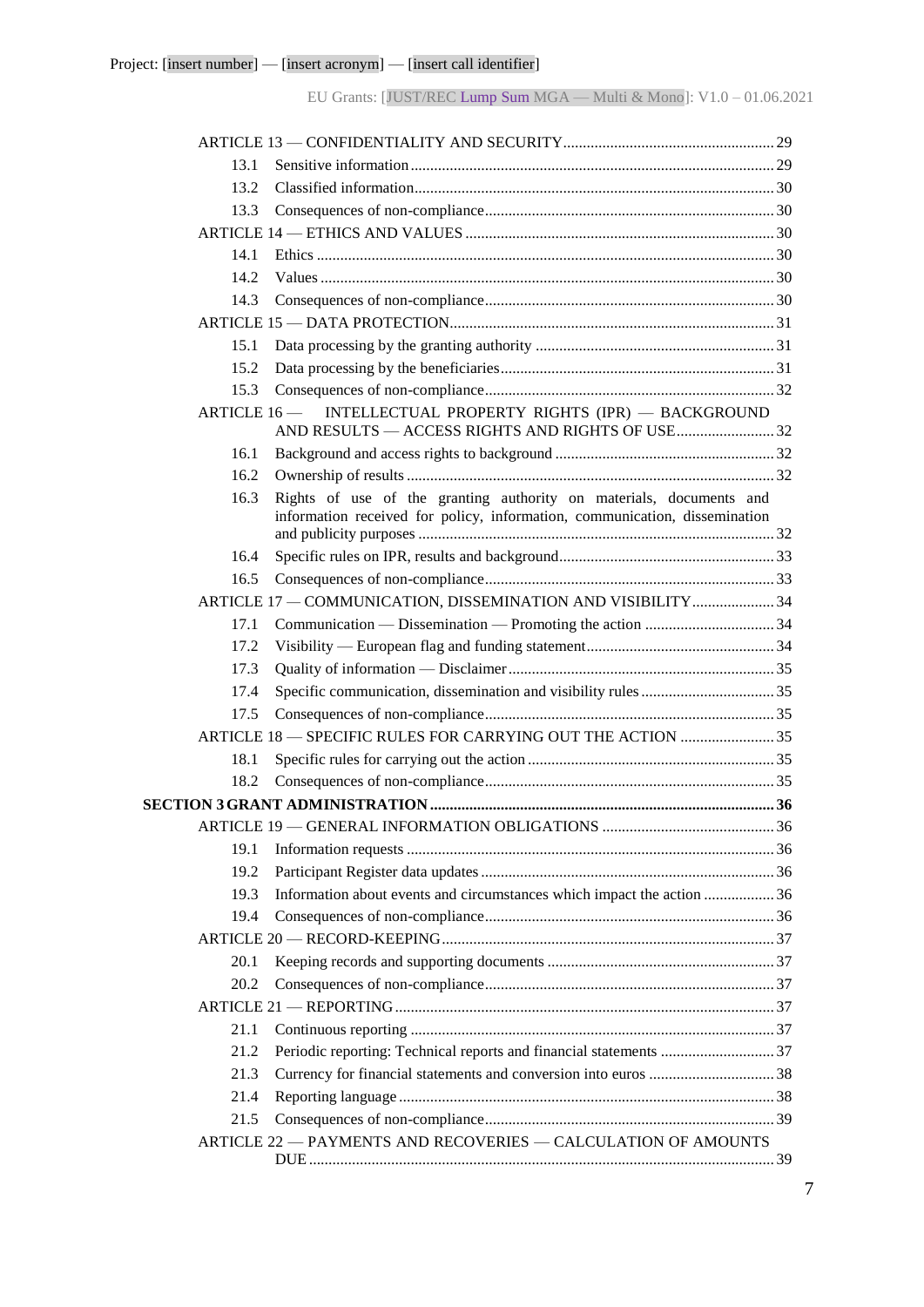| 22.1             |                                                                            |  |
|------------------|----------------------------------------------------------------------------|--|
| 22.2             |                                                                            |  |
| 22.3             |                                                                            |  |
| 22.4             |                                                                            |  |
| 22.5             |                                                                            |  |
|                  |                                                                            |  |
| 23.1             |                                                                            |  |
| 23.2             |                                                                            |  |
|                  |                                                                            |  |
|                  | ARTICLE 25 - CHECKS, REVIEWS, AUDITS AND INVESTIGATIONS -                  |  |
| 25.1             |                                                                            |  |
| 25.2             | European Commission checks, reviews and audits in grants of other granting |  |
| 25.3             |                                                                            |  |
| 25.4             |                                                                            |  |
| 25.5             | Consequences of checks, reviews, audits and investigations — Extension of  |  |
| 25.6             |                                                                            |  |
|                  |                                                                            |  |
| 26.1             |                                                                            |  |
| 26.2             |                                                                            |  |
| <b>CHAPTER 5</b> |                                                                            |  |
|                  |                                                                            |  |
|                  |                                                                            |  |
| 27.1             |                                                                            |  |
| 27.2             |                                                                            |  |
| 27.3             |                                                                            |  |
|                  |                                                                            |  |
| 28.1             |                                                                            |  |
| 28.2             |                                                                            |  |
|                  |                                                                            |  |
|                  |                                                                            |  |
|                  |                                                                            |  |
| 29.1             |                                                                            |  |
| 29.2             |                                                                            |  |
|                  |                                                                            |  |
| 30.1             |                                                                            |  |
| 302              |                                                                            |  |
|                  |                                                                            |  |
| 31.1             |                                                                            |  |
| 31.2             |                                                                            |  |
|                  |                                                                            |  |
|                  | ARTICLE 32 - GRANT AGREEMENT OR BENEFICIARY TERMINATION  58                |  |
| 32.1             |                                                                            |  |
| 32.2<br>32.3     |                                                                            |  |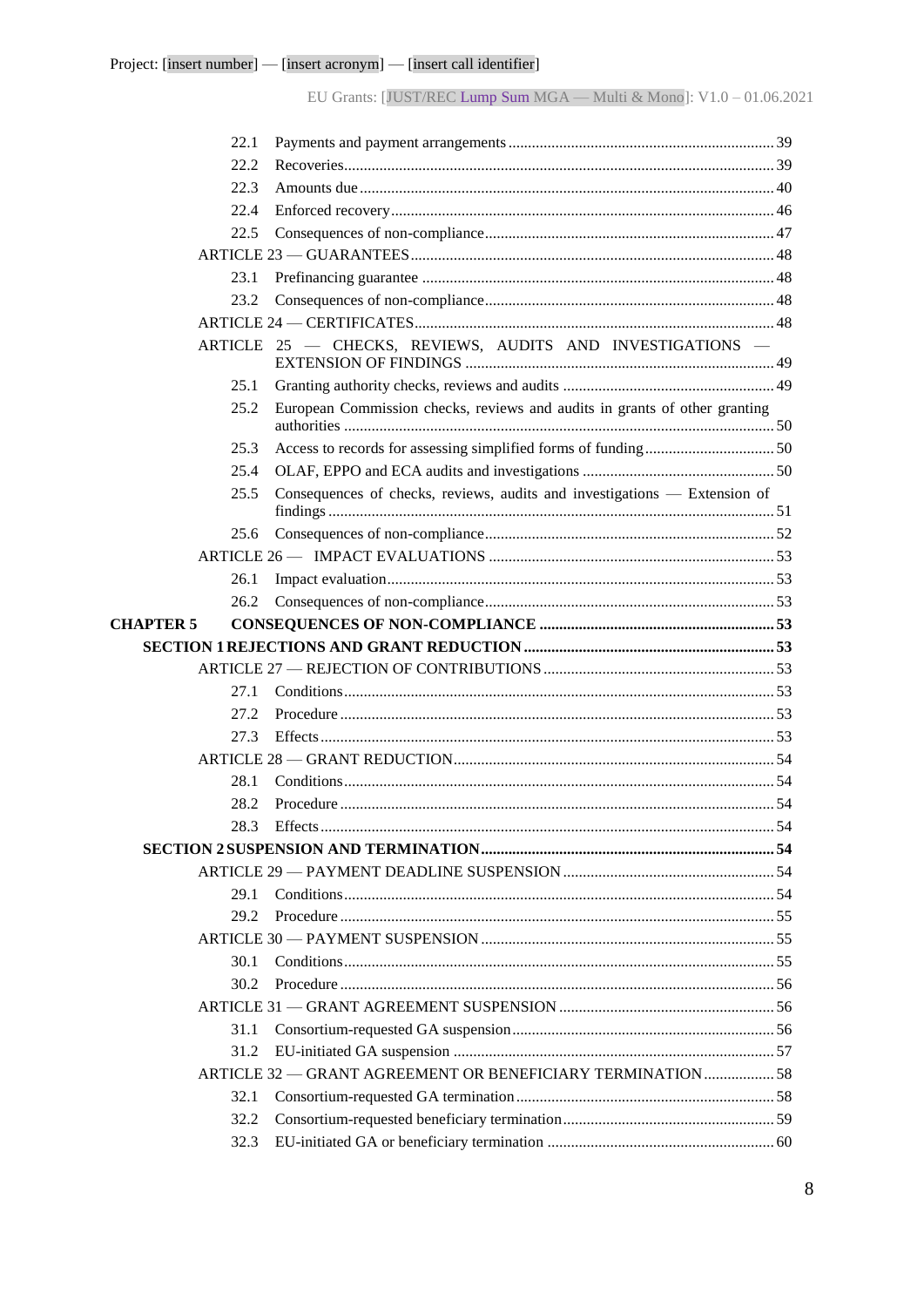| SECTION 3 OTHER CONSEQUENCES: DAMAGES AND ADMINISTRATIVE     |  |
|--------------------------------------------------------------|--|
|                                                              |  |
| 33.1                                                         |  |
| 33.2                                                         |  |
| ARTICLE 34 - ADMINISTRATIVE SANCTIONS AND OTHER MEASURES  64 |  |
|                                                              |  |
|                                                              |  |
| <b>CHAPTER 6</b>                                             |  |
|                                                              |  |
| 36.1                                                         |  |
| 36.2                                                         |  |
| 36.3                                                         |  |
|                                                              |  |
|                                                              |  |
|                                                              |  |
| 39.1                                                         |  |
|                                                              |  |
| ARTICLE 40 - ACCESSION AND ADDITION OF NEW BENEFICIARIES  67 |  |
| 40.1                                                         |  |
| 40.2                                                         |  |
|                                                              |  |
| ARTICLE 42 - ASSIGNMENTS OF CLAIMS FOR PAYMENT AGAINST THE   |  |
| ARTICLE 43 - APPLICABLE LAW AND SETTLEMENT OF DISPUTES  68   |  |
| 43.1                                                         |  |
| 43.2                                                         |  |
|                                                              |  |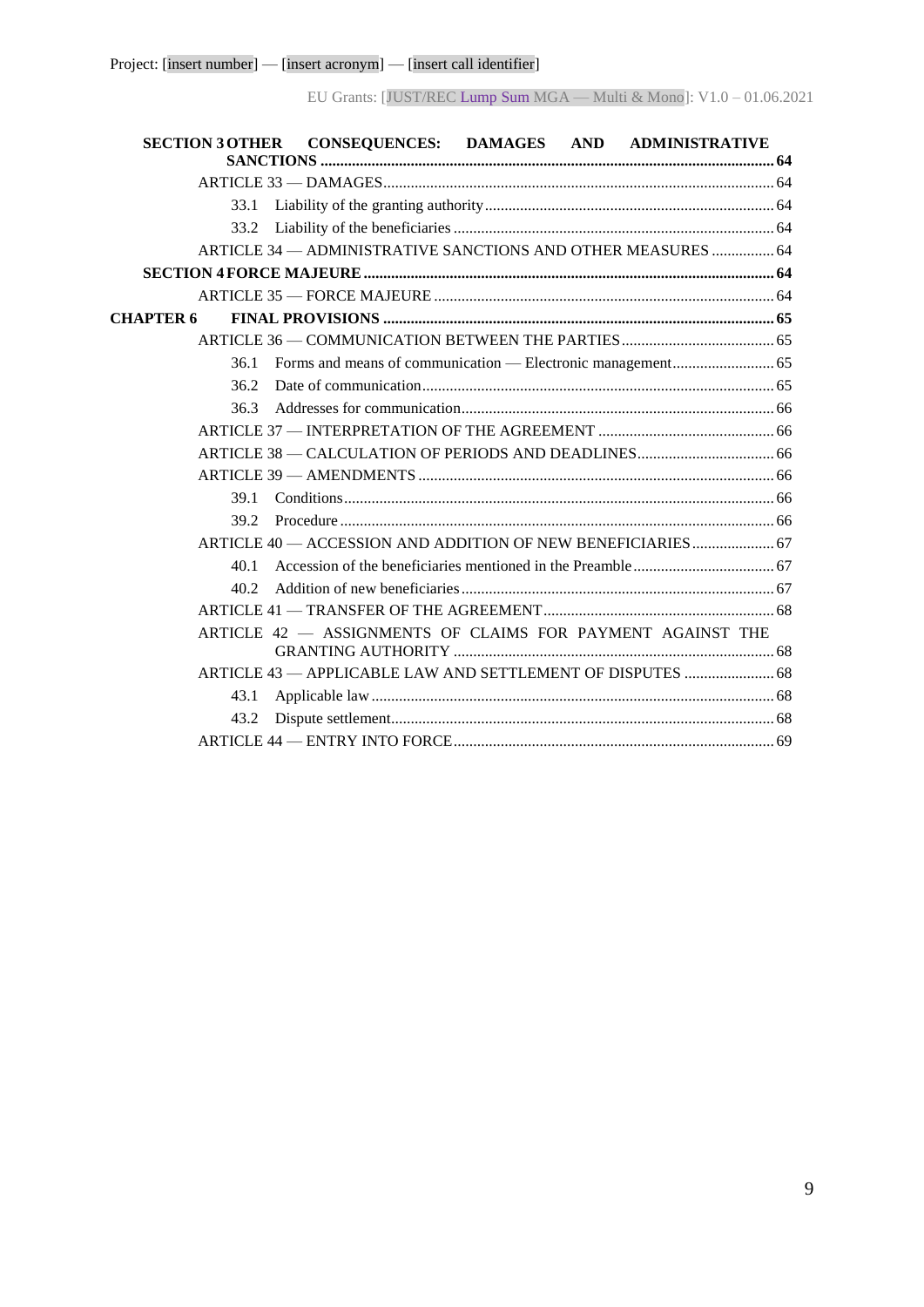# **DATA SHEET**

<span id="page-9-0"></span>*For the options that apply to your programme, please see the Programme General MGA available on [Portal](https://ec.europa.eu/info/funding-tenders/opportunities/portal/screen/how-to-participate/reference-documents)  [Reference Documents.](https://ec.europa.eu/info/funding-tenders/opportunities/portal/screen/how-to-participate/reference-documents)*

#### **1. General data**

Project summary:

**Project summary** 

Text from DoA Annex 1 Part A (same text as proposal abstract)

Keywords: [keywords from proposal]

Project number: [project number, e.g. 690853330]

Project name: [full title]

Project acronym: [acronym]

Call: [call ID, e.g. PROG-(SUBPROG-)YEAR-CALLABREV]

Topic: [topic ID, e.g. PROG-(SUBPROG-)YEAR-CALLABREV-NN/TOPICABBREV]

Type of action: [ToA, e.g. JUST Lump Sum Grants]

Granting authority: *[*European Commission –EU*] [*EuropeanCommission –Euratom*] [*[name of Executive Agency]*] [*[name of EU funding body]*]*

Grant managed through EU Funding & Tenders Portal: *[OPTION 1 for eGrants:* Yes (eGrants)*] [OPTION 2 for paper grants:* No*]*

*[OPTION for SGAs:* Framework Partnership Agreement No [insert number] — [insert acronym]*]*

Project starting date<sup>6</sup>: *[OPTION 1 by default: [first day of the month following the entry into force date][day after* the entry into force date*]* [the effective starting date notified by the beneficiaries (to be notified within [X] months from entry into force date)*]] [OPTION 2 if selected for the grant:* fixed date: [dd/mm/yyyy]*]*

Project end date: [dd/mm/yyyy]

Project duration: [number of months, e.g. 48 months]

*[OPTION for programmes with linked actions: [OPTION if selected for the grant:* Linked action: Linked with other action:

- **-** [insert linked action information, e.g. name, acronym, number, funded by (EU/name of other donor organisation), description (grant/ procurement/ prize/ equity investment/ repayable loan/etc)]
	- *[OPTION if selected for the grant:* Specific linked action type: *[*Synergy*][*Blended finance (linked action)*]]*
	- Collaboration agreement: *[OPTION 1 by default:* No*] [OPTION 2 if selected for the call:*  Yes*]*

**-** … *]]*

 $\overline{a}$ 

Consortium agreement: *[*n/a*] [[OPTION 1 by default:* Yes*] [OPTION 2 if selected for the call:* No*]]*

This date must normally be the first day of a month and later than the entry into force of the agreement. The RAO can decide on another date, if justified by the applicants. However, the starting date may not be earlier than the submission date of the grant application – except if provided for by the basic act or in cases of extreme urgency and conflict prevention (Article 193 EU Financial Regulation 2018/1046).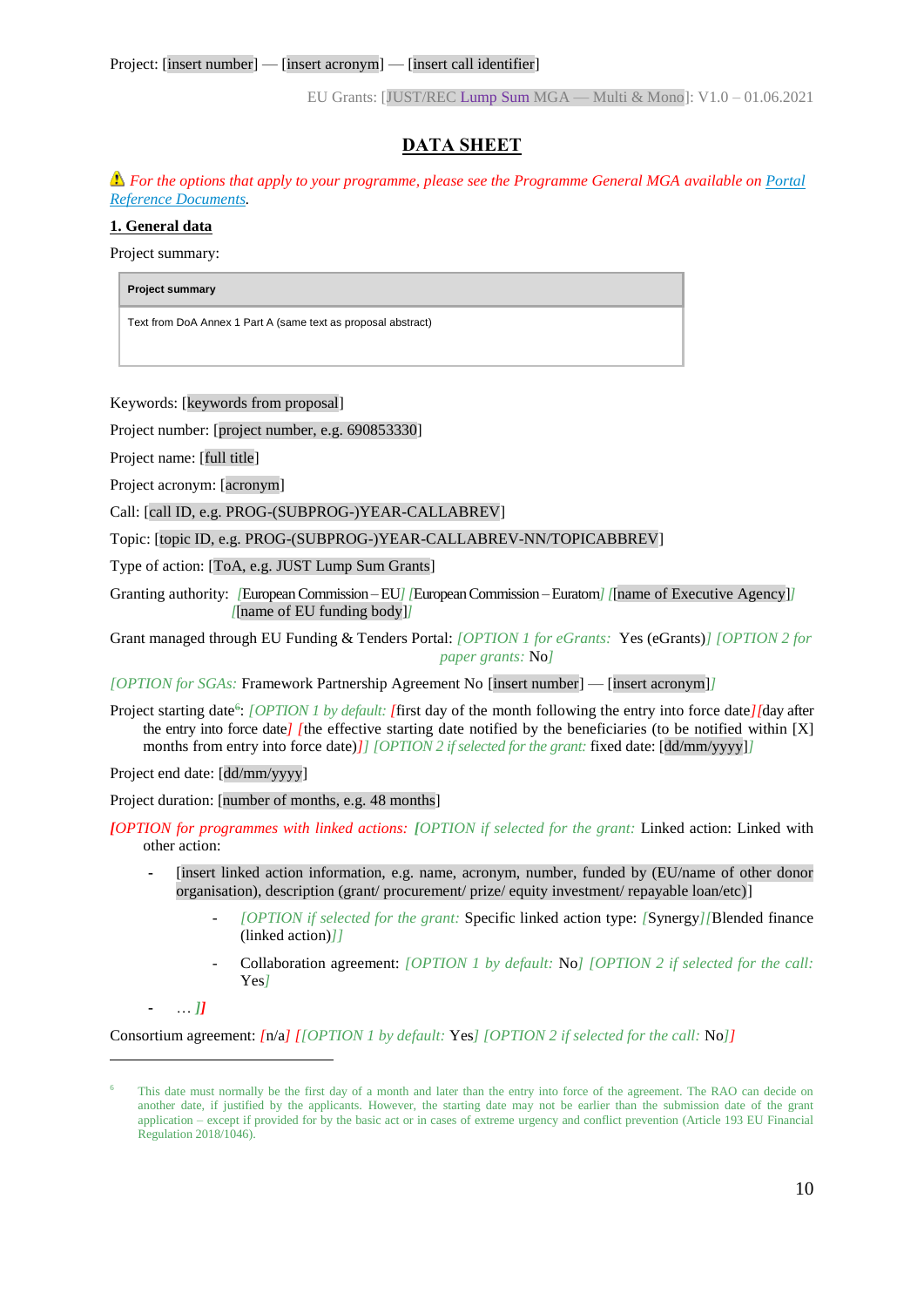#### *[*Additional information: [insert information]*]*

#### **2. Participants**

#### **List of participants:**

| <b>Num</b><br>ber | Role                                    | <b>Short</b><br>name | Legal name | Count<br>ry   | <b>PIC</b> | <b>Total eligible</b><br>costs<br>(BEN and AE) | <b>Total</b><br>eligible<br>contributio<br>ns | <b>Maximum</b><br>grant amount | Entry date | Exit date |
|-------------------|-----------------------------------------|----------------------|------------|---------------|------------|------------------------------------------------|-----------------------------------------------|--------------------------------|------------|-----------|
| $\mathbf{1}$      | COO                                     |                      |            | [countr<br>y] |            | n/a                                            | n/a                                           | [amount]                       | [date]     |           |
| $\overline{2}$    | <b>BEN</b>                              |                      |            | [countr<br>y] |            | n/a                                            | n/a                                           | [amount]                       |            |           |
| 2.1               | AE                                      |                      |            | [countr<br>y] |            | n/a                                            | n/a                                           | [amount]                       |            |           |
| 3                 | <b>BEN</b><br>(UTRO)                    |                      |            | [countr<br>y] |            | n/a                                            | n/a                                           | [amount]                       |            |           |
| 4                 | <b>BEN</b><br>(pillar-<br>assessed)     |                      |            | [countr<br>y] |            | n/a                                            | n/a                                           | [amount]                       |            | [date]    |
| 5                 | <b>BEN</b>                              |                      |            | [countr<br>y] |            | n/a                                            | n/a                                           | [amount]                       | [date]     |           |
| 6                 | <b>BEN</b><br>(IO, pillar-<br>assessed) |                      |            | [countr<br>y] |            | n/a                                            | n/a                                           | [amount]                       |            |           |
| $\overline{7}$    | AP                                      |                      |            | [countr<br>y] |            | n/a                                            | n/a                                           | $\mathsf 0$                    |            |           |
| Total             |                                         |                      | n/a        | n/a           | [amount]   |                                                |                                               |                                |            |           |

#### **Coordinator:**

**-** …

**-** [COO legal name (short name)]: from [insert date] to [insert date]

### **3. Grant**

**Maximum grant amount, total estimated eligible costs and contributions and funding rate:** 

| <b>Maximum</b> grant<br>amount<br>(Annex 2) | [OPTION for<br>programmes<br>with contigency<br>reserve:<br>Contingency<br>reserve | <b>Maximum</b> grant<br>amount<br>(award decision) |
|---------------------------------------------|------------------------------------------------------------------------------------|----------------------------------------------------|
| [amount]                                    | [amount]]                                                                          | [amount]                                           |

#### **Grant form:** Lump Sum

**Grant mode:** Action grant

**Budget categories/activity types:** Lump sum contributions

**Cost eligibility options:** *[*n/a*]*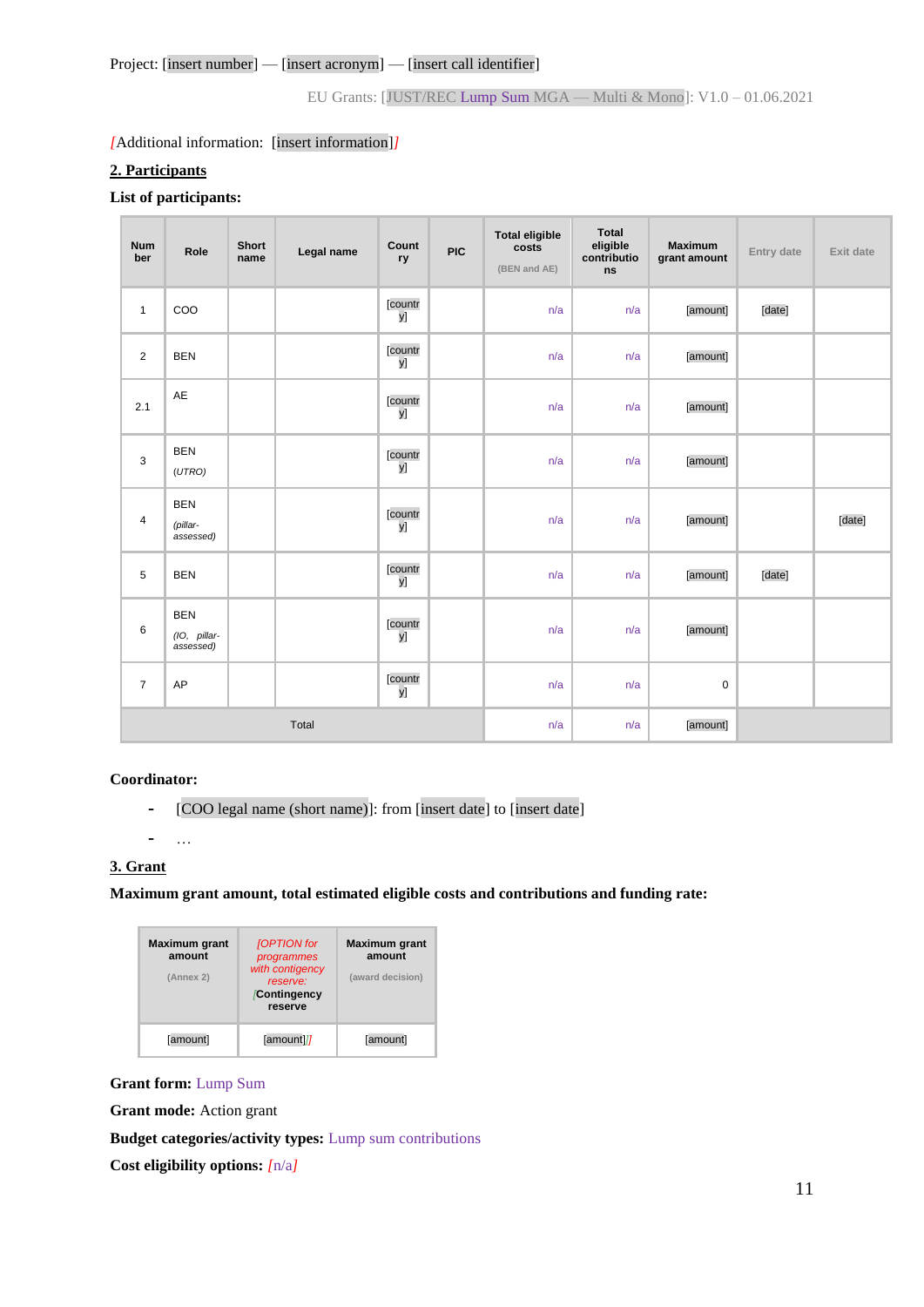- *[*Additional eligibility conditions*]*
- *[[OPTION if selected for the grant:* Double funding for Synergy actions*]]*
- *[[OPTION if selected for the call:* Country restrictions for eligible costs*]]*

**Budget flexibility:** No

#### **4. Reporting, payments and recoveries**

#### **4.1 Continuous reporting** (art 21)

**Deliverables:** see Funding & Tenders Portal Continuous Reporting tool

#### **4.2 Periodic reporting and payments**

#### **Reporting and payment schedule** (art 21, 22)**:**

| Reporting                |                   |          |                                   |                                                | <b>Payments</b>            |                                                                                                                                                                                                                                                                                                                                                                                                                                                                                                                                                                                                                         |  |
|--------------------------|-------------------|----------|-----------------------------------|------------------------------------------------|----------------------------|-------------------------------------------------------------------------------------------------------------------------------------------------------------------------------------------------------------------------------------------------------------------------------------------------------------------------------------------------------------------------------------------------------------------------------------------------------------------------------------------------------------------------------------------------------------------------------------------------------------------------|--|
| <b>Reporting periods</b> |                   |          | <b>Deadline</b><br><b>Type</b>    |                                                | <b>Type</b>                | Deadline (time to pay)                                                                                                                                                                                                                                                                                                                                                                                                                                                                                                                                                                                                  |  |
| <b>RP No</b>             | <b>Month from</b> | Month to |                                   |                                                |                            |                                                                                                                                                                                                                                                                                                                                                                                                                                                                                                                                                                                                                         |  |
|                          |                   |          |                                   |                                                | Initial<br>prefinancing    | [OPTION 1 by default: 30 days from [OPTION<br>1: entry into force/10 days before starting<br>date//inancial guarantee (if required) ]]<br>[OPTION 2: entry into force/starting<br>date//financial guarantee (if required) //<br>[OPTION 3: entry into force//financial<br>guarantee (if required) ]] [OPTION 4:<br>accession of all beneficiaries//financial<br>guarantee (if required) <i>]]</i> [OPTION 5: date of<br>notification of the starting date/10 days before<br>the starting date//inancial guarantee (if<br>required) $\frac{n}{n}$ – whichever is the latest<br>[OPTION 2: if selected for the call: n/a] |  |
| $\mathbf{1}$             | [number]          | [number] | Additional<br>prefinancing report | 60 days after<br>end of<br>reporting<br>period | Additional<br>prefinancing | [OPTION 1 if selected for the grant: 60 days<br>from receiving additional prefinancing<br>report//financial guarantee (if required)/-<br>whichever is the latest //OPTION 2: n/a]                                                                                                                                                                                                                                                                                                                                                                                                                                       |  |
| $\overline{2}$           | [number]          | [number] | Periodic report                   | 60 days after<br>end of<br>reporting<br>period | Interim payment            | [OPTION 1 if selected for the grant:90 days<br>from receiving periodic report //OPT/ON 2: n/a/                                                                                                                                                                                                                                                                                                                                                                                                                                                                                                                          |  |
| 3                        | [number]          | [number] | Periodic report                   | 60 days after<br>end of<br>reporting<br>period | Final payment              | 90 days from receiving periodic report                                                                                                                                                                                                                                                                                                                                                                                                                                                                                                                                                                                  |  |

#### **Prefinancing payments and guarantees:** *[*n/a*]*

| <b>Prefinancing payment</b> |                 | <b>Prefinancing guarantee</b> |                          |                   |  |
|-----------------------------|-----------------|-------------------------------|--------------------------|-------------------|--|
| <b>Type</b>                 | Amount          | Guarantee<br>amount           | Division per participant |                   |  |
| Prefinancing 1 (initial)    | [amount]] [n/a] | Tamount]/ /n/a/               | $1 - [short name]$       | $[n/a]$ [amount]] |  |
|                             |                 |                               | $2 - [short name]$       |                   |  |
|                             |                 |                               | $2.1 - [short name]$     |                   |  |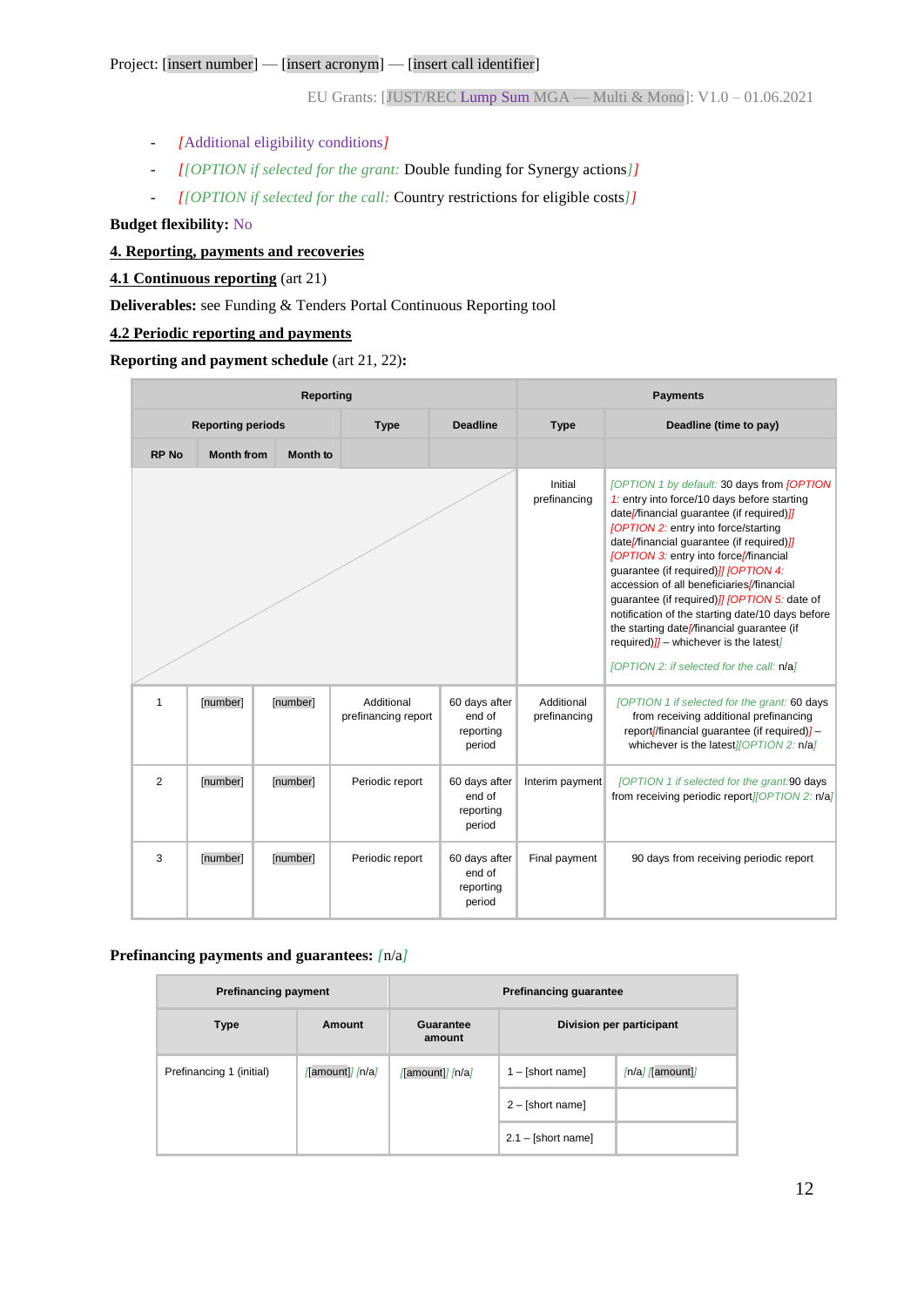| Prefinancing 2<br>(additional) | //[amount]<br>$\ln$ all | //amount]//n/a | $1 - [short name]$   | $\sqrt{n/a}$ $\sqrt{$ amount $\sqrt{n}}$ |
|--------------------------------|-------------------------|----------------|----------------------|------------------------------------------|
|                                |                         |                | $2 - [short name]$   |                                          |
|                                |                         |                | $2.1 - [short name]$ |                                          |
|                                |                         |                |                      |                                          |

#### **Reporting and payment modalities** (art 21, 22)**:**

Mutual Insurance Mechanism (MIM): *[*No*][*Yes*]*

- *[OPTION for programmes with Mutual Insurance Mechanism (MIM):* MIM contribution: *[*5%*][*[…]%*]* of the maximum grant amount ([insert amount]), retained from the initial prefinancing*] [additional OPTION for programmes with MIM split contribution: [additional OPTION if selected for the call:*, […]% of the maximum grant amount ([insert amount]), retained from the second prefinancing*][additional OPTION if selected for the call:* and […]% of the maximum grant amount ([insert amount]), retained from the third prefinancing*]]]*
- *[OPTION for programmes with prefinancing baseline date Option 1, 2, 3 or 5:* Restrictions on distribution of initial prefinancing: The prefinancing may be distributed only if the minimum number of beneficiaries set out in the call conditions (if any) have acceded to the Agreement and only to beneficiaries that have acceded.*]*

Interim payment ceiling (if any): 100% of the maximum grant amount

*[*Early prefinancing clearing (before reaching interim payment ceiling): *[*100%*][*[…]%*]* of the prefinancing to be cleared before interim payments can be made *]*

No-profit rule: n/a

Late payment interest: *[*ECB + 3.5%*][*[…]%*]*

Bank account for payments:

#### [IBAN account number and SWIFT/BIC, e.g. IT75Y0538703601000000198049; GEBABEBB]

Conversion into euros: n/a

Reporting language: *[*Language of the Agreement*][*[other language(s)]*][*[insert information, e.g. Language of the Agreement or other EU official language, if specified in the call conditions)]*]*

#### **4.3 Certificates** (art 24)

n/a

#### **4.4 Recoveries** (art 22)

#### **First-line liability for recoveries:** *[*n/a*]*

Beneficiary termination: Beneficiary concerned

Final payment: *[OPTION 1 for programmes without MIM:* Coordinator*][OPTION 2 for programmes with MIM:* Each beneficiary for their own debt*]*

After final payment: Beneficiary concerned

#### **Joint and several liability for enforced recoveries (in case of non-payment):** *[*n/a*]*

*[OPTION 1 for programmes with joint and several liability of beneficiaries: [OPTION 1 by default:* Limited joint and several liability of other beneficiaries — up to the maximum grant amount of the beneficiary)*] [OPTION 2 if selected for the grant:* Unconditional joint and several liability of other beneficiaries — up to the maximum grant amount for the action*] [OPTION 3 if selected for the grant:* Individual financial responsibility: Each beneficiary is liable only for its own debts (and those of its affiliated entities, if any)*]]*

*[OPTION 2 for programmes without joint and several liability of beneficiaries:* Individual financial responsibility: Each beneficiary is liable only for its own debts (and those of its affiliated entities, if any).*]*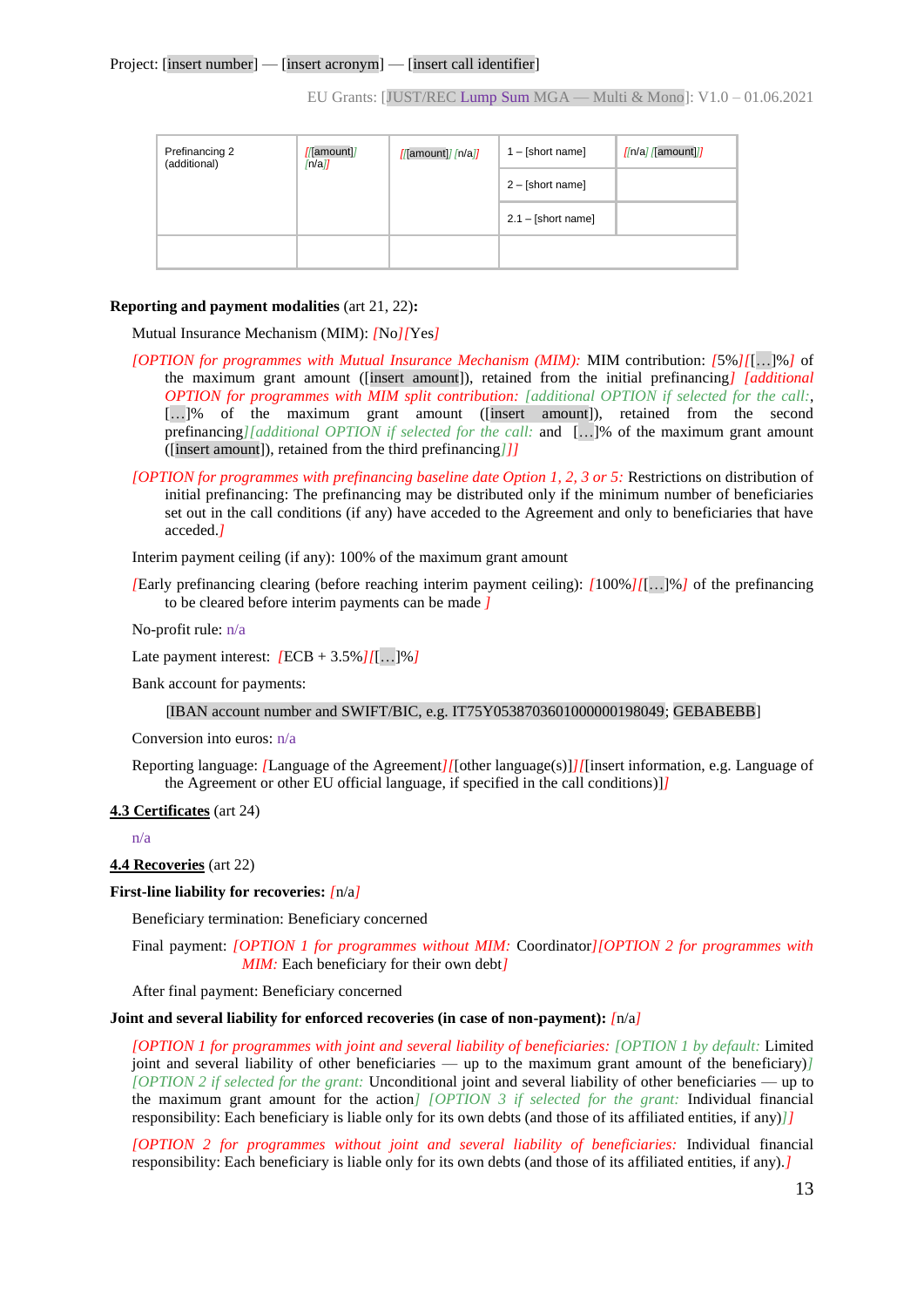*[additional OPTION for programmes with joint and several liability of affiliated entities: [OPTION 1 by default:* Joint and several liability of affiliated entities — n/a*] [OPTION 2 if selected for the grant:* Joint and several liability of the following affiliated entities with their beneficiary — up to the maximum grant amount for the affiliated entity indicated in Annex 2:

- [AE legal name (short name)], linked to [BEN legal name (short name)]
- [AE legal name (short name)], linked to [BEN legal name (short name)]*] ]*

#### **5. Consequences of non-compliance, applicable law & dispute settlement forum**

#### *[***Suspension and termination:**

*[*Additional suspension grounds (art 31)*]*

*[*Additional termination grounds (art 32)*]]*

#### **Applicable law** (art 43)**:**

Standard applicable law regime: EU law + law of Belgium

*[OPTION if selected for the grant:* Special applicable law regime:

- [BEN legal name (short name)] : *[OPTION 1:* no applicable law clause selected*] [OPTION 2: [*EU law*][*+*][* law of [name of Member State or EFTA country]*][*+*][*general principles governing the law of international organisations and the general rules of international law*]]*
- [BEN legal name (short name)] : *[OPTION 1:* no applicable law clause selected*] [OPTION 2: [*EU law*][*+*][* law of [name of Member State or EFTA country]*][*+*][*general principles governing the law of international organisations and the general rules of international law*]]]*

#### **Dispute settlement forum** (art 43)**:**

Standard dispute settlement forum:

EU beneficiaries: EU General Court + EU Court of Justice (on appeal)

Non-EU beneficiaries: Courts of Brussels, Belgium (unless an international agreement provides for the enforceability of EU court judgements)

*[OPTION if selected for the grant:* Special dispute settlement forum:

- [BEN legal name (short name)]: Arbitration
- [BEN legal name (short name)]: Arbitration *]*

#### **6. Other**

**Specific rules (Annex 5):** *[*No*][*Yes*]*

#### **Standard time-limits after project end:**

Confidentiality (for X years after final payment): 5

Record-keeping (for X years after final payment): 5 (or 3 for grants of not more than EUR 60 000)

Reviews (up to X years after final payment): *[*2*][*5 (or 3 for grants of not more than EUR 60 000)*]*

Audits (up to X years after final payment): *[*2*][*5 (or 3 for grants of not more than EUR 60 000)*]*

Extension of findings from other grants to this grant (no later than X years after final payment): *[*2*] [*5 (or 3 for grants of not more than EUR 60 000)*]*

Impact evaluation (up to X years after final payment): 5 (or 3 for grants of not more than EUR 60 000)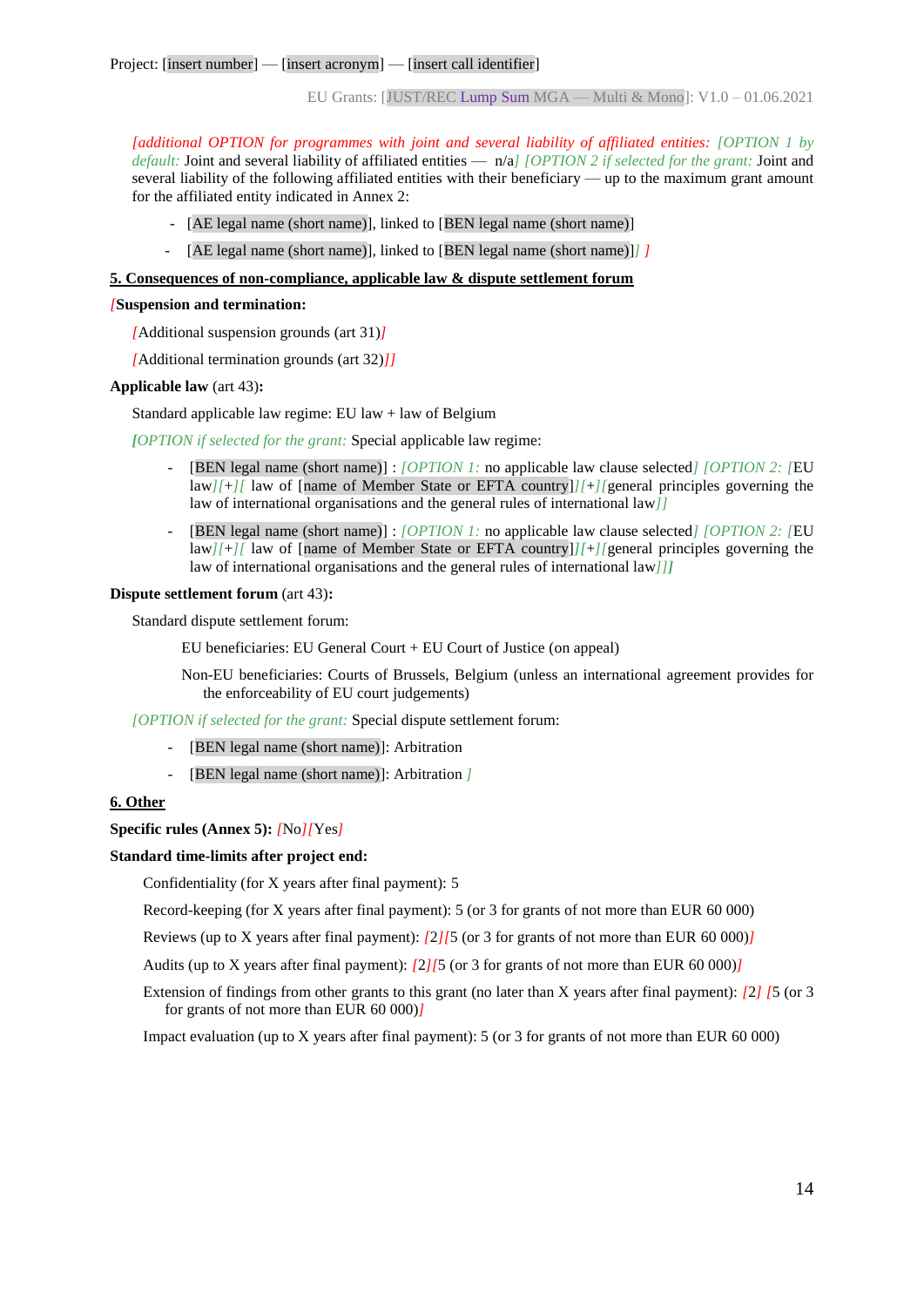## <span id="page-14-0"></span>**CHAPTER 1 GENERAL**

#### <span id="page-14-1"></span>**ARTICLE 1 — SUBJECT OF THE AGREEMENT**

This Agreement sets out the rights and obligations and terms and conditions applicable to the grant awarded *[OPTION for SGAs:* under Framework Partnership Agreement No [insert number] — [insert acronym]/ for the implementation of the action set out in Chapter 2.

### <span id="page-14-2"></span>**ARTICLE 2 — DEFINITIONS**

 $\overline{a}$ 

For the purpose of this Agreement, the following definitions apply:

- Action The project which is being funded in the context of this Agreement.
- Grant The grant awarded in the context of this Agreement.
- EU grants Grants awarded by EU institutions, bodies, offices or agencies (including EU executive agencies, EU regulatory agencies, EDA, joint undertakings, etc).
- Participants Entities participating in the action as beneficiaries, affiliated entities, associated partners, third parties giving in-kind contributions, subcontractors or recipients of financial support to third parties.
- Beneficiaries (BEN) The signatories of this Agreement (either directly or through an accession form).
- Affiliated entities (AE) Entities affiliated to a beneficiary within the meaning of Article 187 of EU Financial Regulation  $2018/1046^7$  which participate in the action with similar rights and obligations as the beneficiaries (obligation to implement action tasks and right to charge costs and claim contributions).
- Associated partners (AP) Entities which participate in the action, but without the right to charge costs or claim contributions.
- Purchases Contracts for goods, works or services needed to carry out the action (e.g. equipment, consumables and supplies) but which are not part of the action tasks (see Annex 1).

<sup>7</sup> For the definition, see Article 187 Regulation (EU, Euratom) 2018/1046 of the European Parliament and of the Council of 18 July 2018 on the financial rules applicable to the general budget of the Union, amending Regulations (EU) No 1296/2013, (EU) No 1301/2013, (EU) No 1303/2013, (EU) No 1304/2013, (EU) No 1309/2013, (EU) No 1316/2013, (EU) No 223/2014, (EU) No 283/2014, and Decision No 541/2014/EU and repealing Regulation (EU, Euratom) No 966/2012 ('EU Financial Regulation') (OJ L 193, 30.7.2018, p. 1): "**affiliated entities** [are]:

<sup>(</sup>a) entities that form a sole beneficiary [(i.e. where an entity is formed of several entities that satisfy the criteria for being awarded a grant, including where the entity is specifically established for the purpose of implementing an action to be financed by a grant)];

<sup>(</sup>b) entities that satisfy the eligibility criteria and that do not fall within one of the situations referred to in Article 136(1) and 141(1) and that have a link with the beneficiary, in particular a legal or capital link, which is neither limited to the action nor established for the sole purpose of its implementation".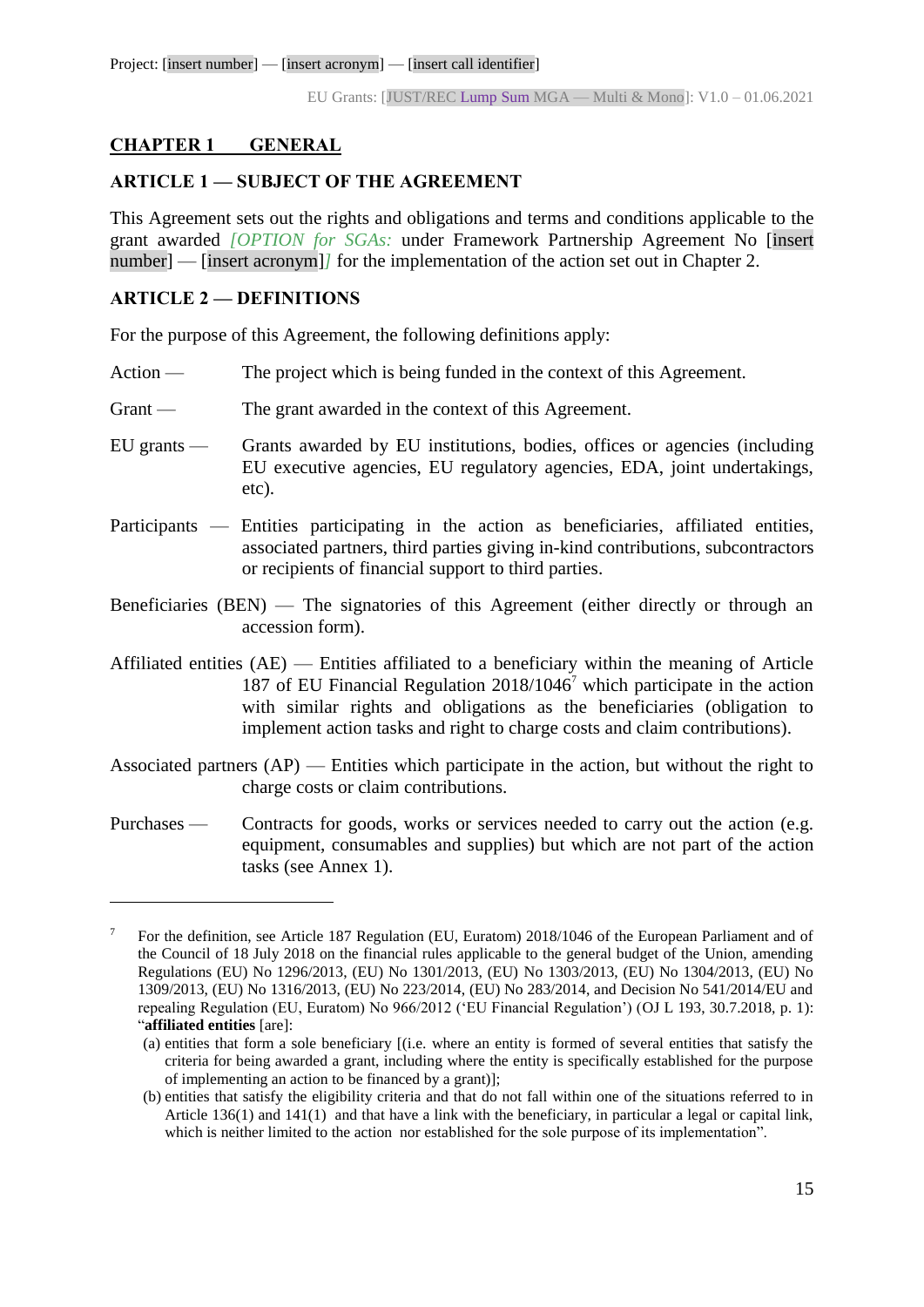- Subcontracting Contracts for goods, works or services that are part of the action tasks (see Annex 1).
- In-kind contributions In-kind contributions within the meaning of Article  $2(36)$  of EU Financial Regulation 2018/1046, i.e. non-financial resources made available free of charge by third parties.
- Fraud Fraud within the meaning of Article 3 of EU Directive 2017/1371<sup>8</sup> and Article 1 of the Convention on the protection of the European Communities' financial interests, drawn up by the Council Act of 26 July 1995 $^{\circ}$ , as well as any other wrongful or criminal deception intended to result in financial or personal gain.
- Irregularities Any type of breach (regulatory or contractual) which could impact the EU financial interests, including irregularities within the meaning of Article  $1(2)$  of EU Regulation 2988/95 $^{10}$ .
- Grave professional misconduct Any type of unacceptable or improper behaviour in exercising one's profession, especially by employees, including grave professional misconduct within the meaning of Article 136(1)(c) of EU Financial Regulation 2018/1046.
- Applicable EU, international and national law Any legal acts or other (binding or nonbinding) rules and guidance in the area concerned.
- Portal EU Funding & Tenders Portal; electronic portal and exchange system managed by the European Commission and used by itself and other EU institutions, bodies, offices or agencies for the management of their funding programmes (grants, procurements, prizes, etc).

# <span id="page-15-0"></span>**CHAPTER 2 ACTION**

#### <span id="page-15-1"></span>**ARTICLE 3 — ACTION**

The grant is awarded for the action [**insert project number**] — [**insert acronym]** ('action'), as described in Annex 1.

*[OPTION for programmes with linked actions: [OPTION if selected for the grant (for linked actions*)<sup> $11$ </sup>. This action is linked to the action(s) set out in the Data Sheet (see Point 1) ('linked actions').*]]*

 $\overline{a}$ 

<sup>8</sup> Directive (EU) 2017/1371 of the European Parliament and of the Council of 5 July 2017 on the fight against fraud to the Union's financial interests by means of criminal law (OJ L 198, 28.7.2017, p. 29).

<sup>9</sup> OJ C 316, 27.11.1995, p. 48.

<sup>&</sup>lt;sup>10</sup> Council Regulation (EC, Euratom) No 2988/95 of 18 December 1995 on the protection of the European Communities financial interests (OJ L 312, 23.12.1995, p. 1).

<sup>&</sup>lt;sup>11</sup> Linked actions cover all types of joint/combined/coordinated actions, where the action implementation should be linked to another action *(e.g. Horizon complementary grants, Horizon joint actions; Horizon MSCA SNLS grants, EDIDP COFUND, JU implementing grants, etc.)*.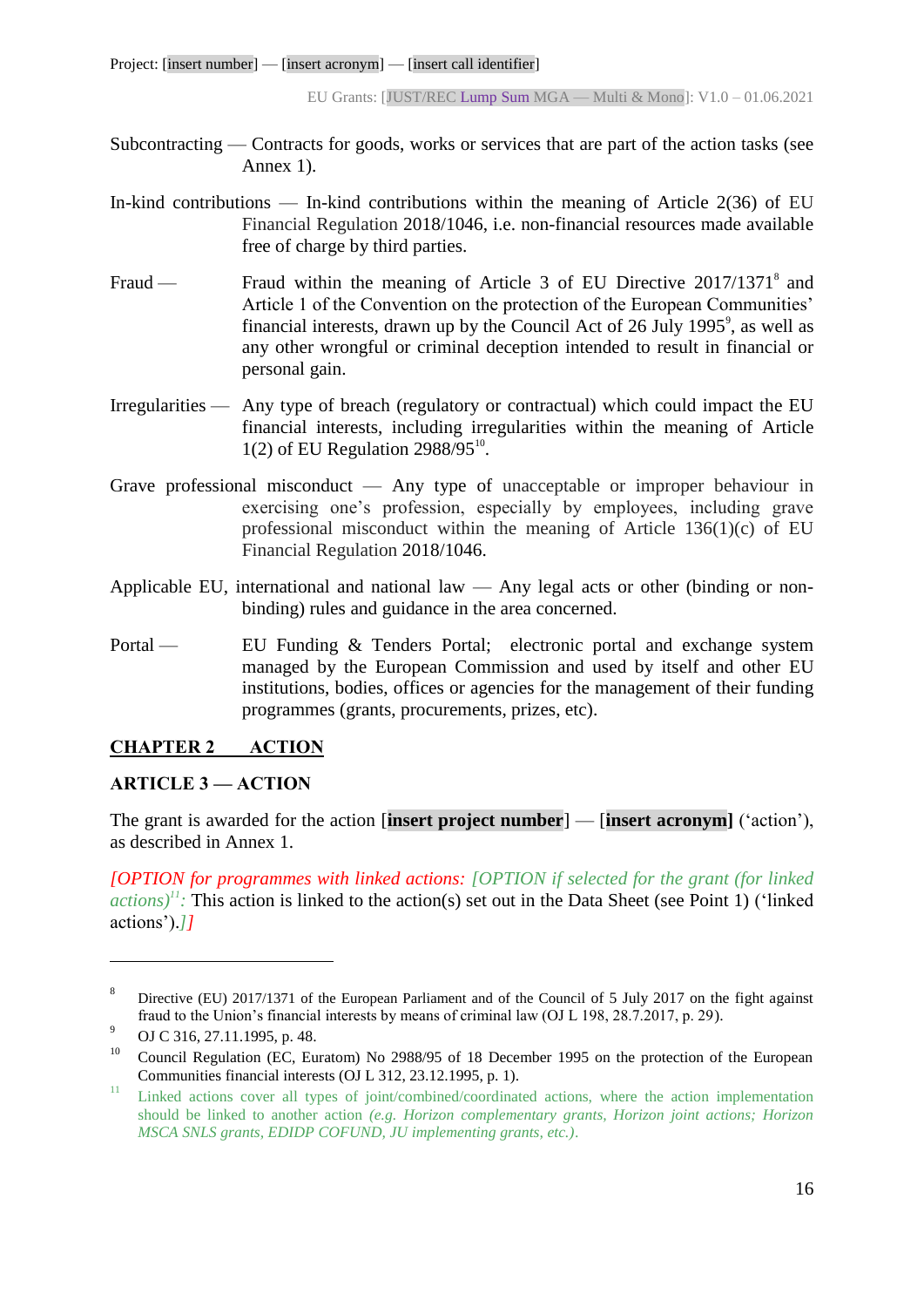Project: [insert number] — [insert acronym] — [insert call identifier]

EU Grants: [JUST/REC Lump Sum MGA — Multi & Mono]: V1.0 – 01.06.2021

# <span id="page-16-0"></span>**ARTICLE 4 — DURATION AND STARTING DATE**

The duration and the starting date of the action are set out in the Data Sheet (see Point 1).

# <span id="page-16-1"></span>**CHAPTER 3 GRANT**

# <span id="page-16-2"></span>**ARTICLE 5 — GRANT**

#### <span id="page-16-3"></span>**5.1 Form of grant**

The grant is an action grant<sup>12</sup> which takes the form of a lump sum grant for the completion of work packages.

#### <span id="page-16-4"></span>**5.2 Maximum grant amount**

The maximum grant amount is set out in the Data Sheet (see Point 3) and in the estimated budget (Annex 2).

*[OPTION for programmes with contingency reserve: [OPTION if selected for the call:* The maximum grant amount can be raised at the end of the action, by activating the contingency reserve set out in the Data Sheet (see Point 3).*]]*

#### <span id="page-16-5"></span>**5.3 Funding rate**

Not applicable

#### <span id="page-16-6"></span>**5.4 Estimated budget, budget categories and forms of funding**

The estimated budget for the action (lump sum breakdown) is set out in Annex 2.

It contains the estimated eligible contributions for the action (lump sum contributions), broken down by participant and work package.

Annex 2 also shows the types of contributions (forms of funding)<sup>13</sup> to be used for each work package.

# <span id="page-16-7"></span>**5.5 Budget flexibility**

 $\overline{a}$ 

Budget flexibility does not apply; changes to the estimated budget (lump sum breakdown) always require an amendment (see Article 39).

Amendments for transfers between *work packages* are moreover possible only if:

- the work packages concerned are not already completed (and declared in a financial statement) and
- the transfers are justified by the technical implementation of the action.

<sup>12</sup> For the definition, see Article 180(2)(a) EU Financial Regulation 2018/1046: '**action grant**' means an EU grant to finance "an action intended to help achieve a Union policy objective".

<sup>&</sup>lt;sup>13</sup> See Article 125 EU Financial Regulation  $2018/1046$ .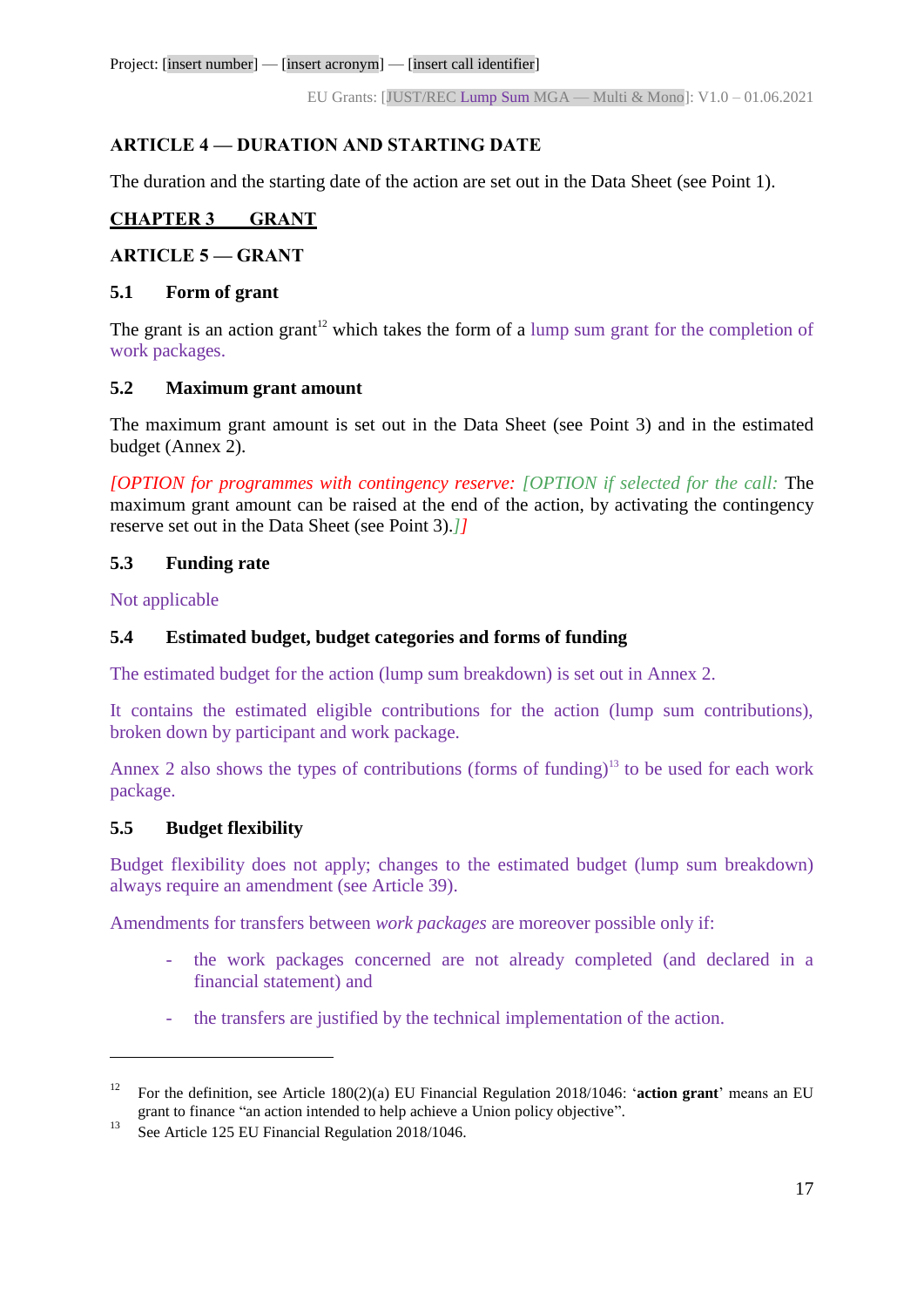## <span id="page-17-0"></span>**ARTICLE 6 — ELIGIBLE AND INELIGIBLE CONTRIBUTIONS**

#### <span id="page-17-1"></span>**6.1 and 6.2 General and specific eligibility conditions**

Lump sum contributions are eligible ('eligible contributions'), if:

- (a) they are set out in Annex 2 and
- (b) the work packages are completed and the work is properly implemented by the beneficiaries and/or the results are achieved, in accordance with Annex 1 and during in the period set out in Article 4 (with the exception of work/results relating to the submission of the final periodic report, which may be achieved afterwards; see Article 21)
- (c) *[*and if [insert additional eligibility conditions, if any]*]*.

They will be calculated on the basis of the amounts set out in Annex 2.

#### <span id="page-17-2"></span>**6.3 Ineligible contributions**

'Ineligible contributions' are:

- (a) lump sum contributions that do not comply with the conditions set out above (see Article 6.1 and 6.2)
- (b) lump sum contributions for activities already funded under other EU grants (or grants awarded by an EU Member State, non-EU country or other body implementing the EU budget), except for the following case:
	- (i) *[OPTION 1 for programmes with Synergy actions: [OPTION 1 by default:* Synergy actions: not applicable*] [OPTION 2 if selected for the grant:* if the grants are part of jointly coordinated Synergy actions and the funding under the grants does not go above 100% of the costs and contributions declared to them*]] [OPTION 2 for programmes without Synergy actions:* Synergy actions: not applicable*]*
- (c) other<sup>14</sup>:

 $\overline{a}$ 

(i) *[OPTION 1 by default:* country restrictions for eligible costs: not applicable*] [OPTION 2 for programmes with country restrictions for eligible costs: [OPTION 1 by default:* country restrictions for eligible costs: not applicable*] [OPTION 2 if selected for the call:* costs or contributions for activities that do not take place in one of the eligible countries or target countries set out in the call conditions — unless approved by the granting authority*]].*

 $14$  Condition must be specified in the call.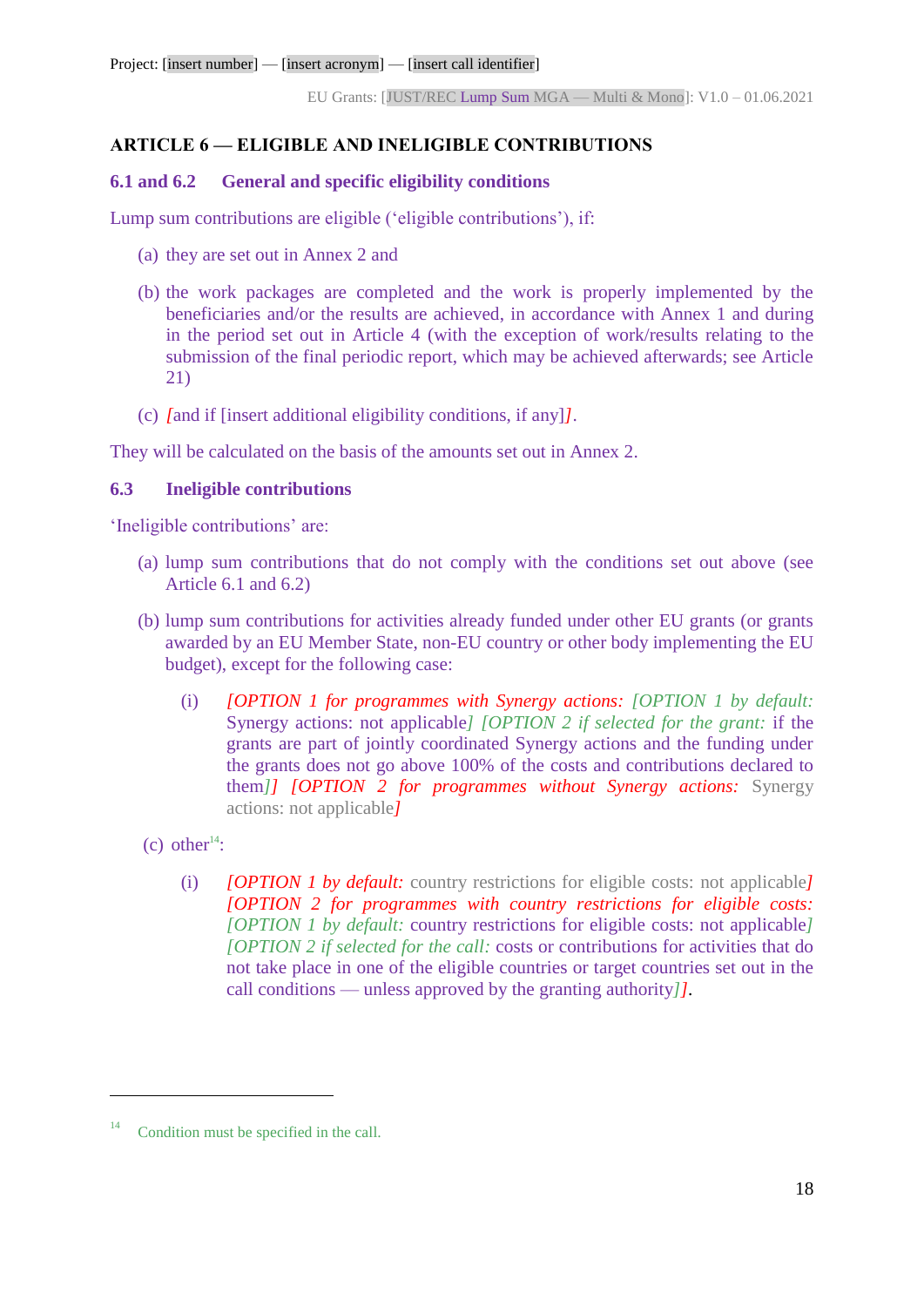Project: [insert number] — [insert acronym] — [insert call identifier]

EU Grants: [JUST/REC Lump Sum MGA — Multi & Mono]: V1.0 – 01.06.2021

#### <span id="page-18-0"></span>**6.4 Consequences of non-compliance**

If a beneficiary declares lump sum contributions that are ineligible, they will be rejected (see Article 27).

This may also lead to other measures described in Chapter 5.

# <span id="page-18-1"></span>**CHAPTER 4 GRANT IMPLEMENTATION**

# <span id="page-18-2"></span>**SECTION 1 CONSORTIUM: BENEFICIARIES, AFFILIATED ENTITIES AND OTHER PARTICIPANTS**

#### <span id="page-18-3"></span>**ARTICLE 7 — BENEFICIARIES**

The beneficiaries, as signatories of the Agreement, are fully responsible towards the granting authority for implementing it and for complying with all its obligations.

They must implement the Agreement to their best abilities, in good faith and in accordance with all the obligations and terms and conditions it sets out.

They must have the appropriate resources to implement the action and implement the action under their own responsibility and in accordance with Article 11. If they rely on affiliated entities or other participants (see Articles 8 and 9), they retain sole responsibility towards the granting authority and the other beneficiaries.

They are jointly responsible for the *technical* implementation of the action. If one of the beneficiaries fails to implement their part of the action, the other beneficiaries must ensure that this part is implemented by someone else (without being entitled to an increase of the maximum grant amount and subject to an amendment; see Article 39). The *financial* responsibility of each beneficiary in case of recoveries is governed by Article 22.

The beneficiaries (and their action) must remain eligible under the EU programme funding the grant for the entire duration of the action. Lump sum contributions will be eligible only as long as the beneficiary and the action are eligible.

The **internal roles and responsibilities** of the beneficiaries are divided as follows:

- (a) Each beneficiary must:
	- (i) keep information stored in the Portal Participant Register up to date (see Article 19)
	- (ii) inform the granting authority (and the other beneficiaries) immediately of any events or circumstances likely to affect significantly or delay the implementation of the action (see Article 19)
	- (iii) submit to the coordinator in good time:
		- the prefinancing guarantees (if required; see Article 23)
		- the financial statements and certificates on the financial statements (CFS): not applicable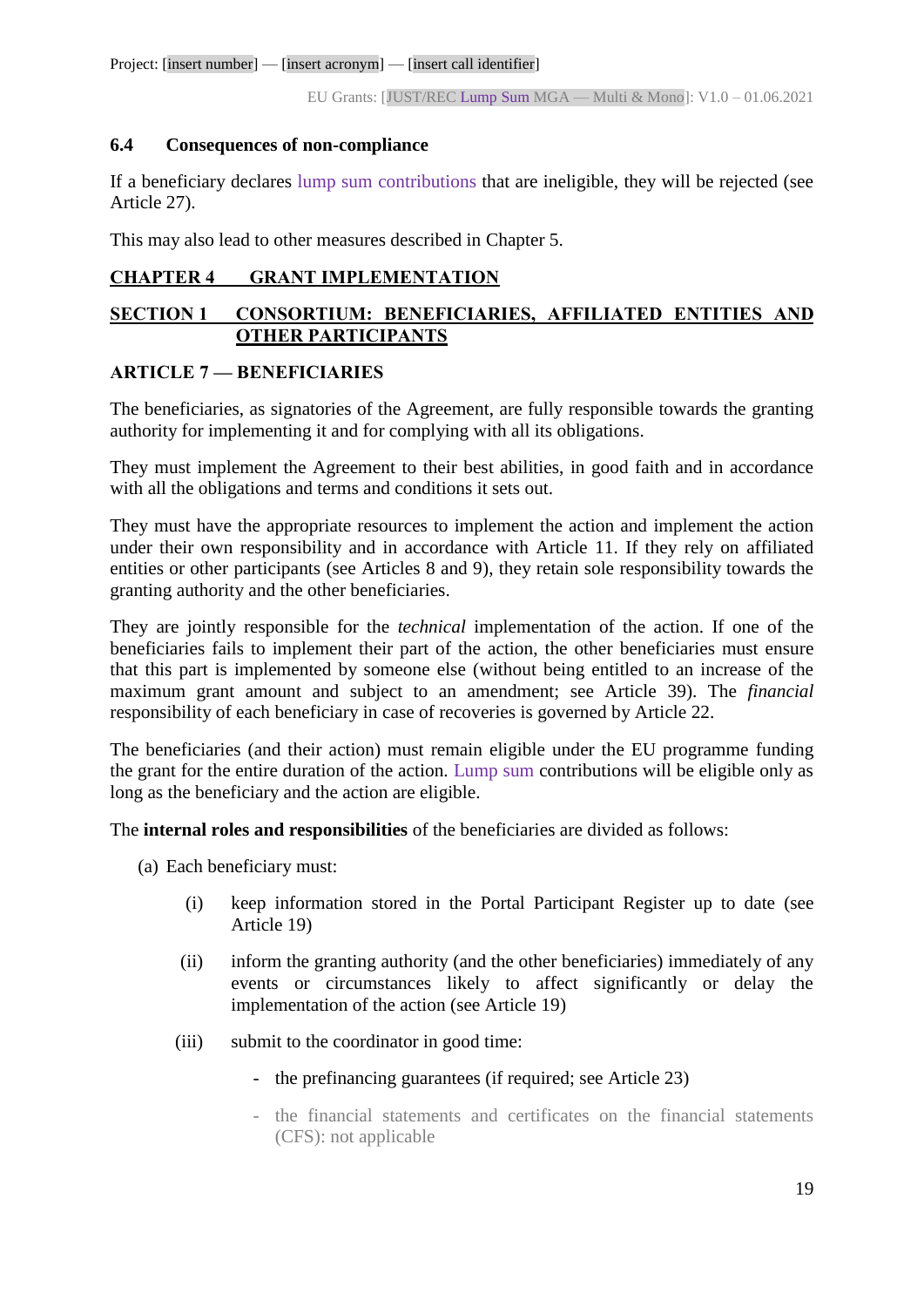- the contribution to the deliverables and technical reports (see Article 21)
- any other documents or information required by the granting authority under the Agreement
- (iv) submit via the Portal data and information related to the participation of their affiliated entities.

(b) The coordinator must:

 $\overline{a}$ 

- (i) monitor that the action is implemented properly (see Article 11)
- (ii) act as the intermediary for all communications between the consortium and the granting authority, unless the Agreement or granting authority specifies otherwise, and in particular:
	- submit the prefinancing guarantees to the granting authority (if any)
	- request and review any documents or information required and verify their quality and completeness before passing them on to the granting authority
	- submit the deliverables and reports to the granting authority
	- inform the granting authority about the payments made to the other beneficiaries (report on the distribution of payments; if required, see Articles 22 and 32)
- (iii) distribute the payments received from the granting authority to the other beneficiaries without unjustified delay (see Article 22).

The coordinator may not delegate or subcontract the above-mentioned tasks to any other beneficiary or third party (including affiliated entities).

However, coordinators which are public bodies may delegate the tasks set out in Point (b)(ii) last indent and (iii) above to entities with 'authorisation to administer' which they have created or which are controlled by or affiliated to them. In this case, the coordinator retains sole responsibility for the payments and for compliance with the obligations under the Agreement.

Moreover, coordinators which are 'sole beneficiaries'<sup>15</sup> (or similar, such as European research infrastructure consortia (ERICs)) may delegate the tasks set out in Point (b)(i) to (iii) above to one of their members. The coordinator retains sole responsibility for compliance with the obligations under the Agreement.

<sup>&</sup>lt;sup>15</sup> For the definition, see Article 187(2) EU Financial Regulation 2018/1046: "Where several entities satisfy the criteria for being awarded a grant and together form one entity, that entity may be treated as the **sole beneficiary**, including where it is specifically established for the purpose of implementing the action financed by the grant."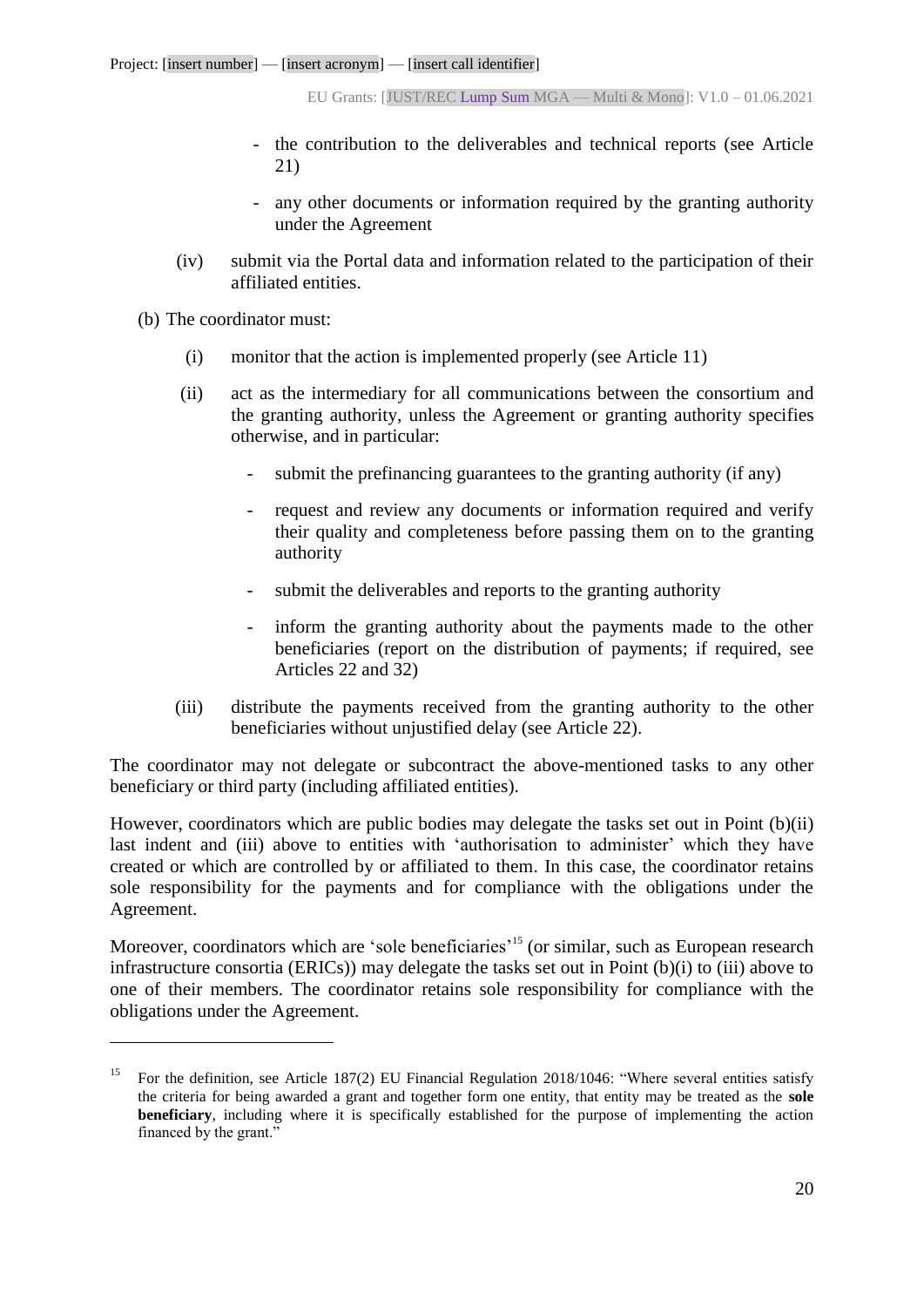The beneficiaries must have **internal arrangements** regarding their operation and coordination, to ensure that the action is implemented properly.

If required by the granting authority (see Data Sheet, Point 1), these arrangements must be set out in a written **consortium agreement** between the beneficiaries, covering for instance:

- the internal organisation of the consortium
- the management of access to the Portal
- different distribution keys for the payments and financial responsibilities in case of recoveries (if any)
- additional rules on rights and obligations related to background and results (see Article 16)
- settlement of internal disputes
- liability, indemnification and confidentiality arrangements between the beneficiaries.

The internal arrangements must not contain any provision contrary to this Agreement.

*[OPTION for programmes with linked actions: [OPTION if selected for the grant:* For **linked actions**, the beneficiaries must have **arrangements** with the participants of the other action, to ensure that both actions are implemented and coordinated properly.

If required by the granting authority (see Data Sheet, Point 1), these arrangements must be set out in a written **collaboration agreement** with the participants of the other action or, if the consortium is the same, as part of their consortium agreement, covering for instance:

- the internal organisation and decision making processes
- the areas where close collaboration/synchronisation is needed (e.g. on management of outputs, common approaches towards standardisation, links with regulatory and policy activities, common communication and dissemination activities, sharing of information, access to background and results, etc.)
- settlement of disputes
- liability, indemnification and confidentiality arrangements between the beneficiaries in both actions.

The arrangements with the participants of the other action must not contain any provision contrary to this Agreement.*]]*

# <span id="page-20-0"></span>**ARTICLE 8 — AFFILIATED ENTITIES**

*[OPTION 1 for programmes without affiliated entities:* Not applicable*]*

*[OPTION 2 for programmes with affiliated entities (standard): [OPTION 1 if selected for the grant:* The following entities which are linked to a beneficiary will participate in the action as 'affiliated entities':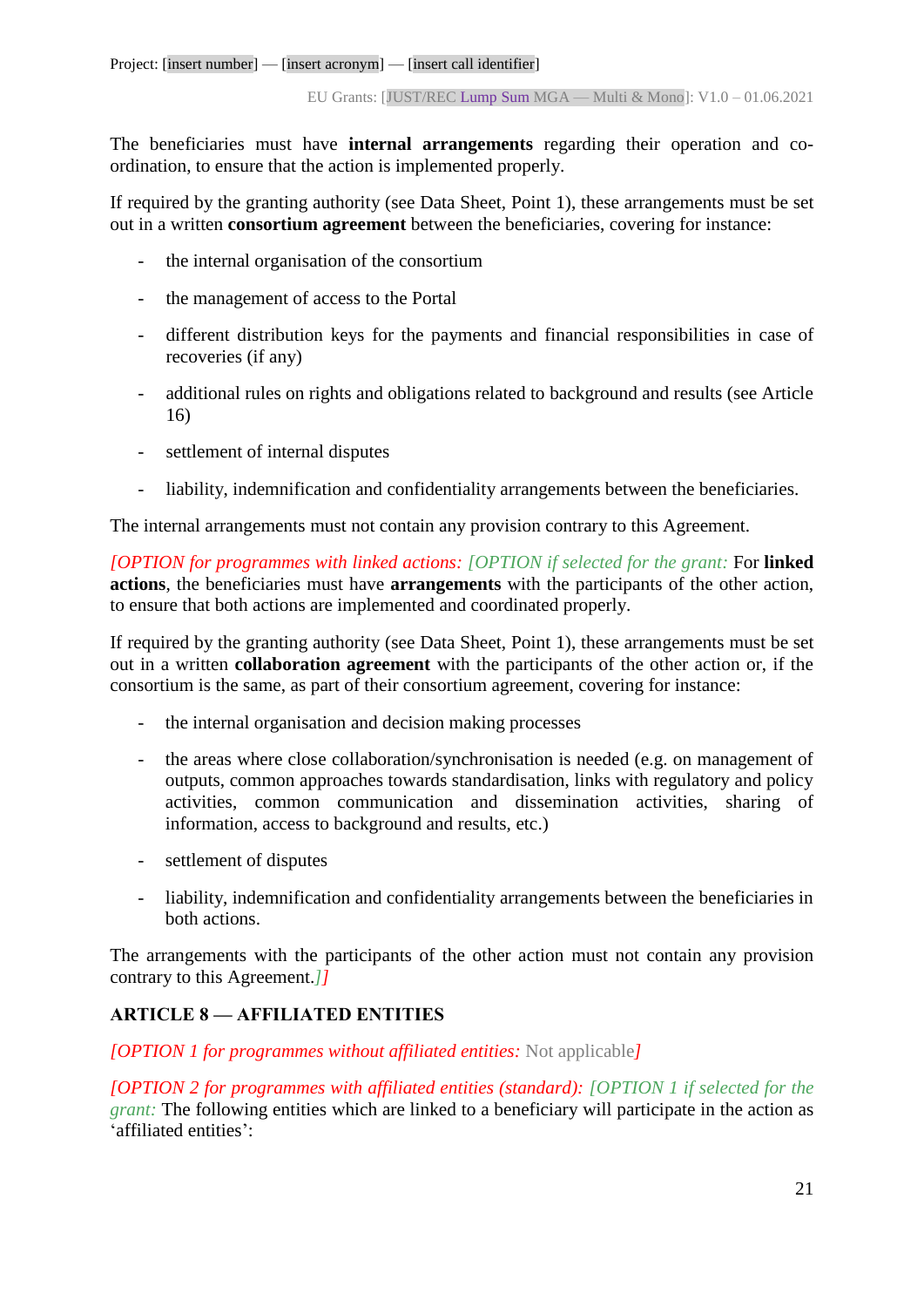- [**AE legal name (short name)**], PIC [number], linked to [BEN legal name (short name)]
- [AE legal name (short name)], PIC [number], linked to [BEN legal name (short name)]

[same for more AE]

Affiliated entities can charge lump sum contributions to the action under the same conditions as the beneficiaries and must implement the action tasks attributed to them in Annex 1 in accordance with Article 11.

Their contributions will be included in Annex 2 and will be taken into account for the calculation of the grant.

The beneficiaries must ensure that all their obligations under this Agreement also apply to their affiliated entities.

The beneficiaries must ensure that the bodies mentioned in Article 25 (e.g. granting authority, OLAF, Court of Auditors (ECA), etc.) can exercise their rights also towards the affiliated entities.

Breaches by affiliated entities will be handled in the same manner as breaches by beneficiaries. Recovery of undue amounts will be handled through the beneficiaries.

If the granting authority requires joint and several liability of affiliated entities (see Data Sheet, Point 4.4), they must sign the declaration set out in Annex 3a and may be held liable in case of enforced recoveries against their beneficiaries (see Article 22.2 and 22.4).*]*

*[OPTION 2:* Not applicable*] ]*

# <span id="page-21-0"></span>**ARTICLE 9 — OTHER PARTICIPANTS INVOLVED IN THE ACTION**

# <span id="page-21-1"></span>**9.1 Associated partners**

*[OPTION 1 for programmes without associated partners:* Not applicable*]*

*[OPTION 2 for programmes with associated partners (standard): [OPTION 1 if selected for the grant:* The following entities which cooperate with a beneficiary will participate in the action as 'associated partners':

- [AP legal name (short name)], PIC [number] *[, associated partner of [BEN legal*] name (short name)]*]*
- [**AP legal name (short name)**], PIC [number] *[*, associated partner of [BEN legal name (short name)]*]*

[same for more AP]

Associated partners must implement the action tasks attributed to them in Annex 1 in accordance with Article 11. They may not charge contributions to the action (no lump sum contributions) and the costs for their tasks are not eligible (may not be included in the estimated budget in Annex 2).

The tasks must be set out in Annex 1.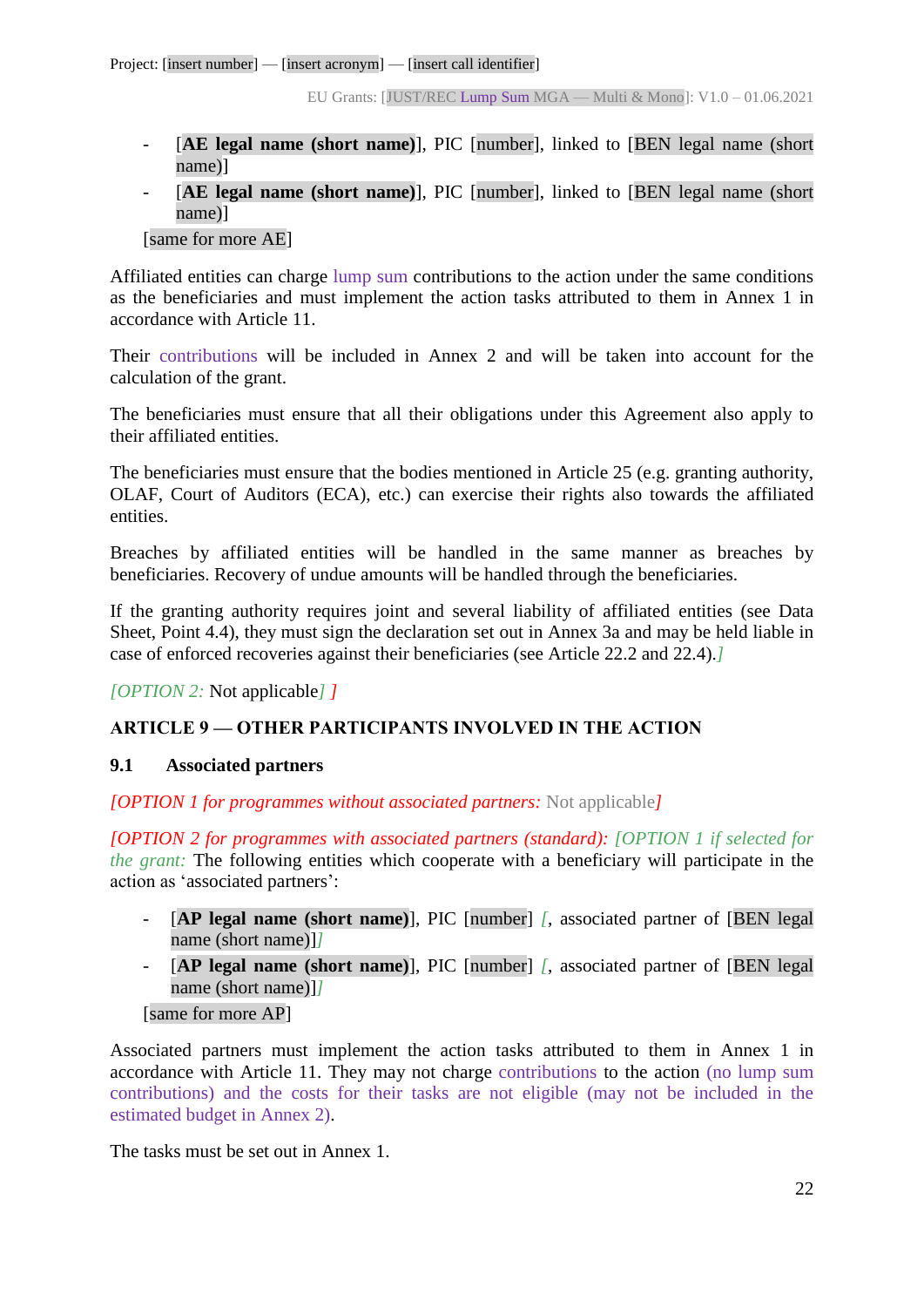The beneficiaries must ensure that their contractual obligations under Articles 11 (proper implementation), 12 (conflict of interests), 13 (confidentiality and security), 14 (ethics), 17.2 (visibility), 18 (specific rules for carrying out action), 19 (information) and 20 (recordkeeping) also apply to the associated partners.

The beneficiaries must ensure that the bodies mentioned in Article 25 (e.g. granting authority, OLAF, Court of Auditors (ECA), etc.) can exercise their rights also towards the associated partners.*]*

*[OPTION 2:* Not applicable*] ]*

# <span id="page-22-0"></span>**9.2 Third parties giving in-kind contributions to the action**

*[OPTION 1 for programmes with in-kind contributions allowed but not eligible (standard):*  Other third parties may give in-kind contributions to the action (i.e. personnel, equipment, other goods, works and services, etc. which are free-of-charge), if necessary for the implementation.

Third parties giving in-kind contributions do not implement any action tasks. They may not charge contributions to the action (no lump sum contributions) and the costs for the in-kind contributions are not eligible (may not be included in the estimated budget in Annex 2).

The third parties and their in-kind contributions should be set out in Annex 1.*]*

*[OPTION 2 for programmes with in-kind contributions eligible:*

Other third parties may give in-kind contributions to the action (i.e. personnel, equipment, other goods, works and services, etc. which are free-of-charge) if necessary for the implementation.

Third parties giving in-kind contributions do not implement any action tasks. They may not charge contributions to the action (no lump sum contributions) and their costs are considered entirely covered by the lump sum contributions paid to the beneficiaries.

The third parties and their in-kind contributions should be set out in Annex 1.*]*

*[OPTION 3 for programmes with in-kind contributions not allowed:*

In-kind contributions (i.e. personnel, equipment, other goods and services, etc. given by third parties free-of-charge) are not allowed for the implementation of the action.*]*

# <span id="page-22-1"></span>**9.3 Subcontractors**

*[OPTION 1 for programmes without subcontractors (ineligible):* Not applicable*]*

*[OPTION 2 for programmes with subcontractors (standard):* Subcontractors may participate in the action, if necessary for the implementation.

Subcontractors must implement their action tasks in accordance with Article 11. The beneficiaries' costs for subcontracting are considered entirely covered by the lump sum contributions for implementing the work packages (irrespective of the actual subcontracting costs incurred, if any).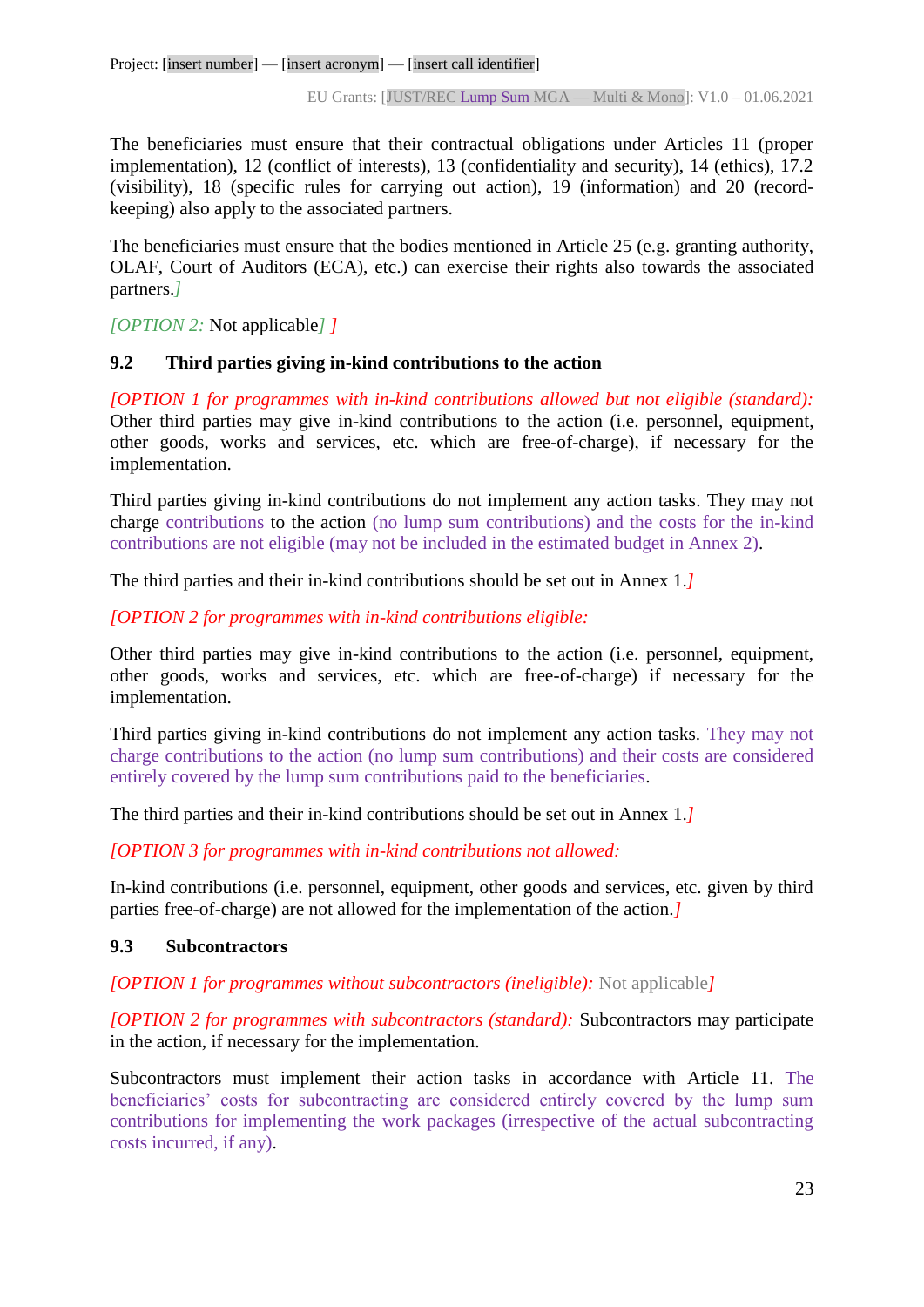The beneficiaries must ensure that their contractual obligations under Articles 11 (proper implementation), 12 (conflict of interest), 13 (confidentiality and security), 14 (ethics), 17.2 (visibility), 18 (specific rules for carrying out action), 19 (information) and 20 (recordkeeping) also apply to the subcontractors.

The beneficiaries must ensure that the bodies mentioned in Article 25 (e.g. granting authority, OLAF, Court of Auditors (ECA), etc.) can exercise their rights also towards the subcontractors.*]*

# <span id="page-23-0"></span>**9.4 Recipients of financial support to third parties**

# *[OPTION 1 for programmes without financial support to third parties:* Not applicable*]*

*[OPTION 2 for programmes with financial support to third parties:* If the action includes providing financial support to third parties (e.g. grants, prizes or similar forms of support), the beneficiaries must ensure that their contractual obligations under Articles 12 (conflict of interest), 13 (confidentiality and security), 14 (ethics), 17.2 (visibility), 18 (specific rules for carrying out action), 19 (information) and 20 (record-keeping) also apply to the third parties receiving the support (recipients).

The beneficiaries must also ensure that the bodies mentioned in Article 25 (e.g. granting authority, OLAF, Court of Auditors (ECA), etc.) can exercise their rights also towards the recipients. *]*

# <span id="page-23-1"></span>**ARTICLE 10 — PARTICIPANTS WITH SPECIAL STATUS**

# <span id="page-23-2"></span>**10.1 Non-EU participants**

 $\overline{a}$ 

*[OPTION 1 for programmes without non-EU participants (ineligible):* Not applicable*]*

*[OPTION 2 for programmes with non-EU participants (standard):* Participants which are established in a non-EU country (if any) undertake to comply with their obligations under the Agreement and:

- to respect general principles (including fundamental rights, values and ethical principles, environmental and labour standards, rules on classified information, intellectual property rights, visibility of funding and protection of personal data)
- for the submission of certificates under Article 24: to use qualified external auditors which are independent and comply with comparable standards as those set out in EU Directive  $2006/43/EC^{16}$
- for the controls under Article 25: to allow for checks, reviews, audits and investigations (including on-the-spot checks, visits and inspections) by the bodies mentioned in that Article (e.g. granting authority, OLAF, Court of Auditors (ECA), etc.).

Directive 2006/43/EC of the European Parliament and of the Council of 17 May 2006 on statutory audits of annual accounts and consolidated accounts or similar national regulations (OJ L 157, 9.6.2006, p. 87).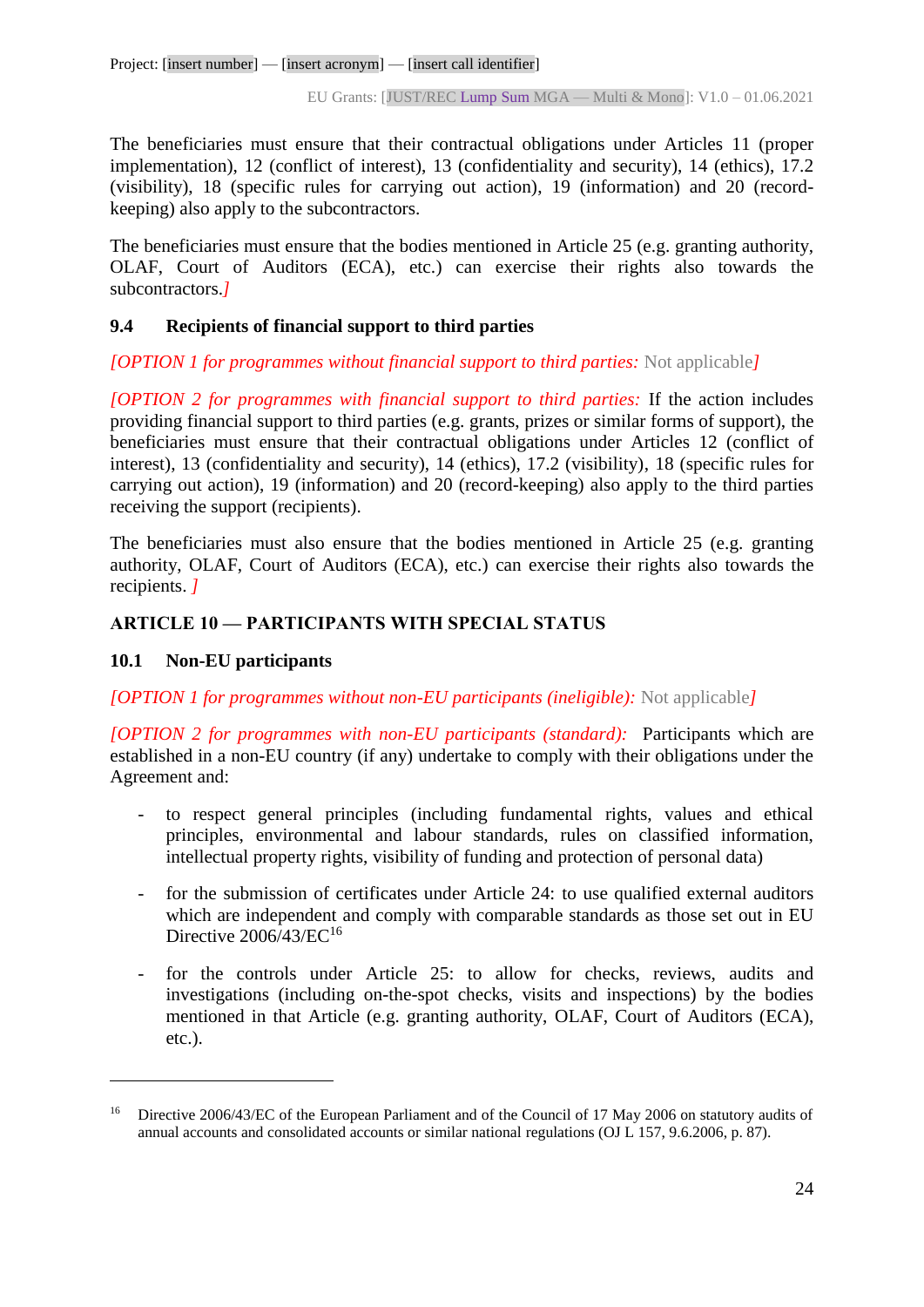Special rules on dispute settlement apply (see Data Sheet, Point 5).*]*

# <span id="page-24-0"></span>**10.2 Participants which are international organisations**

*[OPTION 1 for programmes without international organisations:* Not applicable*]*

*[OPTION 2 for programmes with international organisations (standard):* Participants which are international organisations (ios; if any) undertake to comply with their obligations under the Agreement and:

- to respect general principles (including fundamental rights, values and ethical principles, environmental and labour standards, rules on classified information, intellectual property rights, visibility of funding and protection of personal data)
- for the submission of certificates under Article 24: to use either independent public officers or external auditors which comply with comparable standards as those set out in EU Directive 2006/43/EC
- for the controls under Article 25: to allow for the checks, reviews, audits and investigations by the bodies mentioned in that Article, taking into account the specific agreements concluded by them and the EU (if any).

For such participants, nothing in the Agreement will be interpreted as a waiver of their privileges or immunities, as accorded by their constituent documents or international law.

Special rules on applicable law and dispute settlement apply (see Article 43 and Data Sheet, Point 5). *]*

# <span id="page-24-1"></span>**10.3 Pillar-assessed participants**

#### *[OPTION 1 for programmes without pillar-assessed entities:* Not applicable*]*

*[OPTION 2 for programmes with pillar-assessed entities:* Pillar-assessed participants (if any) may rely on their own systems, rules and procedures, in so far as they have been positively assessed and do not call into question the decision awarding the grant or breach the principle of equal treatment of applicants or beneficiaries.

'Pillar-assessment' means a review by the European Commission on the systems, rules and procedures which participants use for managing EU grants (in particular internal control system, accounting system, external audits, financing of third parties, rules on recovery and exclusion, information on recipients and protection of personal data; see Article 154 EU Financial Regulation 2018/1046).

Participants with a positive pillar assessment may rely on their own systems, rules and procedures, in particular for:

- record-keeping (Article 20): may be done in accordance with internal standards, rules and procedures
- currency conversion for financial statements (Article 21): may be done in accordance with usual accounting practices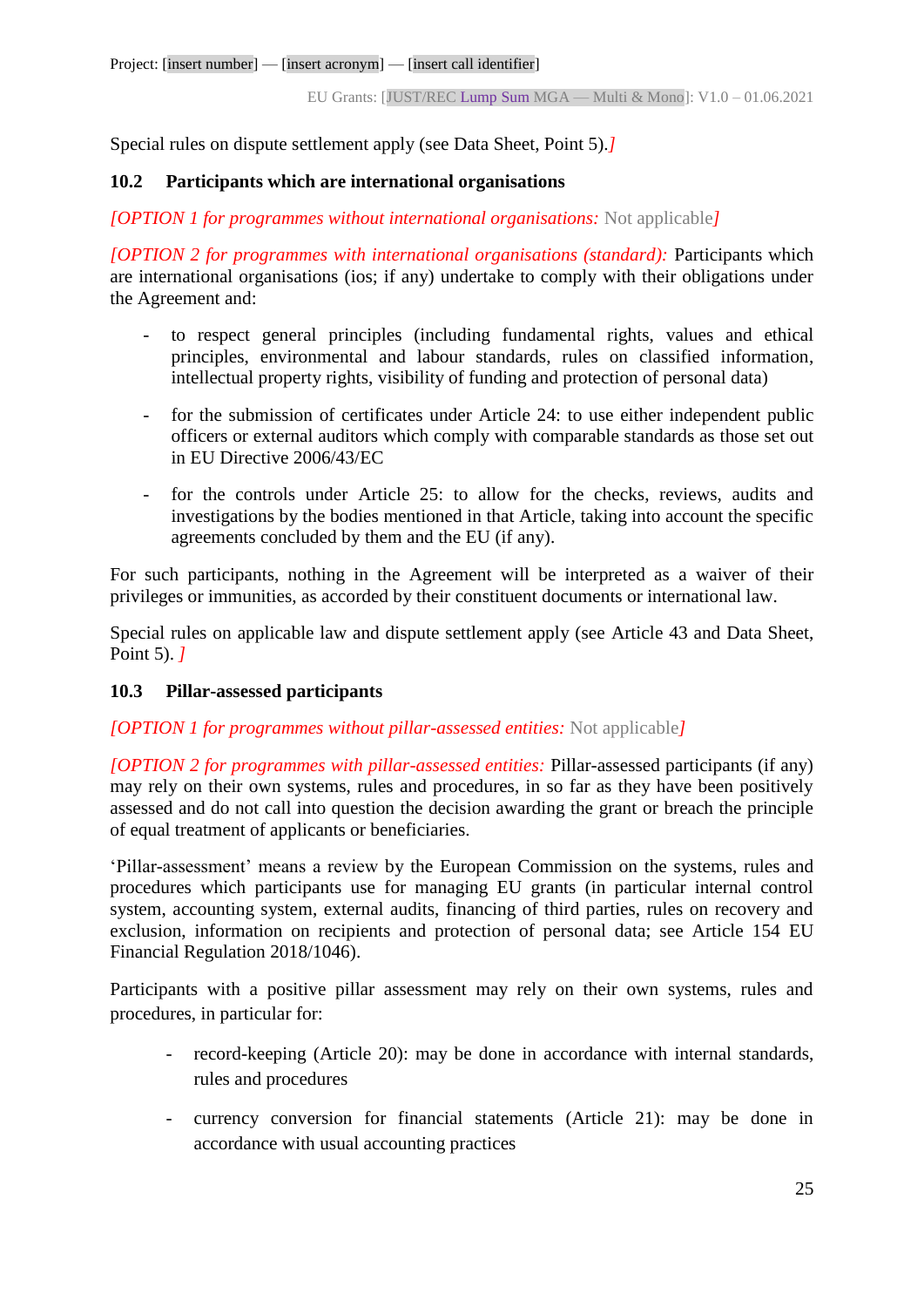- guarantees (Article 23): for public law bodies, prefinancing guarantees are not needed
- certificates (Article 24):
	- certificates on the financial statements (CFS): may be provided by their regular internal or external auditors and in accordance with their internal financial regulations and procedures
	- certificates on usual accounting practices (CoMUC): are not needed if those practices are covered by an ex-ante assessment

and use the following specific rules, for:

- recoveries (Article 22): in case of financial support to third parties, there will be no recovery if the participant has done everything possible to retrieve the undue amounts from the third party receiving the support (including legal proceedings) and non-recovery is not due to an error or negligence on its part
- checks, reviews, audits and investigations by the EU (Article 25): will be conducted taking into account the rules and procedures specifically agreed between them and the framework agreement (if any)
- impact evaluation (Article 26): will be conducted in accordance with the participant's internal rules and procedures and the framework agreement (if any)
- grant agreement suspension (Article 31): certain costs incurred during grant suspension are eligible (notably, minimum costs necessary for a possible resumption of the action and costs relating to contracts which were entered into before the pre-information letter was received and which could not reasonably be suspended, reallocated or terminated on legal grounds)
- grant agreement termination (Article 32): the final grant amount and final payment will be calculated taking into account also costs relating to contracts due for execution only after termination takes effect, if the contract was entered into before the pre-information letter was received and could not reasonably be terminated on legal grounds
- liability for damages (Article 33.2): the granting authority must be compensated for damage it sustains as a result of the implementation of the action or because the action was not implemented in full compliance with the Agreement only if the damage is due to an infringement of the participant's internal rules and procedures or due to a violation of third parties' rights by the participant or one of its employees or individual for whom the employees are responsible.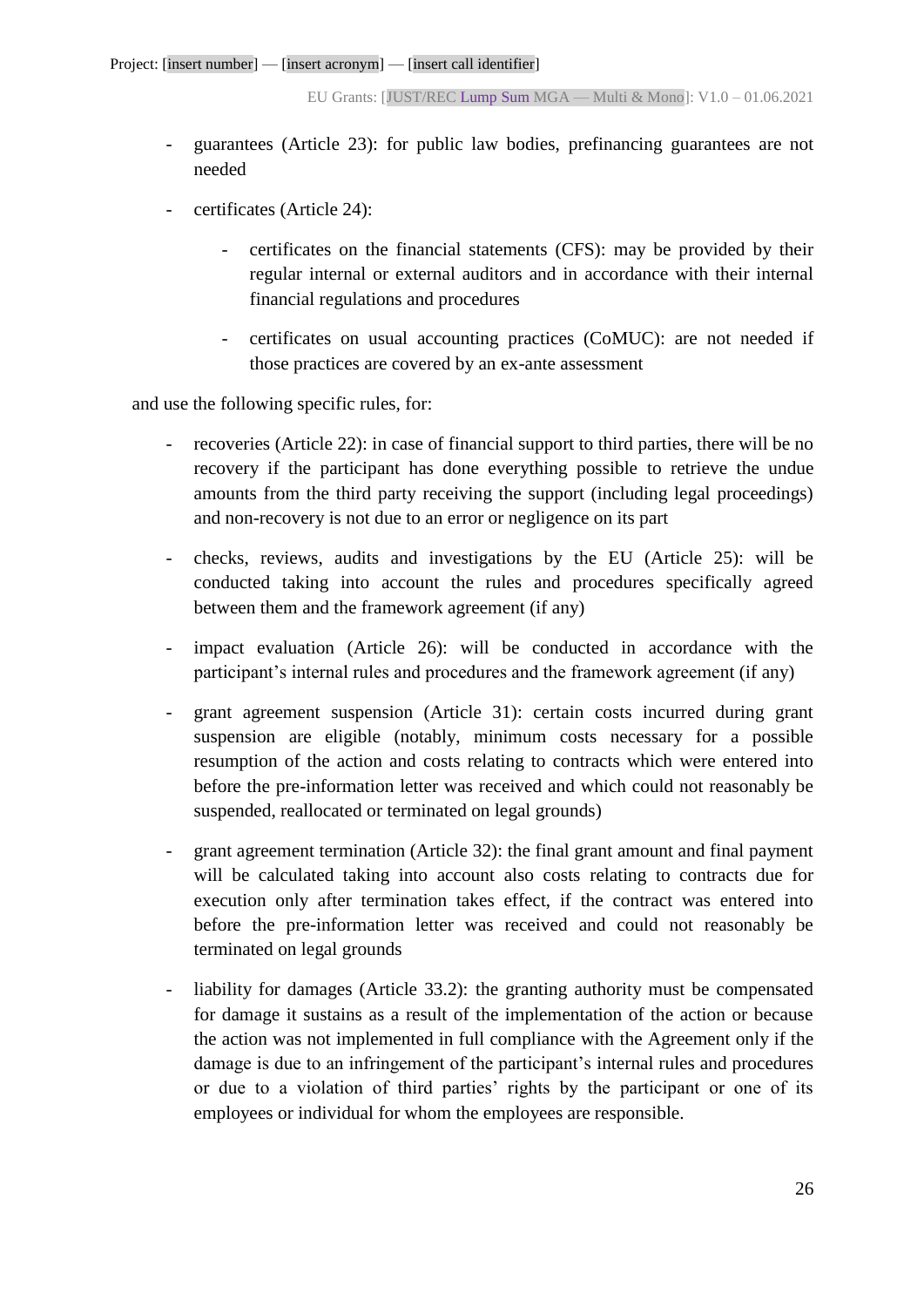Participants whose pillar assessment covers procurement and granting procedures may also do purchases, subcontracting and financial support to third parties (Article 6.2) in accordance with their internal rules and procedures for purchases, subcontracting and financial support*.* 

Participants whose pillar assessment covers data protection rules may rely on their internal standards, rules and procedures for data protection (Article 15).

The participants may however not rely on provisions which would breach the principle of equal treatment of applicants or beneficiaries or call into question the decision awarding the grant, such as in particular:

- eligibility (Article 6)
- consortium roles and set-up (Articles 7-9)
- security and ethics (Articles 13, 14)
- IPR (including background and results, access rights and rights of use), communication, dissemination and visibility (Articles 16 and 17)
- information obligation (Article 19)
- payment, reporting and amendments (Articles 21, 22 and 39)
- rejections, reductions, suspensions and terminations (Articles 27, 28, 29-32)

If the pillar assessment was subject to remedial measures, reliance on the internal systems, rules and procedures is subject to compliance with those remedial measures.

Participants whose assessment has not yet been updated to cover (the new rules on) data protection may rely on their internal systems, rules and procedures, provided that they ensure that personal data is:

- processed lawfully, fairly and in a transparent manner in relation to the data subject
- collected for specified, explicit and legitimate purposes and not further processed in a manner that is incompatible with those purposes
- adequate, relevant and limited to what is necessary in relation to the purposes for which they are processed
- accurate and, where necessary, kept up to date
- kept in a form which permits identification of data subjects for no longer than is necessary for the purposes for which the data is processed and
- processed in a manner that ensures appropriate security of the personal data.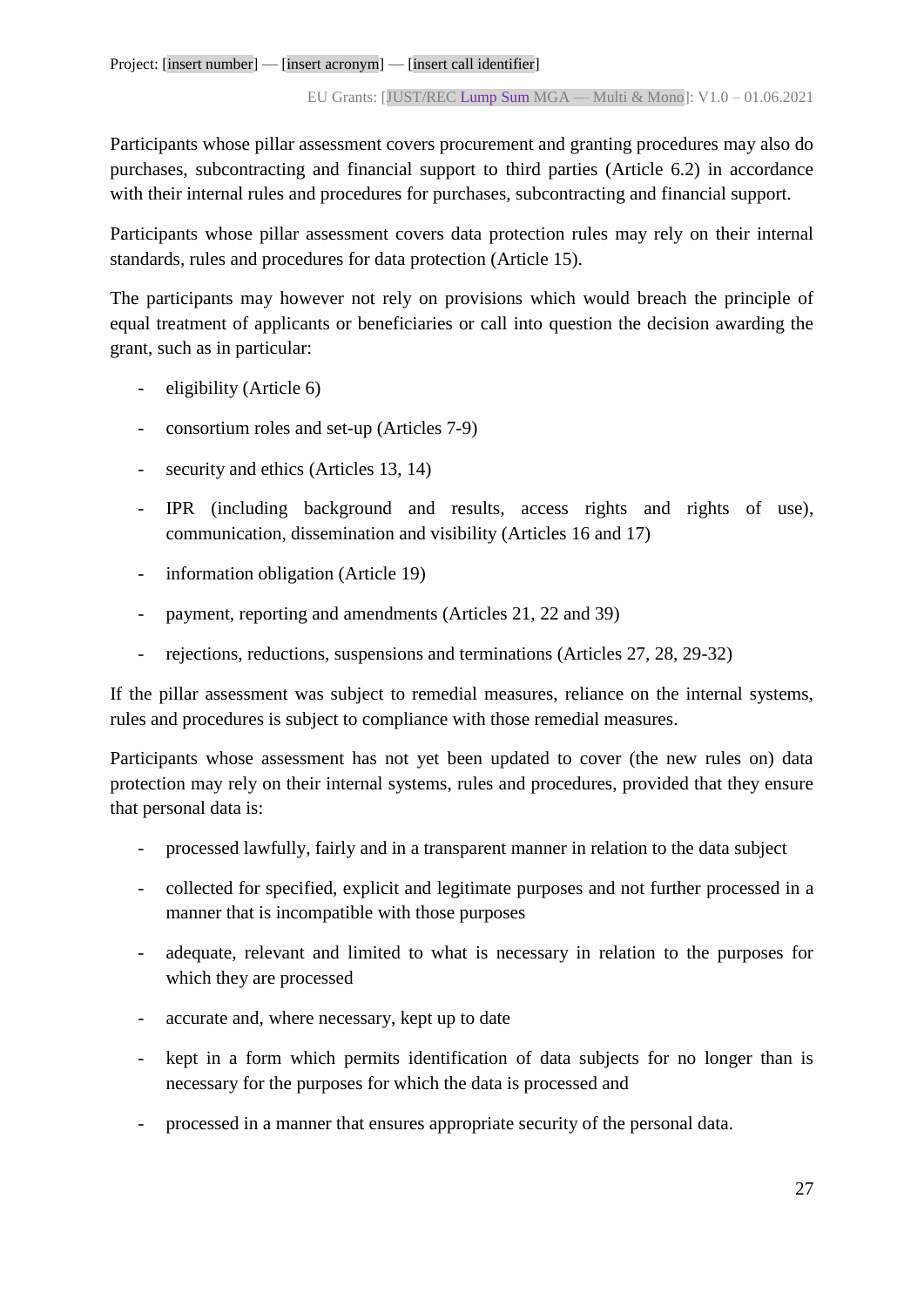Participants must inform the coordinator without delay of any changes to the systems, rules and procedures that were part of the pillar assessment. The coordinator must immediately inform the granting authority.

Pillar-assessed participants that have also concluded a framework agreement with the EU, may moreover — under the same conditions as those above (i.e. not call into question the decision awarding the grant or breach the principle of equal treatment of applicants or beneficiaries) — rely on the provisions set out in that framework agreement. *]*

# <span id="page-27-0"></span>**SECTION 2 RULES FOR CARRYING OUT THE ACTION**

# <span id="page-27-1"></span>**ARTICLE 11 — PROPER IMPLEMENTATION OF THE ACTION**

#### <span id="page-27-2"></span>**11.1 Obligation to properly implement the action**

The beneficiaries must implement the action as described in Annex 1 and in compliance with the provisions of the Agreement, the call conditions and all legal obligations under applicable EU, international and national law.

#### <span id="page-27-3"></span>**11.2 Consequences of non-compliance**

If a beneficiary breaches any of its obligations under this Article, the grant may be reduced (see Article 28).

Such breaches may also lead to other measures described in Chapter 5.

# <span id="page-27-4"></span>**ARTICLE 12 — CONFLICT OF INTERESTS**

# <span id="page-27-5"></span>**12.1 Conflict of interests**

The beneficiaries must take all measures to prevent any situation where the impartial and objective implementation of the Agreement could be compromised for reasons involving family, emotional life, political or national affinity, economic interest or any other direct or indirect interest ('conflict of interests').

They must formally notify the granting authority without delay of any situation constituting or likely to lead to a conflict of interests and immediately take all the necessary steps to rectify this situation.

The granting authority may verify that the measures taken are appropriate and may require additional measures to be taken by a specified deadline.

# <span id="page-27-6"></span>**12.2 Consequences of non-compliance**

If a beneficiary breaches any of its obligations under this Article, the grant may be reduced (see Article 28) and the grant or the beneficiary may be terminated (see Article 32).

Such breaches may also lead to other measures described in Chapter 5.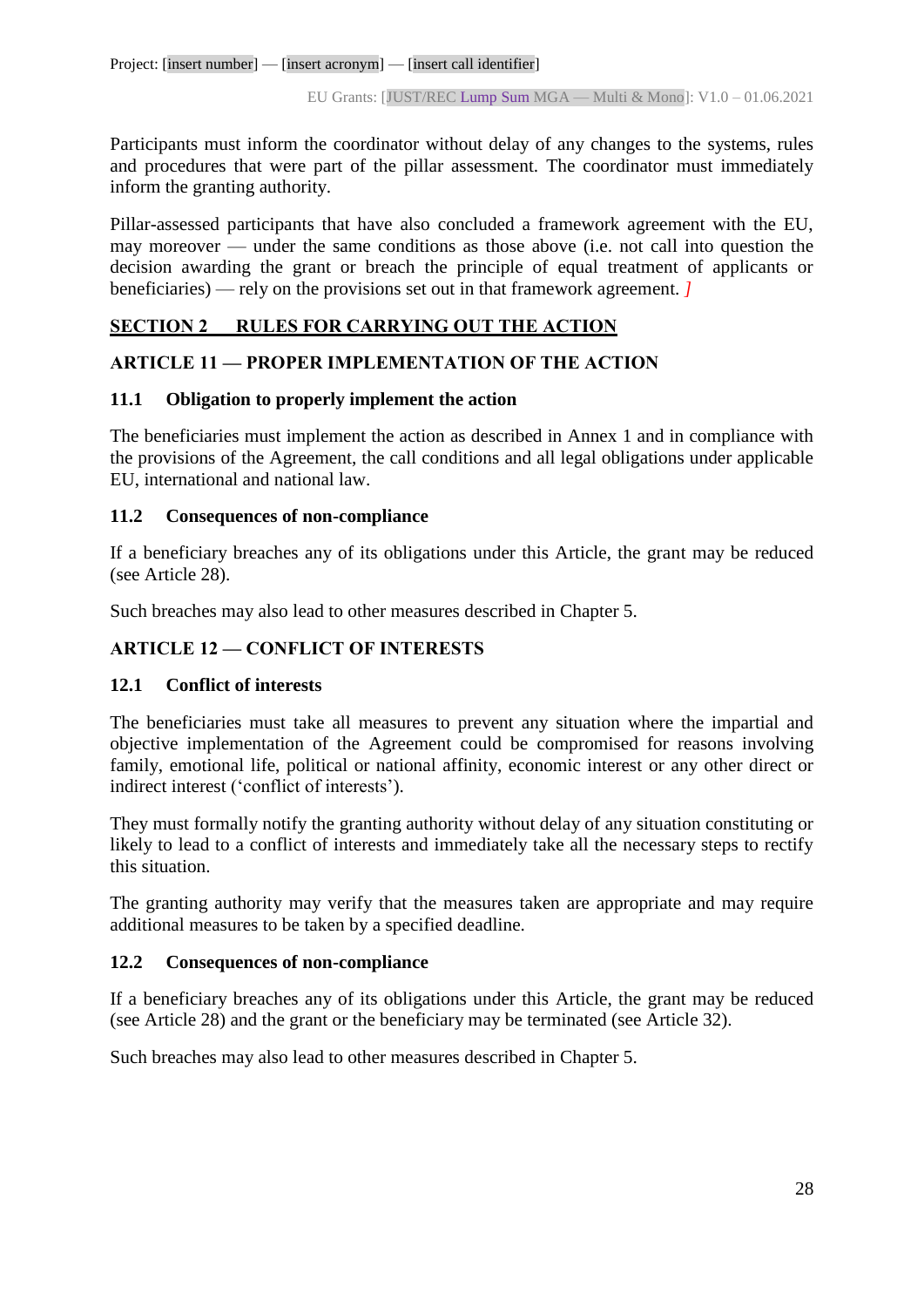# <span id="page-28-0"></span>**ARTICLE 13 — CONFIDENTIALITY AND SECURITY**

#### <span id="page-28-1"></span>**13.1 Sensitive information**

The parties must keep confidential any data, documents or other material (in any form) that is identified as sensitive in writing ('sensitive information') — during the implementation of the action and for at least until the time-limit set out in the Data Sheet (see Point 6).

If a beneficiary requests, the granting authority may agree to keep such information confidential for a longer period.

Unless otherwise agreed between the parties, they may use sensitive information only to implement the Agreement.

The beneficiaries may disclose sensitive information to their personnel or other participants involved in the action only if they:

- (a) need to know it in order to implement the Agreement and
- (b) are bound by an obligation of confidentiality.

The granting authority may disclose sensitive information to its staff and to other EU institutions and bodies.

It may moreover disclose sensitive information to third parties, if:

- (a) this is necessary to implement the Agreement or safeguard the EU financial interests and
- (b) the recipients of the information are bound by an obligation of confidentiality.

The confidentiality obligations no longer apply if:

- (a) the disclosing party agrees to release the other party
- (b) the information becomes publicly available, without breaching any confidentiality obligation
- (c) the disclosure of the sensitive information is required by EU, international or national law.

Specific confidentiality rules (if any) are set out in Annex 5.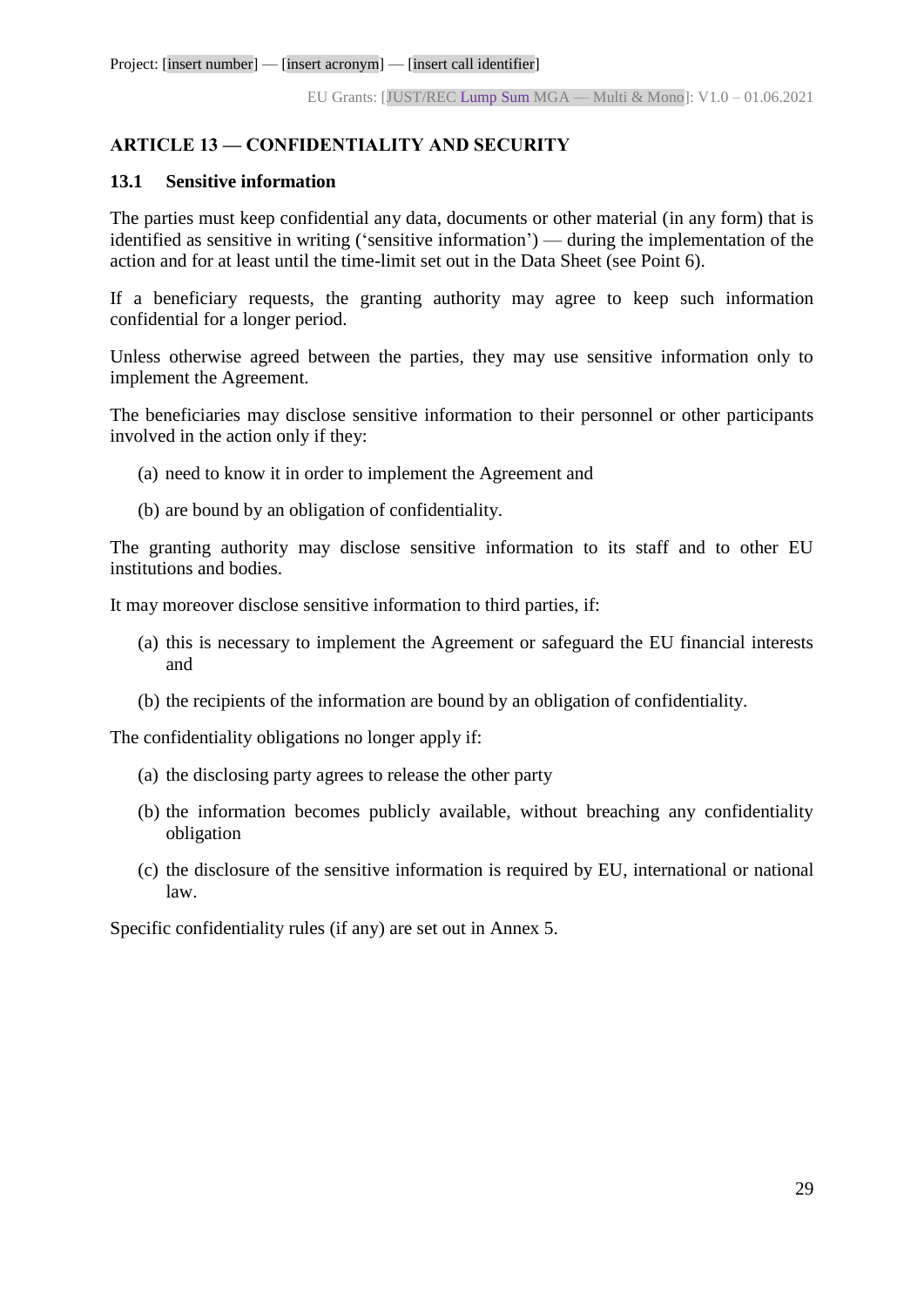# <span id="page-29-0"></span>**13.2 Classified information**

The parties must handle classified information in accordance with the applicable EU, international or national law on classified information (in particular, Decision 2015/444<sup>17</sup> and its implementing rules).

Deliverables which contain classified information must be submitted according to special procedures agreed with the granting authority.

Action tasks involving classified information may be subcontracted only after explicit approval (in writing) from the granting authority.

Classified information may not be disclosed to any third party (including participants involved in the action implementation) without prior explicit written approval from the granting authority.

Specific security rules (if any) are set out in Annex 5.

# <span id="page-29-1"></span>**13.3 Consequences of non-compliance**

If a beneficiary breaches any of its obligations under this Article, the grant may be reduced (see Article 28).

Such breaches may also lead to other measures described in Chapter 5.

# <span id="page-29-2"></span>**ARTICLE 14 — ETHICS AND VALUES**

# <span id="page-29-3"></span>**14.1 Ethics**

The action must be carried out in line with the highest ethical standards and the applicable EU, international and national law on ethical principles.

Specific ethics rules (if any) are set out in Annex 5.

# <span id="page-29-4"></span>**14.2 Values**

 $\overline{a}$ 

The beneficiaries must commit to and ensure the respect of basic EU values (such as respect for human dignity, freedom, democracy, equality, the rule of law and human rights, including the rights of minorities).

Specific rules on values (if any) are set out in Annex 5.

# <span id="page-29-5"></span>**14.3 Consequences of non-compliance**

If a beneficiary breaches any of its obligations under this Article, the grant may be reduced (see Article 28).

Such breaches may also lead to other measures described in Chapter 5.

<sup>&</sup>lt;sup>17</sup> Commission Decision 2015/444/EC, Euratom of 13 March 2015 on the security rules for protecting EU classified information (OJ L 72, 17.3.2015, p. 53).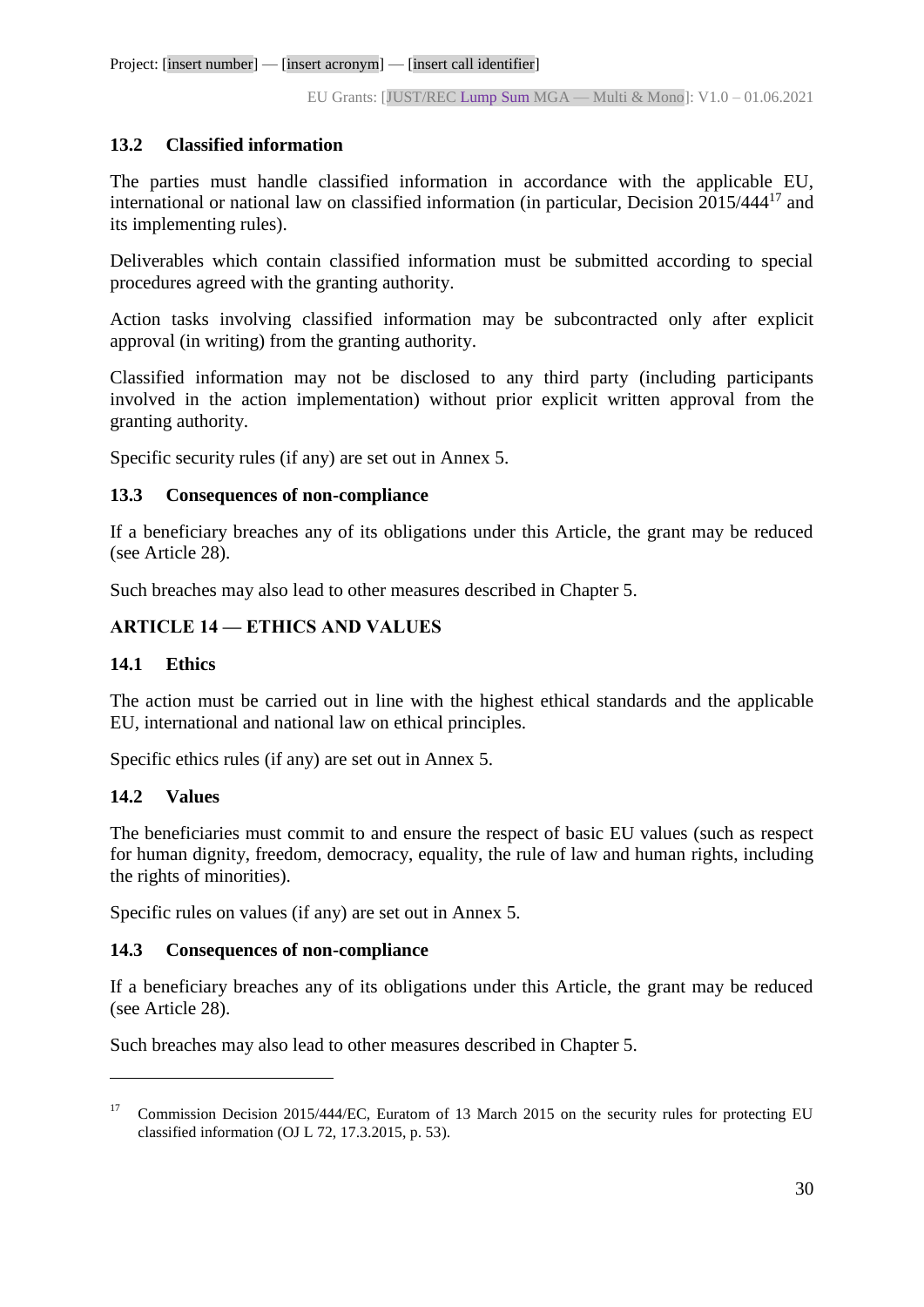# <span id="page-30-0"></span>**ARTICLE 15 — DATA PROTECTION**

# <span id="page-30-1"></span>**15.1 Data processing by the granting authority**

Any personal data under the Agreement will be processed under the responsibility of the data controller of the granting authority in accordance with and for the purposes set out in the Portal Privacy Statement.

For grants where the granting authority is the European Commission, an EU regulatory or executive agency, joint undertaking or other EU body, the processing will be subject to Regulation  $2018/1725^{18}$ .

# <span id="page-30-2"></span>**15.2 Data processing by the beneficiaries**

The beneficiaries must process personal data under the Agreement in compliance with the applicable EU, international and national law on data protection (in particular, Regulation  $2016/679^{19}$ ).

They must ensure that personal data is:

 $\overline{a}$ 

- processed lawfully, fairly and in a transparent manner in relation to the data subjects
- collected for specified, explicit and legitimate purposes and not further processed in a manner that is incompatible with those purposes
- adequate, relevant and limited to what is necessary in relation to the purposes for which they are processed
- accurate and, where necessary, kept up to date
- kept in a form which permits identification of data subjects for no longer than is necessary for the purposes for which the data is processed and
- processed in a manner that ensures appropriate security of the data.

The beneficiaries may grant their personnel access to personal data only if it is strictly necessary for implementing, managing and monitoring the Agreement. The beneficiaries must ensure that the personnel is under a confidentiality obligation.

The beneficiaries must inform the persons whose data are transferred to the granting authority and provide them with the Portal Privacy Statement.

<sup>&</sup>lt;sup>18</sup> Regulation (EU) 2018/1725 of the European Parliament and of the Council of 23 October 2018 on the protection of natural persons with regard to the processing of personal data by the Union institutions, bodies, offices and agencies and on the free movement of such data, and repealing Regulation (EC) No 45/2001 and Decision No 1247/2002/EC (OJ L 295, 21.11.2018, p. 39).

<sup>&</sup>lt;sup>19</sup> Regulation (EU) 2016/679 of the European Parliament and of the Council of 27 April 2016 on the protection of natural persons with regard to the processing of personal data and on the free movement of such data, and repealing Directive 95/46/EC ('GDPR') (OJ L 119, 4.5.2016, p. 1).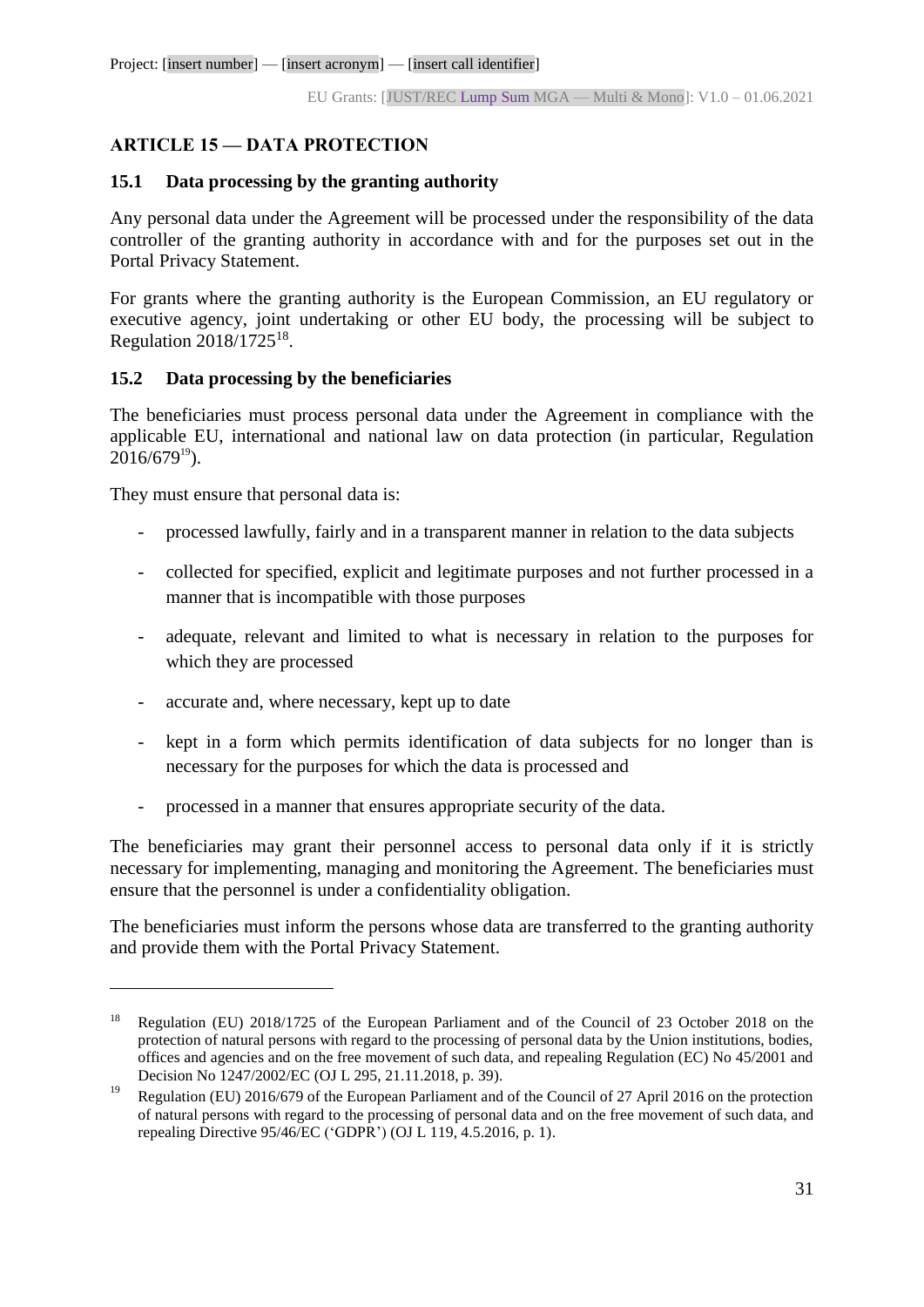# <span id="page-31-0"></span>**15.3 Consequences of non-compliance**

If a beneficiary breaches any of its obligations under this Article, the grant may be reduced (see Article 28).

Such breaches may also lead to other measures described in Chapter 5.

# <span id="page-31-1"></span>**ARTICLE 16 — INTELLECTUAL PROPERTY RIGHTS (IPR)** — **BACKGROUND AND RESULTS** — **ACCESS RIGHTS AND RIGHTS OF USE**

# <span id="page-31-2"></span>**16.1 Background and access rights to background**

The beneficiaries must give each other and the other participants access to the background identified as needed for implementing the action, subject to any specific rules in Annex 5.

'Background' means any data, know-how or information — whatever its form or nature (tangible or intangible), including any rights such as intellectual property rights — that is:

- (a) held by the beneficiaries before they acceded to the Agreement and
- (b) needed to implement the action or exploit the results.

If background is subject to rights of a third party, the beneficiary concerned must ensure that it is able to comply with its obligations under the Agreement.

#### <span id="page-31-3"></span>**16.2 Ownership of results**

The granting authority does not obtain ownership of the results produced under the action.

'Results' means any tangible or intangible effect of the action, such as data, know-how or information, whatever its form or nature, whether or not it can be protected, as well as any rights attached to it, including intellectual property rights.

### <span id="page-31-4"></span>**16.3 Rights of use of the granting authority on materials, documents and information received for policy, information, communication, dissemination and publicity purposes**

The granting authority has the right to use non-sensitive information relating to the action and materials and documents received from the beneficiaries (notably summaries for publication, deliverables, as well as any other material, such as pictures or audio-visual material, in paper or electronic form) for policy, information, communication, dissemination and publicity purposes — during the action or afterwards.

The right to use the beneficiaries' materials, documents and information is granted in the form of a royalty-free, non-exclusive and irrevocable licence, which includes the following rights:

(a) **use for its own purposes** (in particular, making them available to persons working for the granting authority or any other EU service (including institutions, bodies, offices, agencies, etc.) or EU Member State institution or body; copying or reproducing them in whole or in part, in unlimited numbers; and communication through press information services)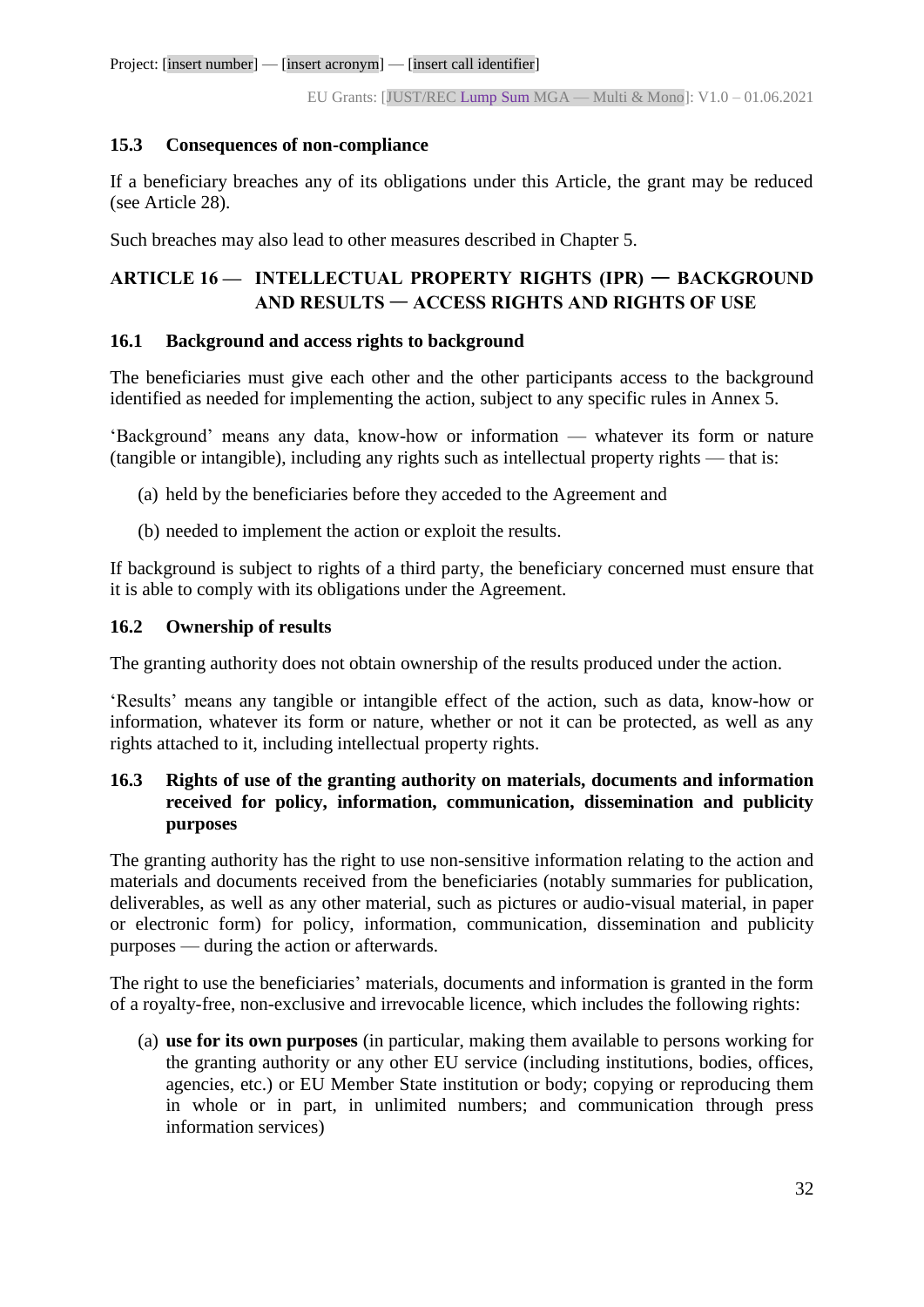- (b) **distribution to the public** (in particular, publication as hard copies and in electronic or digital format, publication on the internet, as a downloadable or non-downloadable file, broadcasting by any channel, public display or presentation, communicating through press information services, or inclusion in widely accessible databases or indexes)
- (c) **editing or redrafting** (including shortening, summarising, inserting other elements (e.g. meta-data, legends, other graphic, visual, audio or text elements), extracting parts (e.g. audio or video files), dividing into parts, use in a compilation)
- (d) **translation**
- (e) **storage** in paper, electronic or other form
- (f) **archiving**, in line with applicable document-management rules
- (g) the right to authorise **third parties** to act on its behalf or sub-license to third parties the modes of use set out in Points (b), (c), (d) and (f), if needed for the information, communication and publicity activity of the granting authority and
- (h) **processing**, analysing, aggregating the materials, documents and information received and **producing derivative works**.

The rights of use are granted for the whole duration of the industrial or intellectual property rights concerned.

If materials or documents are subject to moral rights or third party rights (including intellectual property rights or rights of natural persons on their image and voice), the beneficiaries must ensure that they comply with their obligations under this Agreement (in particular, by obtaining the necessary licences and authorisations from the rights holders concerned).

Where applicable, the granting authority will insert the following information:

"© – [year] – [name of the copyright owner]. All rights reserved. Licensed to the **[**name of granting authority] under conditions."

#### <span id="page-32-0"></span>**16.4 Specific rules on IPR, results and background**

Specific rules regarding intellectual property rights, results and background (if any) are set out in Annex 5.

#### <span id="page-32-1"></span>**16.5 Consequences of non-compliance**

If a beneficiary breaches any of its obligations under this Article, the grant may be reduced (see Article 28).

Such a breach may also lead to other measures described in Chapter 5.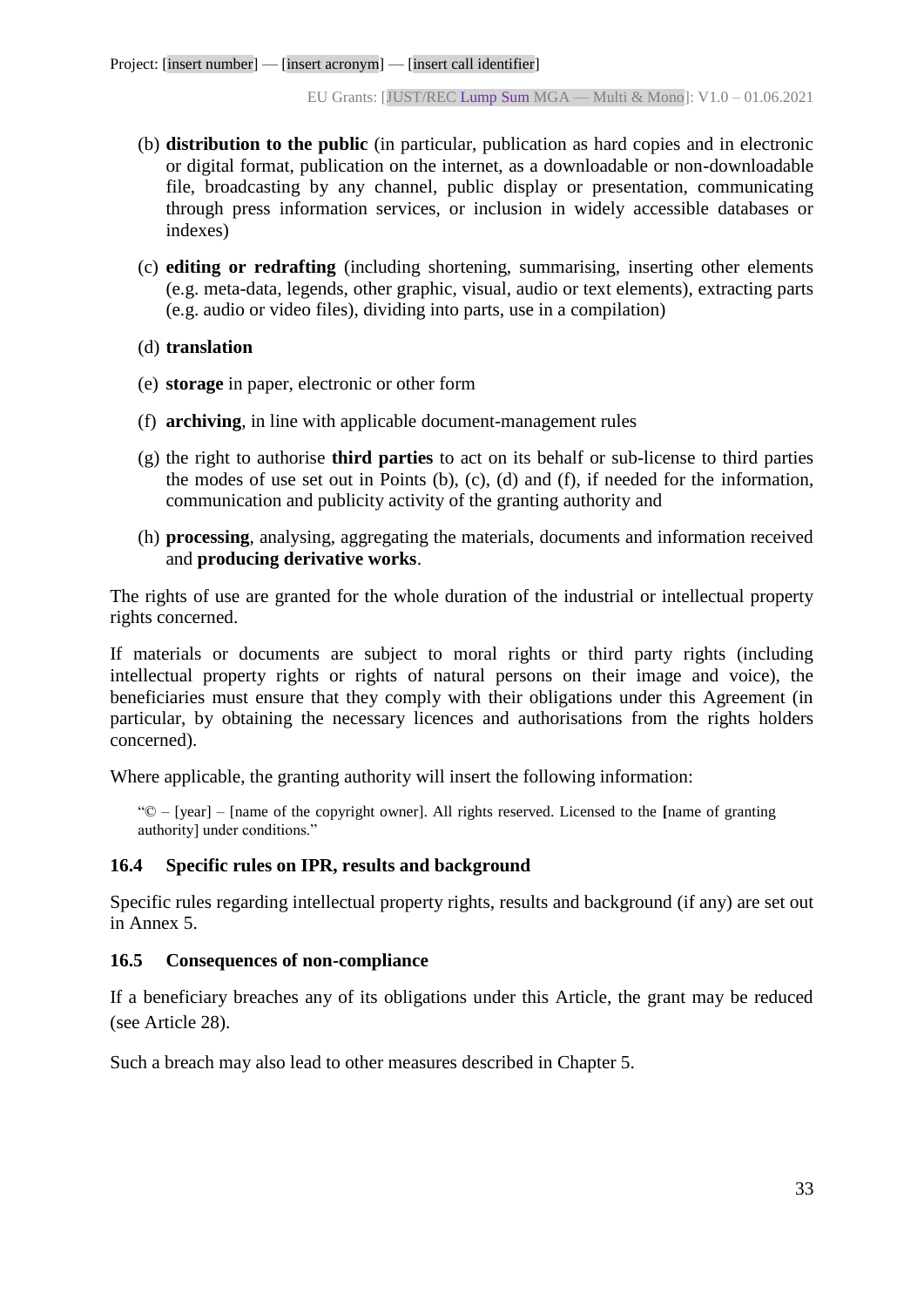# <span id="page-33-0"></span>**ARTICLE 17 — COMMUNICATION, DISSEMINATION AND VISIBILITY**

#### <span id="page-33-1"></span>**17.1 Communication — Dissemination — Promoting the action**

Unless otherwise agreed with the granting authority, the beneficiaries must promote the action and its results by providing targeted information to multiple audiences (including the media and the public), in accordance with Annex 1 and in a strategic, coherent and effective manner.

Before engaging in a communication or dissemination activity expected to have a major media impact, the beneficiaries must inform the granting authority.

# <span id="page-33-2"></span>**17.2 Visibility — European flag and funding statement**

Unless otherwise agreed with the granting authority, communication activities of the beneficiaries related to the action (including media relations, conferences, seminars, information material, such as brochures, leaflets, posters, presentations, etc., in electronic form, via traditional or social media, etc.), dissemination activities and any infrastructure, equipment, vehicles, supplies or major result funded by the grant must acknowledge EU support and display the European flag (emblem) and funding statement (translated into local languages, where appropriate):



The emblem must remain distinct and separate and cannot be modified by adding other visual marks, brands or text.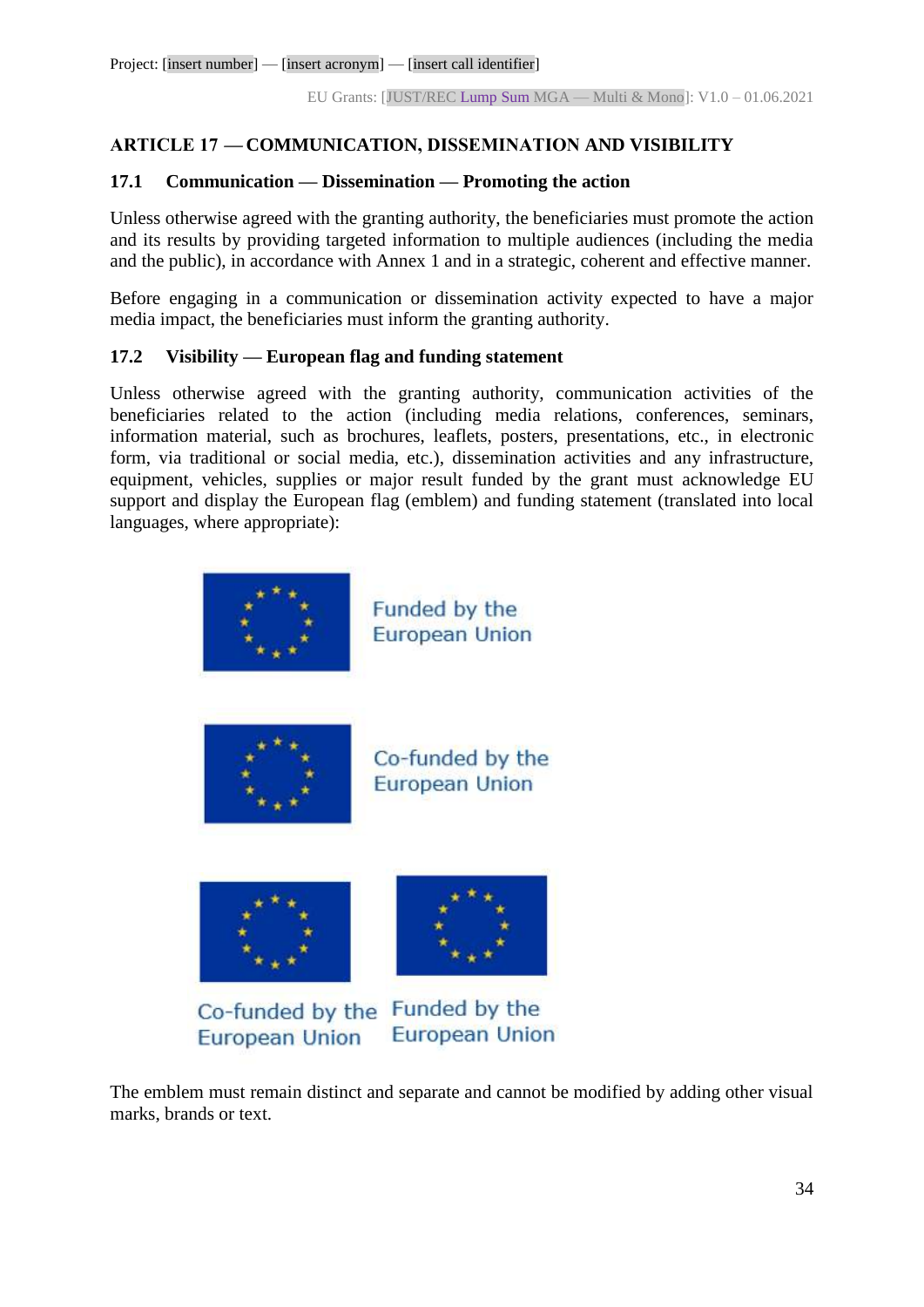Apart from the emblem, no other visual identity or logo may be used to highlight the EU support.

When displayed in association with other logos (e.g. of beneficiaries or sponsors), the emblem must be displayed at least as prominently and visibly as the other logos.

For the purposes of their obligations under this Article, the beneficiaries may use the emblem without first obtaining approval from the granting authority. This does not, however, give them the right to exclusive use. Moreover, they may not appropriate the emblem or any similar trademark or logo, either by registration or by any other means.

#### <span id="page-34-0"></span>**17.3 Quality of information — Disclaimer**

Any communication or dissemination activity related to the action must use factually accurate information.

Moreover, it must indicate the following disclaimer (translated into local languages where appropriate):

"Funded by the European Union. Views and opinions expressed are however those of the author(s) only and do not necessarily reflect those of the European Union or [name of the granting authority]. Neither the European Union nor the granting authority can be held responsible for them."

#### <span id="page-34-1"></span>**17.4 Specific communication, dissemination and visibility rules**

Specific communication, dissemination and visibility rules (if any) are set out in Annex 5.

#### <span id="page-34-2"></span>**17.5 Consequences of non-compliance**

If a beneficiary breaches any of its obligations under this Article, the grant may be reduced (see Article 28).

Such breaches may also lead to other measures described in Chapter 5.

# <span id="page-34-3"></span>**ARTICLE 18 — SPECIFIC RULES FOR CARRYING OUT THE ACTION**

*[OPTION 1 for programmes without specific rules for carrying out the action (standard):* Not applicable*]*

*[OPTION 2 for programmes with specific rules for carrying out the action:*

#### <span id="page-34-4"></span>**18.1 Specific rules for carrying out the action**

Specific rules for implementing the action (if any) are set out in Annex 5.

#### <span id="page-34-5"></span>**18.2 Consequences of non-compliance**

If a beneficiary breaches any of its obligations under this Article, the grant may be reduced (see Article 28).

Such a breach may also lead to other measures described in Chapter 5.*]*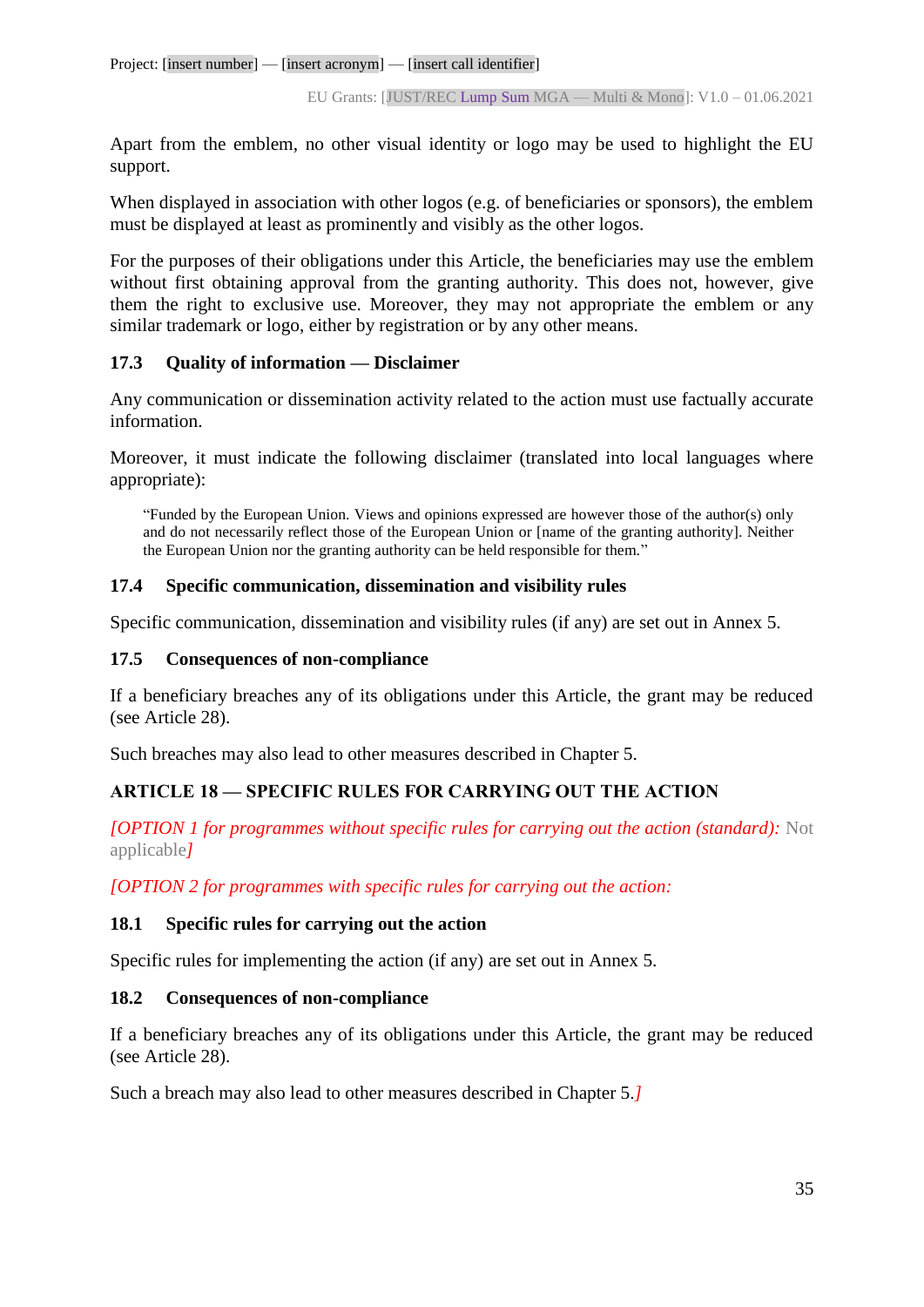## <span id="page-35-0"></span>**SECTION 3 GRANT ADMINISTRATION**

#### <span id="page-35-1"></span>**ARTICLE 19 — GENERAL INFORMATION OBLIGATIONS**

#### <span id="page-35-2"></span>**19.1 Information requests**

The beneficiaries must provide — during the action or afterwards and in accordance with Article  $7$  — any information requested in order to verify eligibility of the costs or lump sum contributions declared, proper implementation of the action and compliance with the other obligations under the Agreement.

The information provided must be accurate, precise and complete and in the format requested, including electronic format.

#### <span id="page-35-3"></span>**19.2 Participant Register data updates**

The beneficiaries must keep  $-$  at all times, during the action or afterwards  $-$  their information stored in the Portal Participant Register up to date, in particular, their name, address, legal representatives, legal form and organisation type.

#### <span id="page-35-4"></span>**19.3 Information about events and circumstances which impact the action**

The beneficiaries must immediately inform the granting authority (and the other beneficiaries) of any of the following:

- (a) **events** which are likely to affect or delay the implementation of the action or affect the EU's financial interests, in particular:
	- (i) changes in their legal, financial, technical, organisational or ownership situation (including changes linked to one of the exclusion grounds listed in the declaration of honour signed before grant signature)
	- (ii) *[OPTION 1 by default:* linked action information: not applicable*] [OPTION 2 for programmes with linked actions: [OPTION 1 by default:* linked action information: not applicable*] [OPTION 2 if selected for the grant:* changes regarding the linked action (see Article 3)*]]*

#### (b) **circumstances** affecting:

- (i) the decision to award the grant or
- (ii) compliance with requirements under the Agreement.

#### <span id="page-35-5"></span>**19.4 Consequences of non-compliance**

If a beneficiary breaches any of its obligations under this Article, the grant may be reduced (see Article 28).

Such breaches may also lead to other measures described in Chapter 5.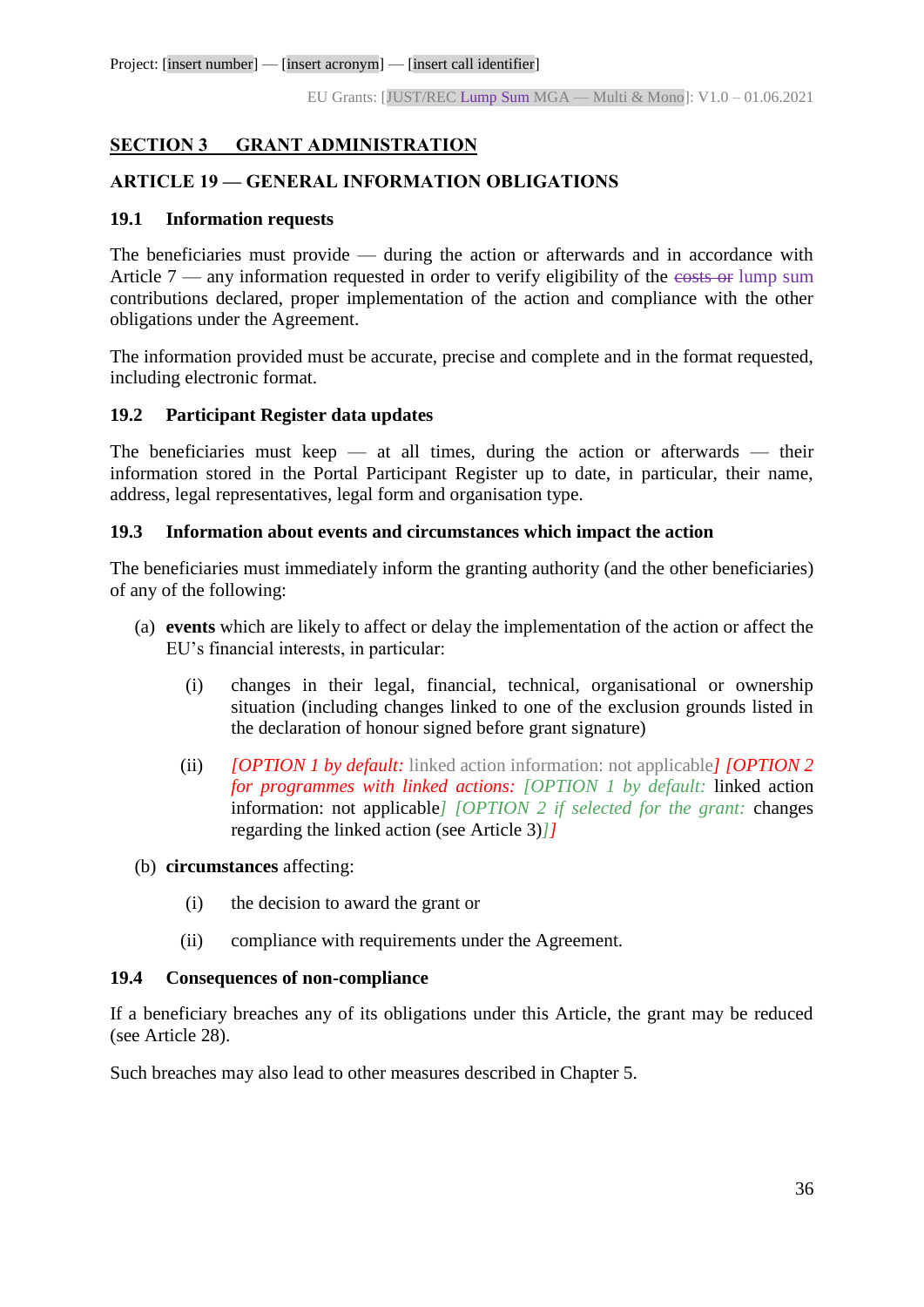# **ARTICLE 20 — RECORD-KEEPING**

## **20.1 Keeping records and supporting documents**

The beneficiaries must — at least until the time-limit set out in the Data Sheet (see Point 6) keep records and other supporting documents to prove the proper implementation of the action (proper implementation of the work and/or achievement of the results as described in Annex 1) in line with the accepted standards in the respective field (if any); beneficiaries do not need to keep specific records on the actual costs incurred.

The records and supporting documents must be made available upon request (see Article 19) or in the context of checks, reviews, audits or investigations (see Article 25).

If there are on-going checks, reviews, audits, investigations, litigation or other pursuits of claims under the Agreement (including the extension of findings; see Article 25), the beneficiaries must keep these records and other supporting documentation until the end of these procedures.

The beneficiaries must keep the original documents. Digital and digitalised documents are considered originals if they are authorised by the applicable national law. The granting authority may accept non-original documents if they offer a comparable level of assurance.

## **20.2 Consequences of non-compliance**

If a beneficiary breaches any of its obligations under this Article, lump sum contributions insufficiently substantiated will be ineligible (see Article 6) and will be rejected (see Article 27), and the grant may be reduced (see Article 28).

Such breaches may also lead to other measures described in Chapter 5.

## **ARTICLE 21 — REPORTING**

## **21.1 Continuous reporting**

The beneficiaries must continuously report on the progress of the action (e.g. **deliverables, milestones**, **outputs/outcomes, critical risks, indicators,** etc; if any), in the Portal Continuous Reporting tool and in accordance with the timing and conditions it sets out (as agreed with the granting authority).

Standardised deliverables (e.g. progress reports not linked to payments, reports on cumulative expenditure, special reports, etc; if any) must be submitted using the templates published on the Portal.

## **21.2 Periodic reporting: Technical reports and financial statements**

In addition, the beneficiaries must provide reports to request payments, in accordance with the schedule and modalities set out in the Data Sheet (see Point 4.2):

- for additional prefinancings (if any): an **additional prefinancing report**
- for interim payments (if any) and the final payment: a **periodic report**.

The prefinancing and periodic reports include a technical and financial part.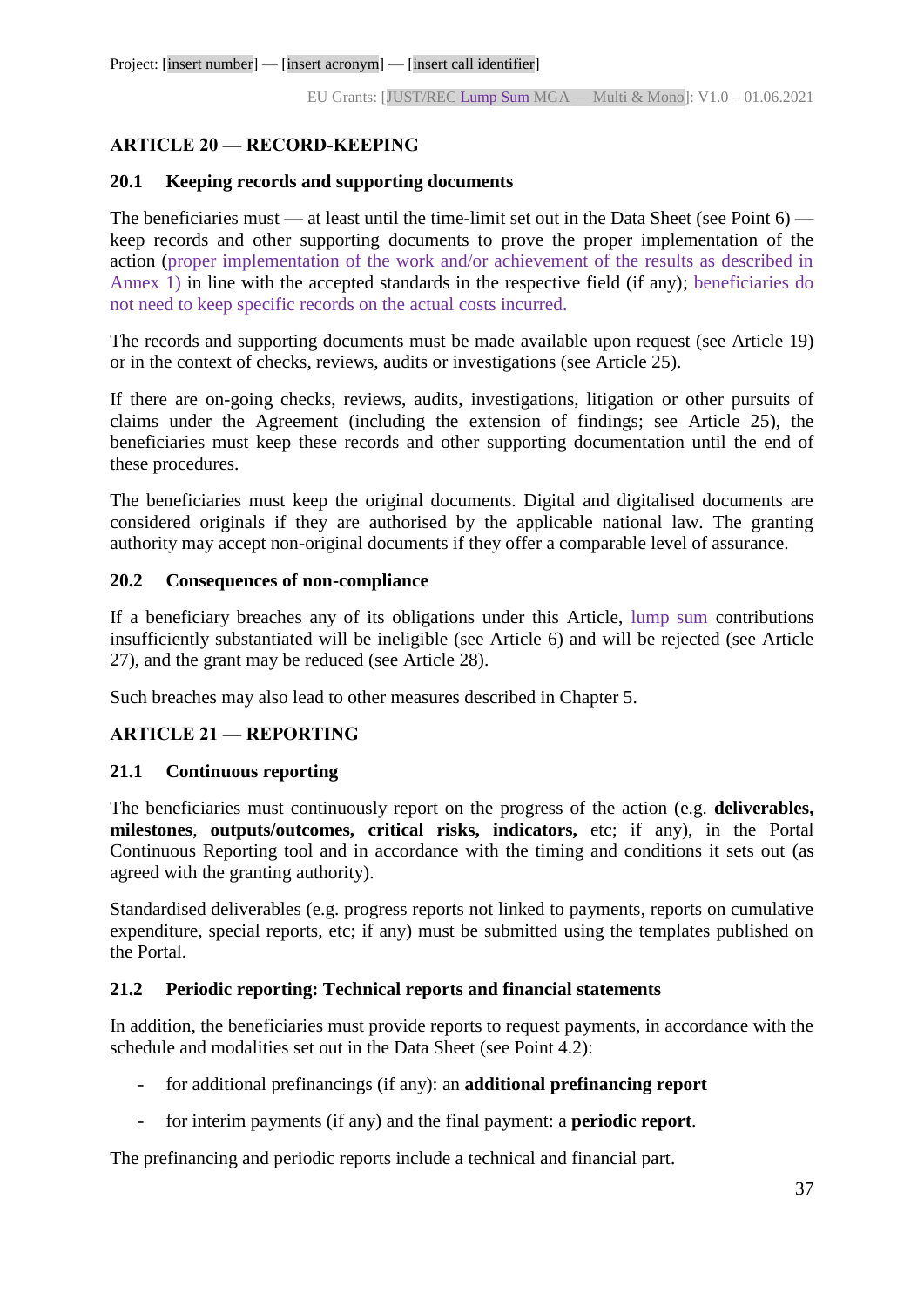The technical part includes an overview of the action implementation. It must be prepared using the template available in the Portal Periodic Reporting tool.

The financial part of the additional prefinancing report includes a statement on the use of the previous prefinancing payment.

The financial part of the periodic report includes:

- the financial statement (consolidated statement for the consortium)
- the explanation on the use of resources (or detailed cost reporting table): not applicable
- the certificates on the financial statements (CFS): not applicable.

The **financial statement** must contain the lump sum contributions indicated in Annex 2, for the work packages that were completed during the reporting period.

For the last reporting period, the beneficiaries may exceptionally also declare partial lump sum contributions for work packages that were not completed (e.g. due to force majeure or technical impossibility).

Lump sum contributions which are not declared in a financial statement will not be taken into account by the granting authority.

By signing the financial statement (directly in the Portal Periodic Reporting tool), the coordinator confirms (on behalf of the consortium) that:

- the information provided is complete, reliable and true
- the lump sum contributions declared are eligible (in particular, the work packages have been completed, that the work has been properly implemented and/or the results were achieved in accordance with Annex 1; see Article 6)
- the proper implementation and/or achievement can be substantiated by adequate records and supporting documents (see Article 20) that will be produced upon request (see Article 19) or in the context of checks, reviews, audits and investigations (see Article 25).

In case of recoveries (see Article 22), beneficiaries will be held responsible also for the lump sum contributions declared for their affiliated entities (if any).

## **21.3 Currency for financial statements and conversion into euros**

The financial statements must be drafted in euro.

## **21.4 Reporting language**

The reporting must be in the language of the Agreement, unless otherwise agreed with the granting authority (see Data Sheet, Point 4.2).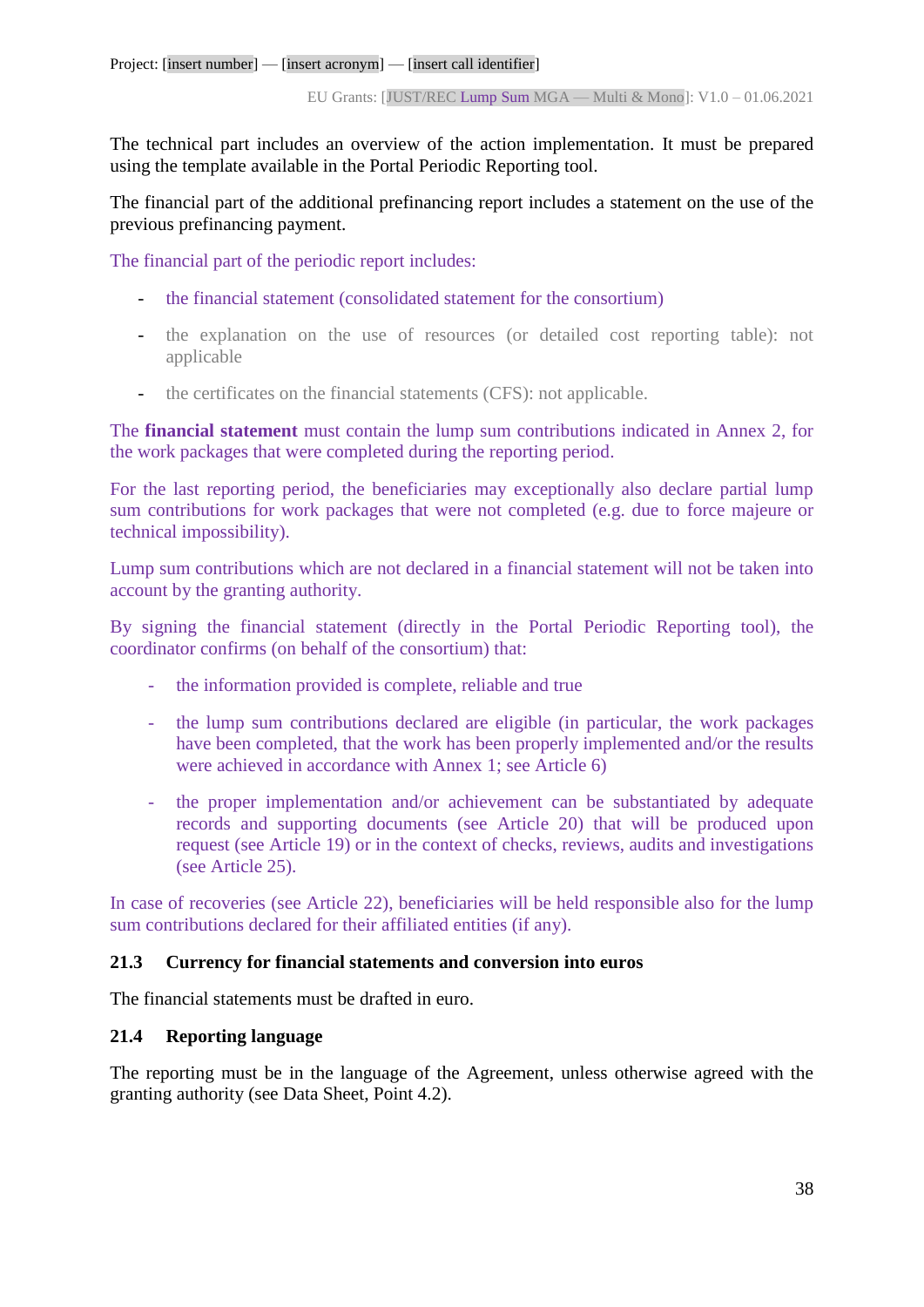## **21.5 Consequences of non-compliance**

If a report submitted does not comply with this Article, the granting authority may suspend the payment deadline (see Article 29) and apply other measures described in Chapter 5.

If the coordinator breaches its reporting obligations, the granting authority may terminate the grant or the coordinator's participation (see Article 32) or apply other measures described in Chapter 5.

# **ARTICLE 22 — PAYMENTS AND RECOVERIES — CALCULATION OF AMOUNTS DUE**

## **22.1 Payments and payment arrangements**

Payments will be made in accordance with the schedule and modalities set out in the Data Sheet (see Point 4.2).

They will be made in euro to the bank account indicated by the coordinator (see Data Sheet, Point 4.2) and must be distributed without unjustified delay (restrictions may apply to distribution of the initial prefinancing payment; see Data Sheet, Point 4.2).

Payments to this bank account will discharge the granting authority from its payment obligation.

The cost of payment transfers will be borne as follows:

- the granting authority bears the cost of transfers charged by its bank
- the beneficiary bears the cost of transfers charged by its bank
- the party causing a repetition of a transfer bears all costs of the repeated transfer.

Payments by the granting authority will be considered to have been carried out on the date when they are debited to its account.

## **22.2 Recoveries**

Recoveries will be made, if — at beneficiary termination, final payment or afterwards — it turns out that the granting authority has paid too much and needs to recover the amounts undue.

*[OPTION 1 for programmes with joint and several liability of beneficiaries:* The general liability regime for recoveries (first-line liability) is as follows: At final payment, the coordinator will be fully liable for recoveries, even if it has not been the final recipient of the undue amounts. At beneficiary termination or after final payment, recoveries will be made directly against the beneficiaries concerned.

Beneficiaries will be fully liable for repaying the debts of their affiliated entities.

In case of enforced recoveries (see Article 22.4):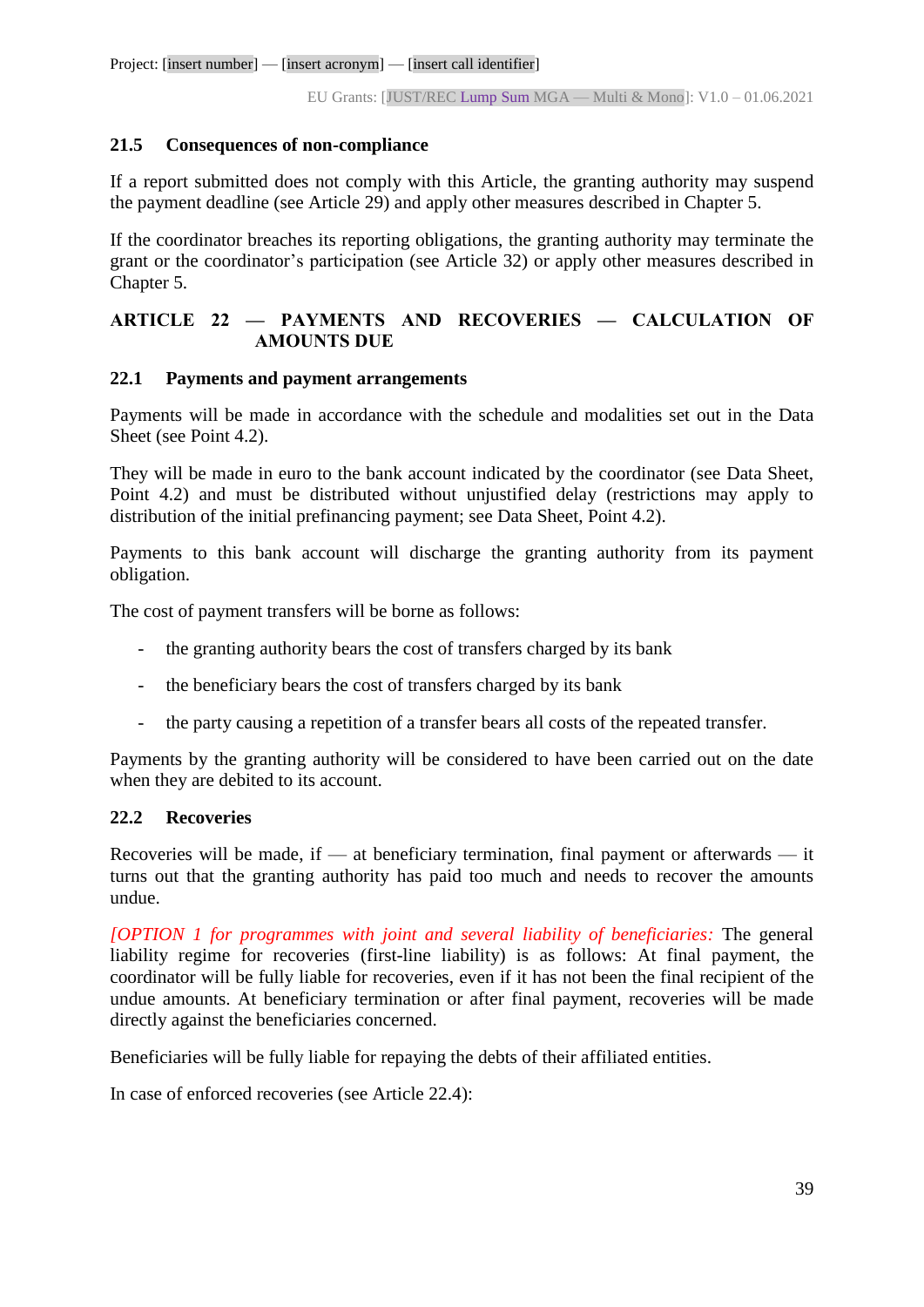- the beneficiaries will be jointly and severally liable for repaying debts of another beneficiary under the Agreement (including late-payment interest), if required by the granting authority (see Data Sheet, Point 4.4)
- affiliated entities will be held liable for repaying debts of their beneficiaries under the Agreement (including late-payment interest), if required by the granting authority (see Data Sheet, Point 4.4).*]*

*[OPTION 2 for programmes without joint and several liability of beneficiaries:* Each beneficiary's financial responsibility in case of recovery is in principle limited to their own debt and undue amounts of their affiliated entities.

In case of enforced recoveries (see Article 22.4), affiliated entities will be held liable for repaying debts of their beneficiaries, if required by the granting authority (see Data Sheet, Point 4.4).*]*

## **22.3 Amounts due**

## **22.3.1 Prefinancing payments**

The aim of the prefinancing is to provide the beneficiaries with a float.

It remains the property of the EU until the final payment.

For **initial prefinancings** (if any), the amount due, schedule and modalities are set out in the Data Sheet (see Point 4.2).

For **additional prefinancings** (if any), the amount due, schedule and modalities are also set out in the Data Sheet (see Point 4.2). However, if the statement on the use of the previous prefinancing payment shows that less than 70% was used, the amount set out in the Data Sheet will be reduced by the difference between the 70% threshold and the amount used.

*[OPTION for programmes with Mutual Insurance Mechanism (MIM):* The contribution to the Mutual Insurance Mechanism will be retained from the prefinancing payments (at the rate and in accordance with the modalities set out in the Data Sheet, see Point 4.2) and transferred to the Mechanism.*]*

Prefinancing payments (or parts of them) may be offset (without the beneficiaries' consent) against amounts owed by a beneficiary to the granting authority — up to the amount due to that beneficiary.

For grants where the granting authority is the European Commission or an EU executive agency, offsetting may also be done against amounts owed to other Commission services or executive agencies.

Payments will not be made if the payment deadline or payments are suspended (see Articles 29 and 30).

## **22.3.2 Amount due at beneficiary termination — Recovery**

In case of beneficiary termination, the granting authority will determine the provisional amount due for the beneficiary concerned.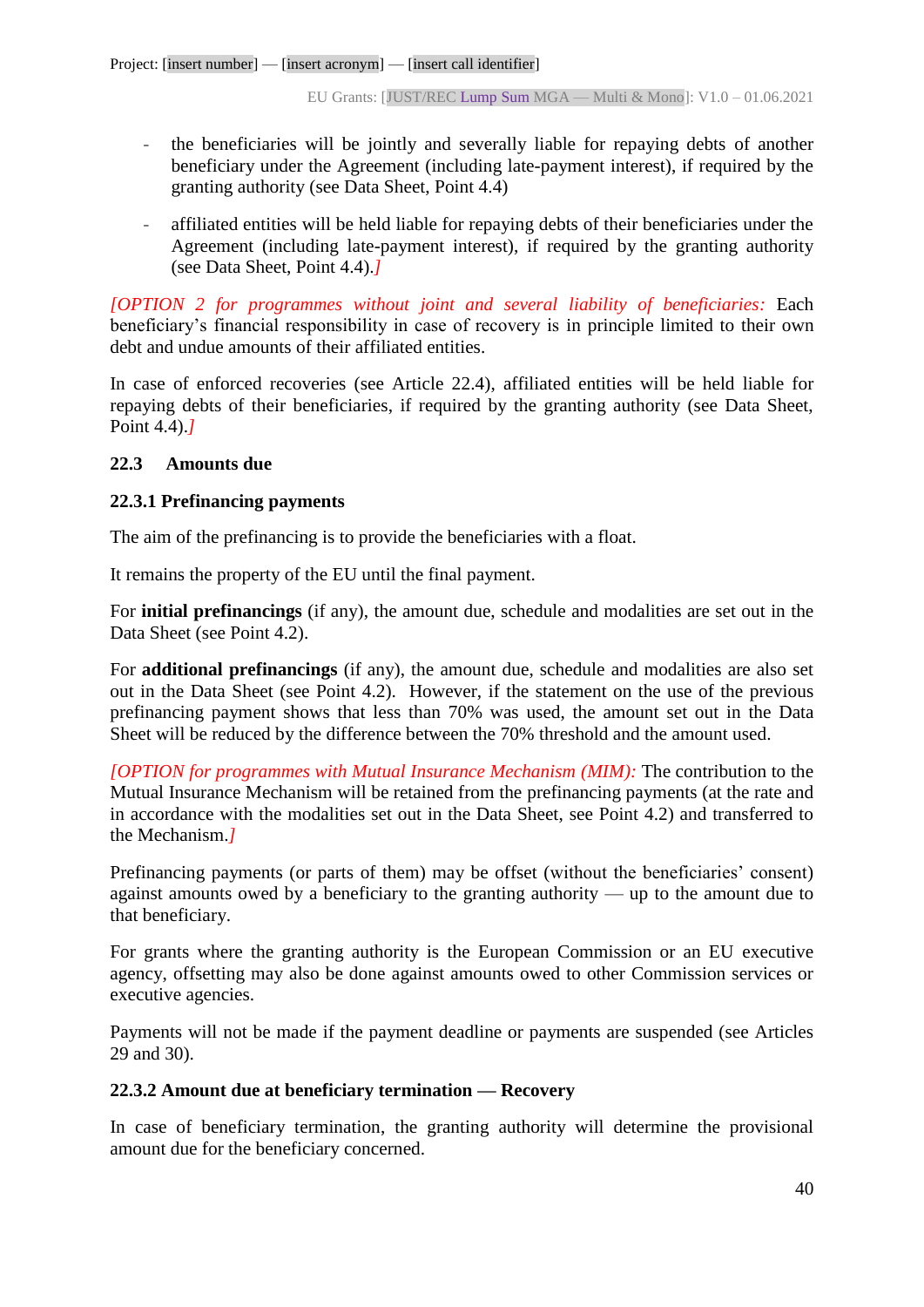This will be done on the basis of work packages already completed in previous interim payments. Payments for ongoing/not yet completed work packages which the beneficiary was working on before termination (if any) will therefore be made only later on, with the next interim or final payments when those work packages have been completed.

The **amount due** will be calculated in the following step:

Step 1 — Calculation of the total accepted EU contribution

## Step 1 — Calculation of the total accepted EU contribution

The granting authority will first calculate the 'accepted EU contribution' for the beneficiary, on the basis of the beneficiary's lump sum contributions for the work packages which were approved in previous interim payments

After that, the granting authority will take into account grant reductions (if any). The resulting amount is the 'total accepted EU contribution' for the beneficiary.

The **balance** is then calculated by deducting the payments received (if any; see report on the distribution of payments in Article 32), from the total accepted EU contribution:

{total accepted EU contribution for the beneficiary

minus

{prefinancing and interim payments received (if any)}}.

If the balance is **negative**, it will be **recovered** in accordance with the following procedure:

The granting authority will send a **pre-information letter** to the beneficiary concerned:

- formally notifying the intention to recover, the amount due, the amount to be recovered and the reasons why and
- requesting observations within 30 days of receiving notification.

If no observations are submitted (or the granting authority decides to pursue recovery despite the observations it has received), it will confirm the amount to be recovered and ask this amount to be paid to the coordinator (**confirmation letter**).

*[OPTION for programmes with Mutual Insurance Mechanism (MIM):* If payment is not made to the coordinator by the date specified in the confirmation letter, the granting authority may call on the Mutual Insurance Mechanism to intervene, if continuation of the action is guaranteed and the conditions set out in the rules governing the Mechanism are met.

In this case, it will send a **beneficiary recovery letter**, together with a **debit note** with the terms and date for payment.

The debit note for the beneficiary will include the amount calculated for the affiliated entities which also had to end their participation (if any).

If payment is not made by the date specified in the debit note, the granting authority will **enforce recovery** in accordance with Article 22.4.*]*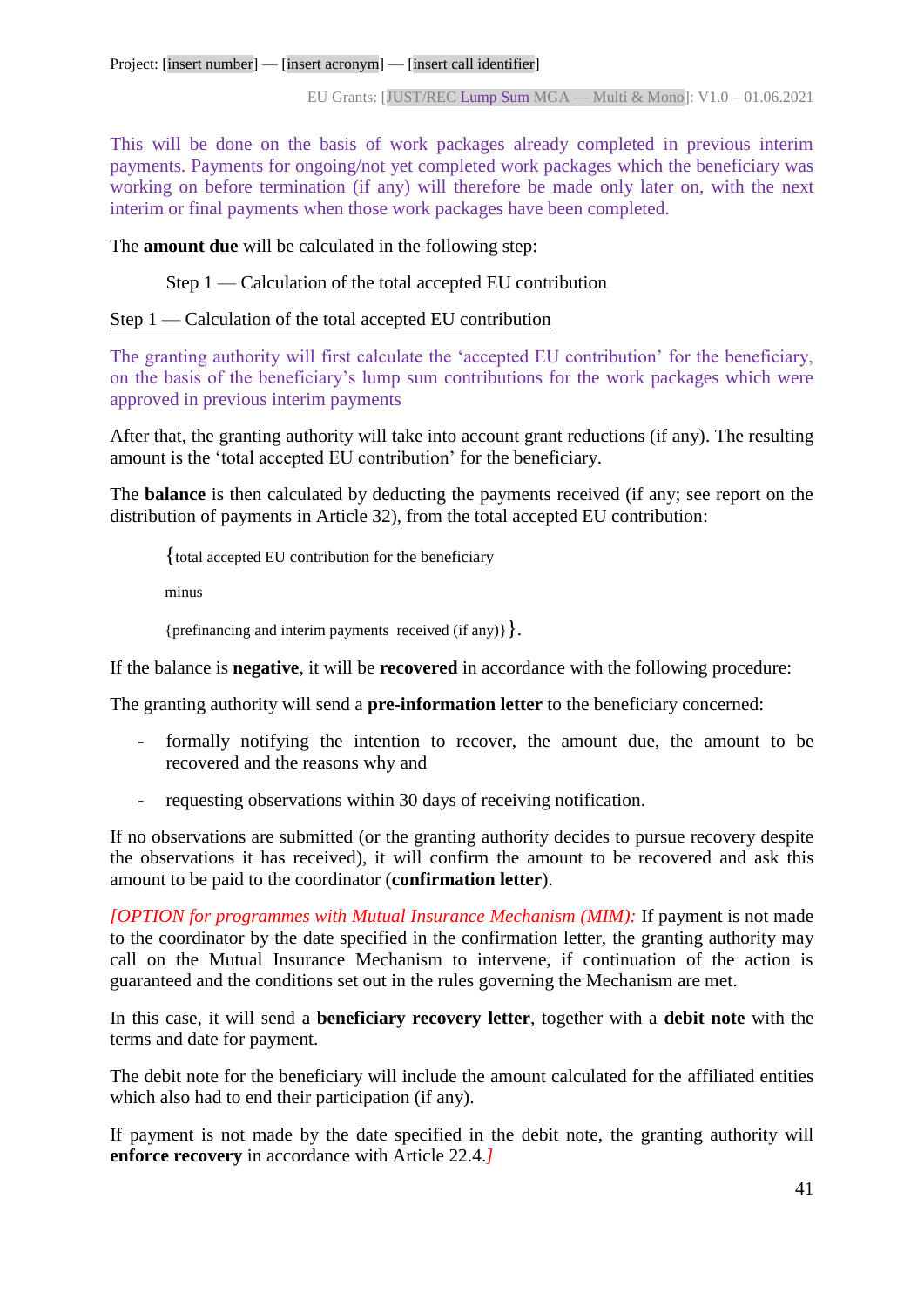## **22.3.3 Interim payments**

Interim payments reimburse the eligible lump sum contributions claimed for work packages implemented during the reporting periods (if any).

Interim payments (if any) will be made in accordance with the schedule and modalities set out the Data Sheet (see Point 4.2).

Payment is subject to the approval of the periodic report and the work packages declared. Their approval does not imply recognition of compliance, authenticity, completeness or correctness of their content.

Incomplete work packages and work packages that have not been delivered or cannot be approved will be rejected (see Article 27).

The **interim payment** will be calculated by the granting authority in the following steps:

Step 1 — Calculation of the total accepted EU contribution

Step  $2$  — Limit to the interim payment ceiling

Step 1 — Calculation of the total accepted EU contribution

The granting authority will first calculate the 'accepted EU contribution' for the action for the reporting period, by calculating the lump sum contributions for the approved work packages.

After that, the granting authority will take into account grant reductions from beneficiary termination (if any). The resulting amount is the 'total accepted EU contribution'.

*[OPTION for programmes with early prefinancing clearing (before reaching the interim payment ceiling*). If prefinancing clearing before reaching the interim payment ceiling is provided for in the Data Sheet (see Point 4.2), the total accepted EU contribution will be lowered to clear the amount of prefinancing payments previously made.*]*

Step  $2 -$  Limit to the interim payment ceiling

The resulting amount is then capped to ensure that the total amount of prefinancing and interim payments (if any) does not exceed the interim payment ceiling set out in the Data Sheet (see Point 4.2).

Interim payments (or parts of them) may be offset (without the beneficiaries' consent) against amounts owed by a beneficiary to the granting authority — up to the amount due to that beneficiary.

For grants where the granting authority is the European Commission or an EU executive agency, offsetting may also be done against amounts owed to other Commission services or executive agencies.

Payments will not be made if the payment deadline or payments are suspended (see Articles 29 and 30).

**22.3.4 Final payment — Final grant amount — Revenues and Profit — Recovery**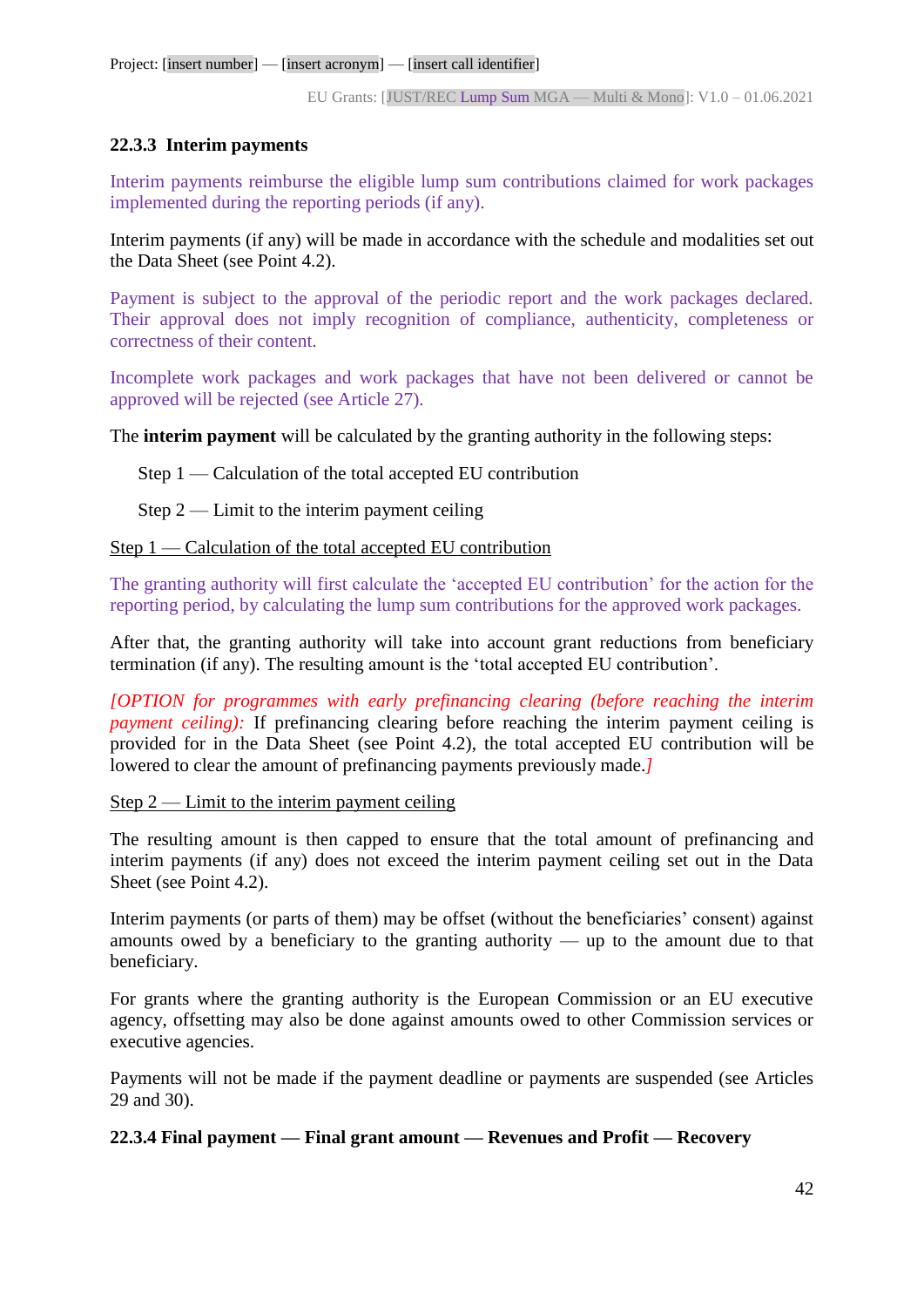The final payment (payment of the balance) reimburses the remaining eligible lump sum contributions claimed for the implemented work packages (if any).

The final payment will be made in accordance with the schedule and modalities set out in the Data Sheet (see Point 4.2).

Payment is subject to the approval of the final periodic report and the work packages declared. Their approval does not imply recognition of compliance, authenticity, completeness or correctness of their content.

Work packages (or parts of them) that have not been delivered or cannot be approved will be rejected (see Article 27).

The **final grant amount for the action** will be calculated in the following steps:

## Step 1 — Calculation of the total accepted EU contribution

Step 2 — Limit to the maximum grant amount

Step 3 — Reduction due to the no-profit rule

## Step 1 — Calculation of the total accepted EU contribution

The granting authority will first calculate the 'accepted EU contribution' for the action for all reporting periods, by calculating the lump sum contributions for the approved work packages.

After that, the granting authority will take into account grant reductions (if any). The resulting amount is the 'total accepted EU contribution'.

 $Step 2$  — Limit to the maximum grant amount

Not applicable

Step 3 — Reduction due to the no-profit rule

## Not applicable

The **balance** (final payment) is then calculated by deducting the total amount of prefinancing and interim payments already made (if any), from the final grant amount:

{final grant amount

minus

{prefinancing and interim payments made (if any)}}.

If the balance is **positive**, it will be **paid** to the coordinator.

*[OPTION for programmes with Mutual Insurance Mechanism (MIM):* The amount retained for the Mutual Insurance Mechanism (see above) will be released and **paid** to the coordinator (in accordance with the rules governing the Mechanism).*]*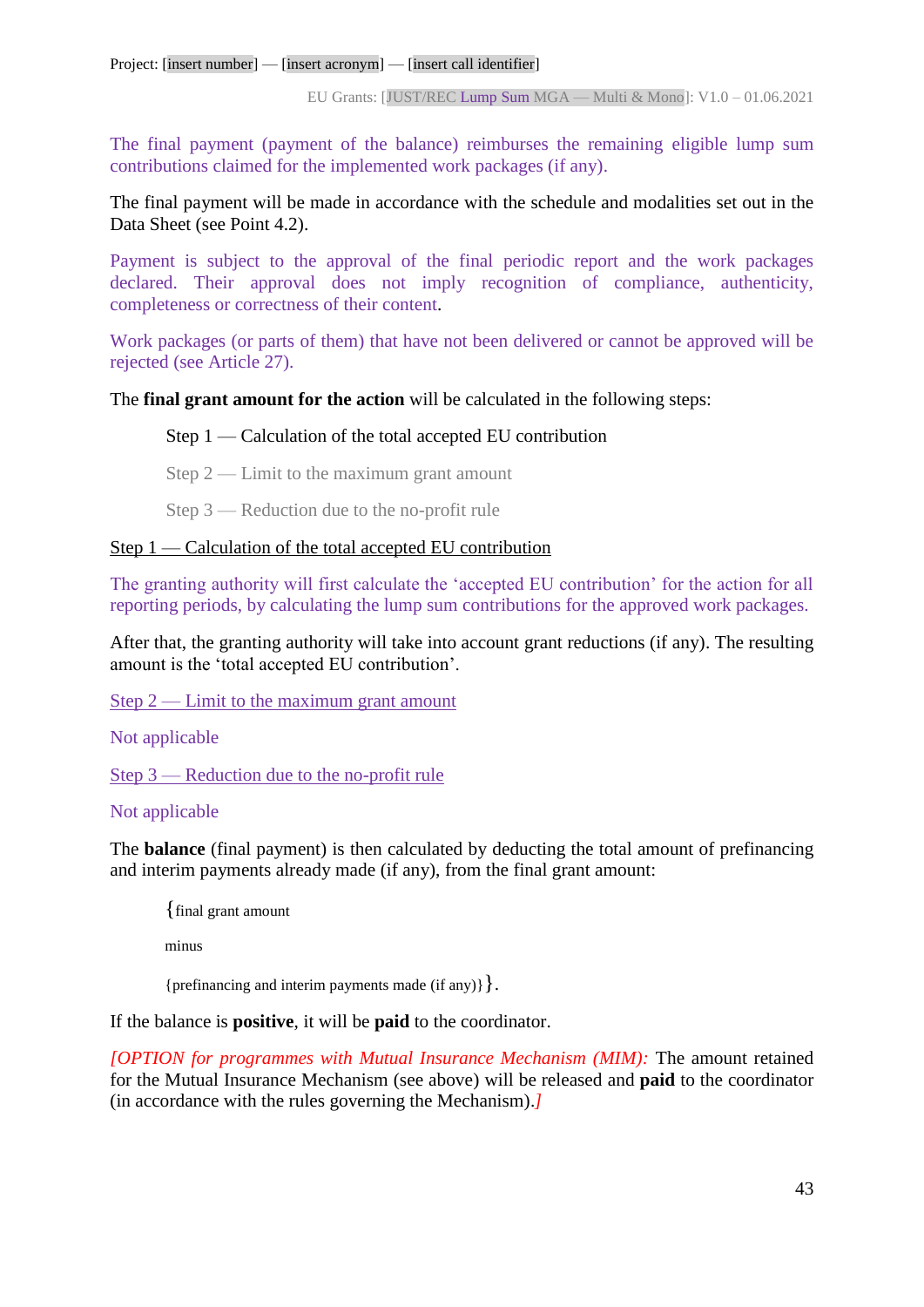The final payment (or part of it) may be offset (without the beneficiaries' consent) against amounts owed by a beneficiary to the granting authority — up to the amount due to that beneficiary.

For grants where the granting authority is the European Commission or an EU executive agency, offsetting may also be done against amounts owed to other Commission services or executive agencies.

Payments will not be made if the payment deadline or payments are suspended (see Articles 29 and 30).

If *[OPTION for programmes with Mutual Insurance Mechanism (MIM):* — despite the release of the Mutual Insurance Mechanism contribution —*]* the balance is **negative**, it will be **recovered** in accordance with the following procedure:

The granting authority will send a **pre-information letter** to the coordinator:

- formally notifying the intention to recover, the final grant amount, the amount to be recovered and the reasons why
- *[OPTION for programmes with Mutual Insurance Mechanism (MIM):* requesting a report on the distribution of payments to the beneficiaries within 30 days of receiving notification and*]*
- requesting observations within 30 days of receiving notification.

*[OPTION 1 for programmes without Mutual Insurance Mechanism (MIM):* If no observations are submitted (or the granting authority decides to pursue recovery despite the observations it has received), it will confirm the amount to be recovered (**confirmation letter**), together with a **debit note** with the terms and date for payment.*]*

*[OPTION 2 for programmes with Mutual Insurance Mechanism (MIM):* If no observations are submitted (or the granting authority decides to pursue recovery despite the observations it has received) and the coordinator has submitted the report on the distribution of payments, it will calculate the **share of the debt per beneficiary**, by:

(a) identifying the beneficiaries for which the amount calculated as follows is negative:

```
{{{total accepted EU contribution for the beneficiary
divided by
total accepted EU contribution for the action}
multiplied by 
final grant amount for the action},
minus
```
{prefinancing and interim payments received by the beneficiary (if any)}**}**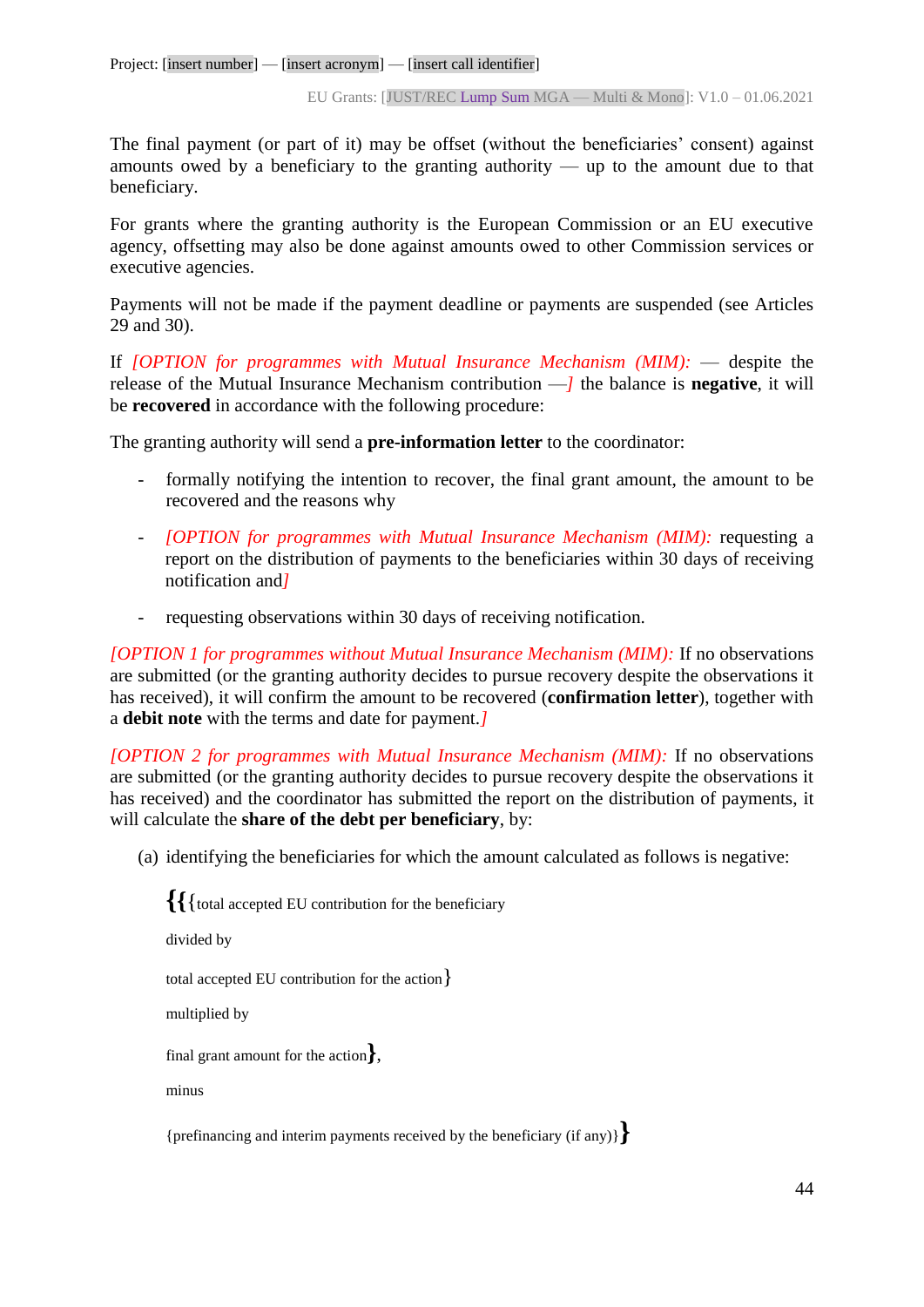and

(b) dividing the debt:

{{amount calculated according to point (a) for the beneficiary concerned

divided by

the sum of the amounts calculated according to point (a) for all the beneficiaries identified according to point (a)}

multiplied by

the amount to be recovered}.

and confirm the amount to be recovered from each beneficiary concerned (**confirmation letter**), together with **debit notes** with the terms and date for payment.

The debit notes for beneficiaries will include the amounts calculated for their affiliated entities (if any).

If the coordinator has not submitted the report on the distribution of payments, the granting authority will **recover** the full amount from the coordinator (**confirmation letter** and **debit note** with the terms and date for payment).*]*

If payment is not made by the date specified in the debit note, the granting authority will **enforce recovery** in accordance with Article 22.4.

## **22.3.5 Audit implementation after final payment — Revised final grant amount — Recovery**

If — after the final payment (in particular, after checks, reviews, audits or investigations; see Article 25) — the granting authority rejects lump sum contributions (see Article 27) or reduces the grant (see Article 28), it will calculate the **revised final grant amount** for the beneficiary concerned.

The **beneficiary revised final grant amount** will be calculated in the following step:

Step 1 — Calculation of the revised total accepted EU contribution

#### Step 1 — Calculation of the revised total accepted EU contribution

The granting authority will first calculate the 'revised accepted EU contribution' for the beneficiary, by calculating the 'revised accepted contributions'.

After that, it will take into account grant reductions (if any). The resulting 'revised total accepted EU contribution' is the beneficiary revised final grant amount.

If the revised final grant amount is lower than the beneficiary's final grant amount (i.e. its share in the final grant amount for the action), it will be **recovered** in accordance with the following procedure:

The **beneficiary final grant amount** (i.e. share in the final grant amount for the action) is calculated as follows: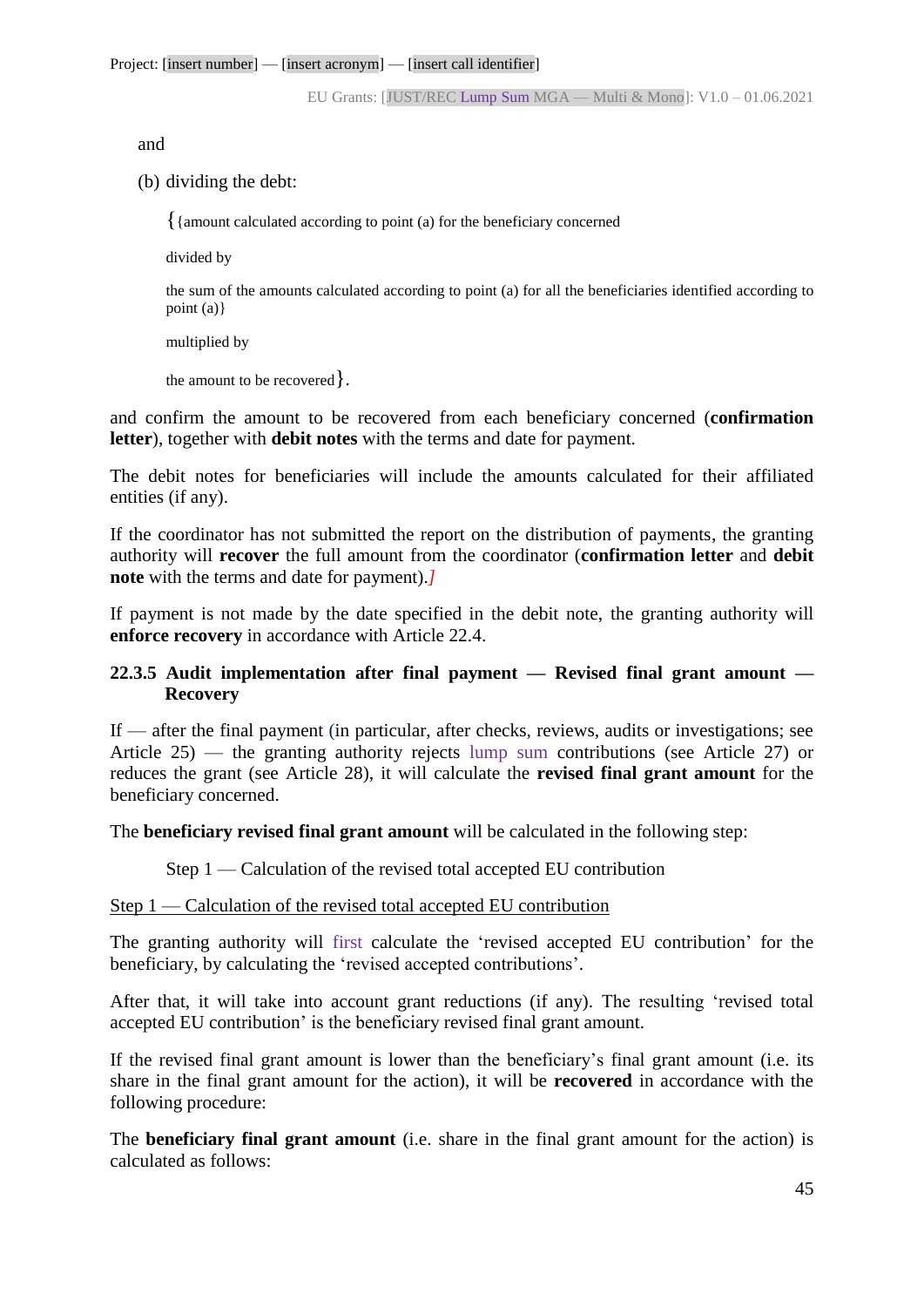**{**{{total accepted EU contribution for the beneficiary

divided by

total accepted EU contribution for the action}

```
multiplied by
```
final grant amount for the action**}**.

The granting authority will send a **pre-information letter** to the beneficiary concerned:

- formally notifying the intention to recover, the amount to be recovered and the reasons why and
- requesting observations within 30 days of receiving notification.

If no observations are submitted (or the granting authority decides to pursue recovery despite the observations it has received), it will confirm the amount to be recovered (**confirmation letter**), together with a **debit note** with the terms and the date for payment.

Recoveries against affiliated entities (if any) will be handled through their beneficiaries.

If payment is not made by the date specified in the debit note, the granting authority will **enforce recovery** in accordance with Article 22.4.

#### **22.4 Enforced recovery**

If payment is not made by the date specified in the debit note, the amount due will be recovered:

(a) by offsetting the amount — without the coordinator or beneficiary's consent against any amounts owed to the coordinator or beneficiary by the granting authority.

In exceptional circumstances, to safeguard the EU financial interests, the amount may be offset before the payment date specified in the debit note.

For grants where the granting authority is the European Commission or an EU executive agency, debts may also be offset against amounts owed by other Commission services or executive agencies.

- (b) *[OPTION 1 for programmes with prefinancing guarantees:* by drawing on the financial guarantee(s) (if any)*][OPTION 2 for programmes without prefinancing guarantees:* financial guarantee(s): not applicable*]*
- (c) *[OPTION 1 for programmes with joint and several liability of beneficiaries:* by holding other beneficiaries jointly and severally liable (if any; see Data Sheet, Point 4.4)*] [OPTION 2 for programmes without joint and several liability of beneficiaries:* joint and several liability of beneficiaries: not applicable*]*
- (d) *[OPTION 1 for programmes with joint and several liability of affiliated entities:* by holding affiliated entities jointly and severally liable (if any, see Data Sheet, Point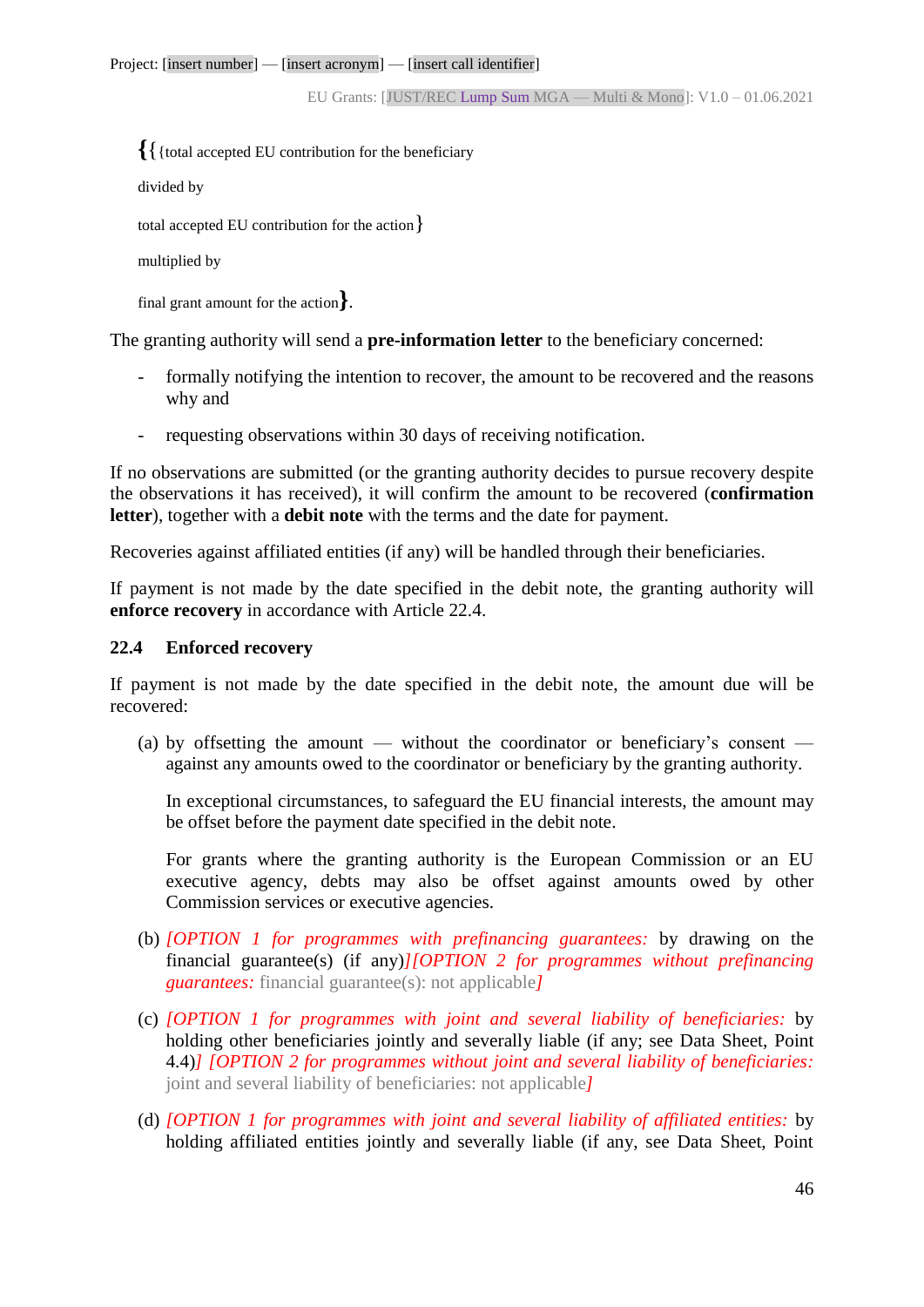4.4)*][OPTION 2 for programmes without joint and several liability of affiliated entities:* joint and several liability of affiliated entities: not applicable *l* or

(e) by taking legal action (see Article 43) or, provided that the granting authority is the European Commission or an EU executive agency, by adopting an enforceable decision under Article 299 of the Treaty on the Functioning of the EU (TFEU) and Article 100(2) of EU Financial Regulation 2018/1046.

*[OPTION for programmes with Mutual Insurance Mechanism (MIM):* If the Mutual Insurance Mechanism was called on by the granting authority to intervene, recovery will be continued in the name of the Mutual Insurance Mechanism. If two debit notes were sent, the second one (in the name of the Mutual Insurance Mechanism) will be considered to replace the first one (in the name of the granting authority). Where the MIM intervened, offsetting, enforceable decisions or any other of the above-mentioned forms of enforced recovery may be used mutatis mutandis.*]*

The amount to be recovered will be increased by **late-payment interest** at the rate set out in Article 22.5, from the day following the payment date in the debit note, up to and including the date the full payment is received.

Partial payments will be first credited against expenses, charges and late-payment interest and then against the principal.

Bank charges incurred in the recovery process will be borne by the beneficiary, unless Directive  $2015/2366^{20}$  applies.

For grants where the granting authority is an EU executive agency, enforced recovery by offsetting or enforceable decision will be done by the services of the European Commission (see also Article 43).

# **22.5 Consequences of non-compliance**

 $\overline{a}$ 

**22.5.1** If the granting authority does not pay within the payment deadlines (see above), the beneficiaries are entitled to **late-payment interest** at the reference rate applied by the European Central Bank (ECB) for its main refinancing operations in euros, plus the percentage specified in the Data Sheet (Point 4.2). The ECB reference rate to be used is the rate in force on the first day of the month in which the payment deadline expires, as published in the C series of the *Official Journal of the European Union*.

If the late-payment interest is lower than or equal to EUR 200, it will be paid to the coordinator only on request submitted within two months of receiving the late payment.

Late-payment interest is not due if all beneficiaries are EU Member States (including regional and local government authorities or other public bodies acting on behalf of a Member State for the purpose of this Agreement).

<sup>&</sup>lt;sup>20</sup> Directive (EU) 2015/2366 of the European Parliament and of the Council of 25 November 2015 on payment services in the internal market, amending Directives 2002/65/EC, 2009/110/EC and 2013/36/EU and Regulation (EU) No 1093/2010, and repealing Directive 2007/64/EC (OJ L 337, 23.12.2015, p. 35).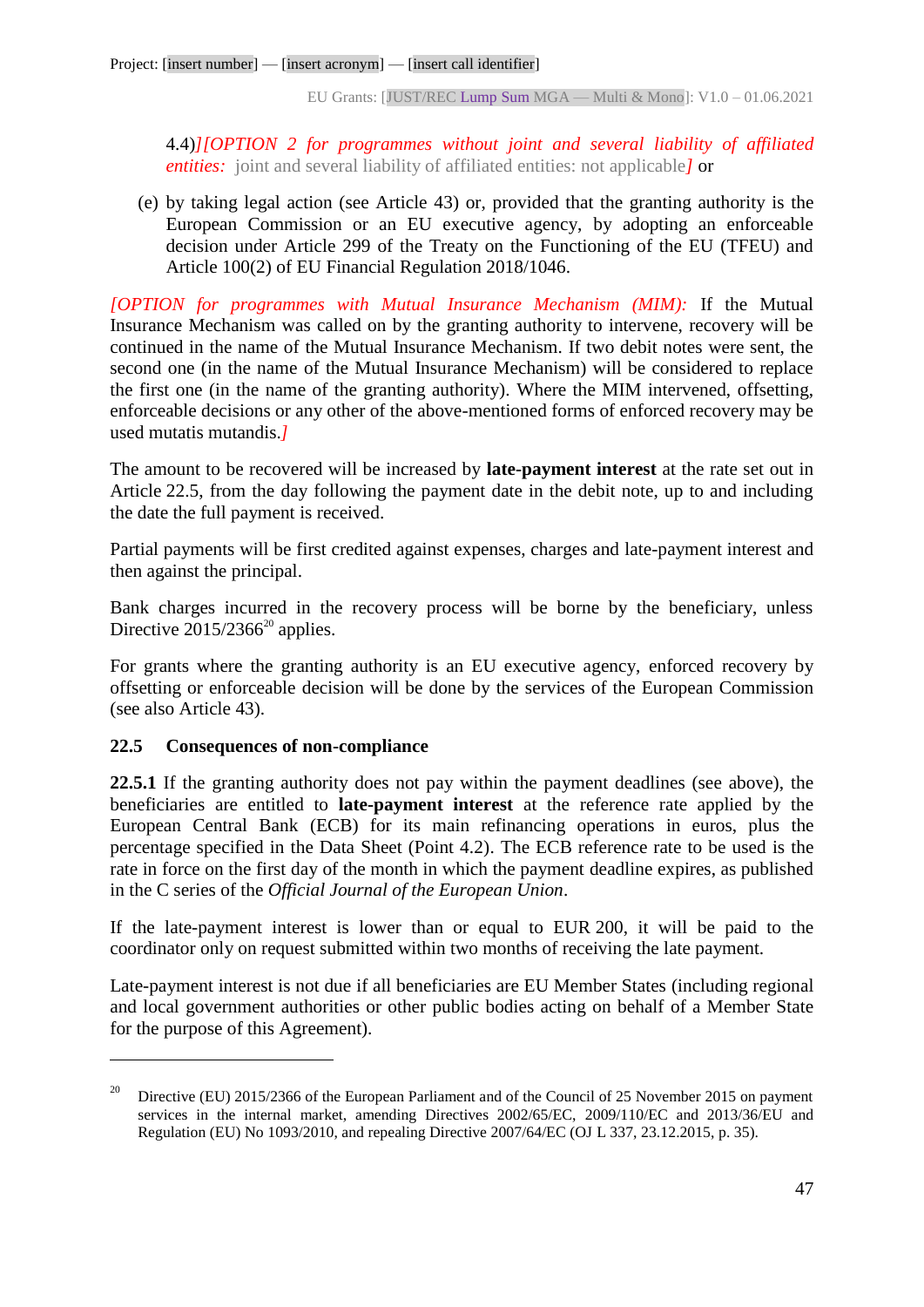If payments or the payment deadline are suspended (see Articles 29 and 30), payment will not be considered as late.

Late-payment interest covers the period running from the day following the due date for payment (see above), up to and including the date of payment.

Late-payment interest is not considered for the purposes of calculating the final grant amount.

**22.5.2** If the coordinator breaches any of its obligations under this Article, the grant may be reduced (see Article 29) and the grant or the coordinator may be terminated (see Article 32).

Such breaches may also lead to other measures described in Chapter 5.

# **ARTICLE 23 — GUARANTEES**

*[OPTION 1 for programmes without prefinancing guarantees:* Not applicable*]*

*[OPTION 2 for programmes with prefinancing guarantees:*

## **23.1 Prefinancing guarantee**

If required by the granting authority (see Data Sheet, Point 4.2), the beneficiaries must provide (one or more) prefinancing guarantee(s) in accordance with the timing and the amounts set out in the Data Sheet.

The coordinator must submit them to the granting authority in due time before the prefinancing they are linked to.

The guarantees must be drawn up using the template published on the Portal and fulfil the following conditions:

- (a) be provided by a bank or approved financial institution established in the EU or  $-$  if requested by the coordinator and accepted by the granting authority — by a third party or a bank or financial institution established outside the EU offering equivalent security
- (b) the guarantor stands as first-call guarantor and does not require the granting authority to first have recourse against the principal debtor (i.e. the beneficiary concerned) and
- (c) remain explicitly in force until the final payment and, if the final payment takes the form of a recovery, until five months after the debit note is notified to a beneficiary.

They will be released within the following month.

## **23.2 Consequences of non-compliance**

If the beneficiaries breach their obligation to provide the prefinancing guarantee, the prefinancing will not be paid.

Such breaches may also lead to other measures described in Chapter 5. *]*

# **ARTICLE 24 — CERTIFICATES**

Not applicable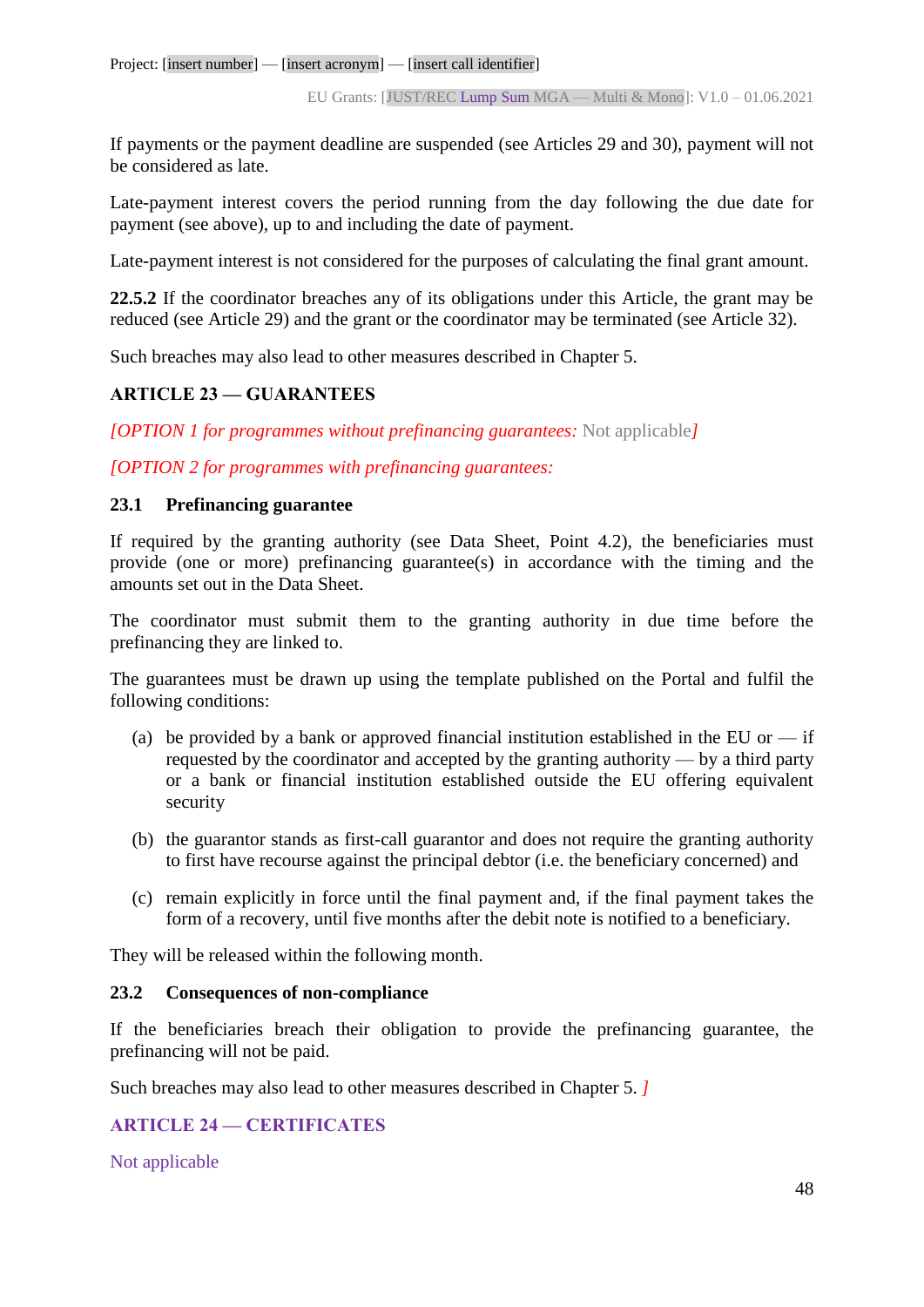## **ARTICLE 25 — CHECKS, REVIEWS, AUDITS AND INVESTIGATIONS — EXTENSION OF FINDINGS**

#### **25.1 Granting authority checks, reviews and audits**

#### **25.1.1 Internal checks**

The granting authority may — during the action or afterwards — check the proper implementation of the action and compliance with the obligations under the Agreement, including assessing lump sum contributions, deliverables and reports.

## **25.1.2 Project reviews**

The granting authority may carry out reviews on the proper implementation of the action and compliance with the obligations under the Agreement (general project reviews or specific issues reviews).

Such project reviews may be started during the implementation of the action and until the time-limit set out in the Data Sheet (see Point 6). They will be formally notified to the coordinator or beneficiary concerned and will be considered to start on the date of the notification.

If needed, the granting authority may be assisted by independent, outside experts. If it uses outside experts, the coordinator or beneficiary concerned will be informed and have the right to object on grounds of commercial confidentiality or conflict of interest.

The coordinator or beneficiary concerned must cooperate diligently and provide — within the deadline requested — any information and data in addition to deliverables and reports already submitted. The granting authority may request beneficiaries to provide such information to it directly. Sensitive information and documents will be treated in accordance with Article 13.

The coordinator or beneficiary concerned may be requested to participate in meetings, including with the outside experts.

For **on-the-spot** visits, the beneficiary concerned must allow access to sites and premises (including to the outside experts) and must ensure that information requested is readily available.

Information provided must be accurate, precise and complete and in the format requested, including electronic format.

On the basis of the review findings, a **project review report** will be drawn up.

The granting authority will formally notify the project review report to the coordinator or beneficiary concerned, which has 30 days from receiving notification to make observations.

Project reviews (including project review reports) will be in the language of the Agreement.

## **25.1.3 Audits**

The granting authority may carry out audits on the proper implementation of the action and compliance with the obligations under the Agreement.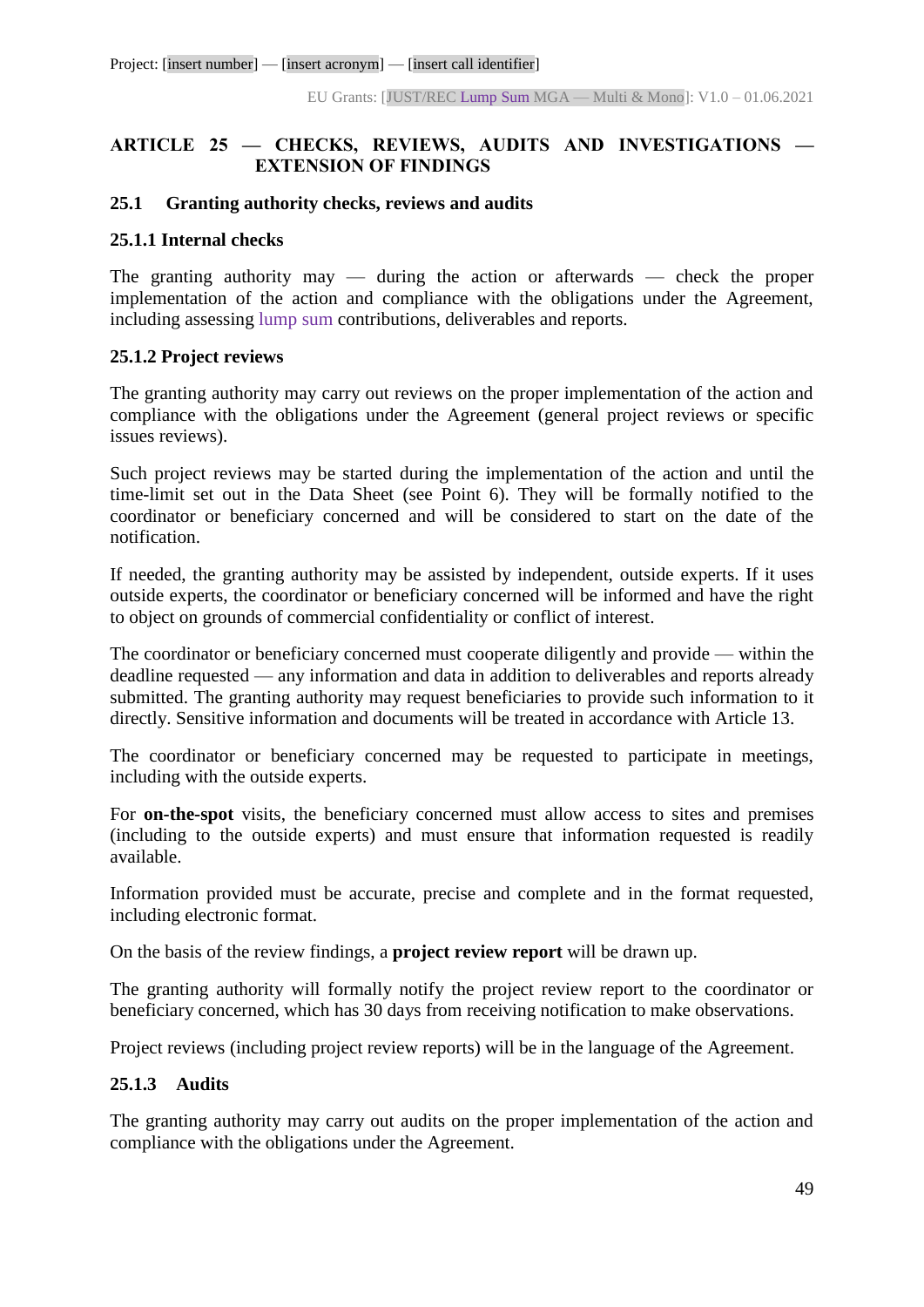Such audits may be started during the implementation of the action and until the time-limit set out in the Data Sheet (see Point 6). They will be formally notified to the beneficiary concerned and will be considered to start on the date of the notification.

The granting authority may use its own audit service, delegate audits to a centralised service or use external audit firms. If it uses an external firm, the beneficiary concerned will be informed and have the right to object on grounds of commercial confidentiality or conflict of interest.

The beneficiary concerned must cooperate diligently and provide — within the deadline requested — any information (including complete accounts, individual salary statements or other personal data) to verify compliance with the Agreement. Sensitive information and documents will be treated in accordance with Article 13.

For **on-the-spot** visits, the beneficiary concerned must allow access to sites and premises (including for the external audit firm) and must ensure that information requested is readily available.

Information provided must be accurate, precise and complete and in the format requested, including electronic format.

On the basis of the audit findings, a **draft audit report** will be drawn up.

The auditors will formally notify the draft audit report to the beneficiary concerned, which has 30 days from receiving notification to make observations (contradictory audit procedure).

The **final audit report** will take into account observations by the beneficiary concerned and will be formally notified to them.

Audits (including audit reports) will be in the language of the Agreement.

## **25.2 European Commission checks, reviews and audits in grants of other granting authorities**

Where the granting authority is not the European Commission, the latter has the same rights of checks, reviews and audits as the granting authority.

## **25.3 Access to records for assessing simplified forms of funding**

The beneficiaries must give the European Commission access to their statutory records for the periodic assessment of simplified forms of funding which are used in EU programmes*.*

## **25.4 OLAF, EPPO and ECA audits and investigations**

The following bodies may also carry out checks, reviews, audits and investigations — during the action or afterwards: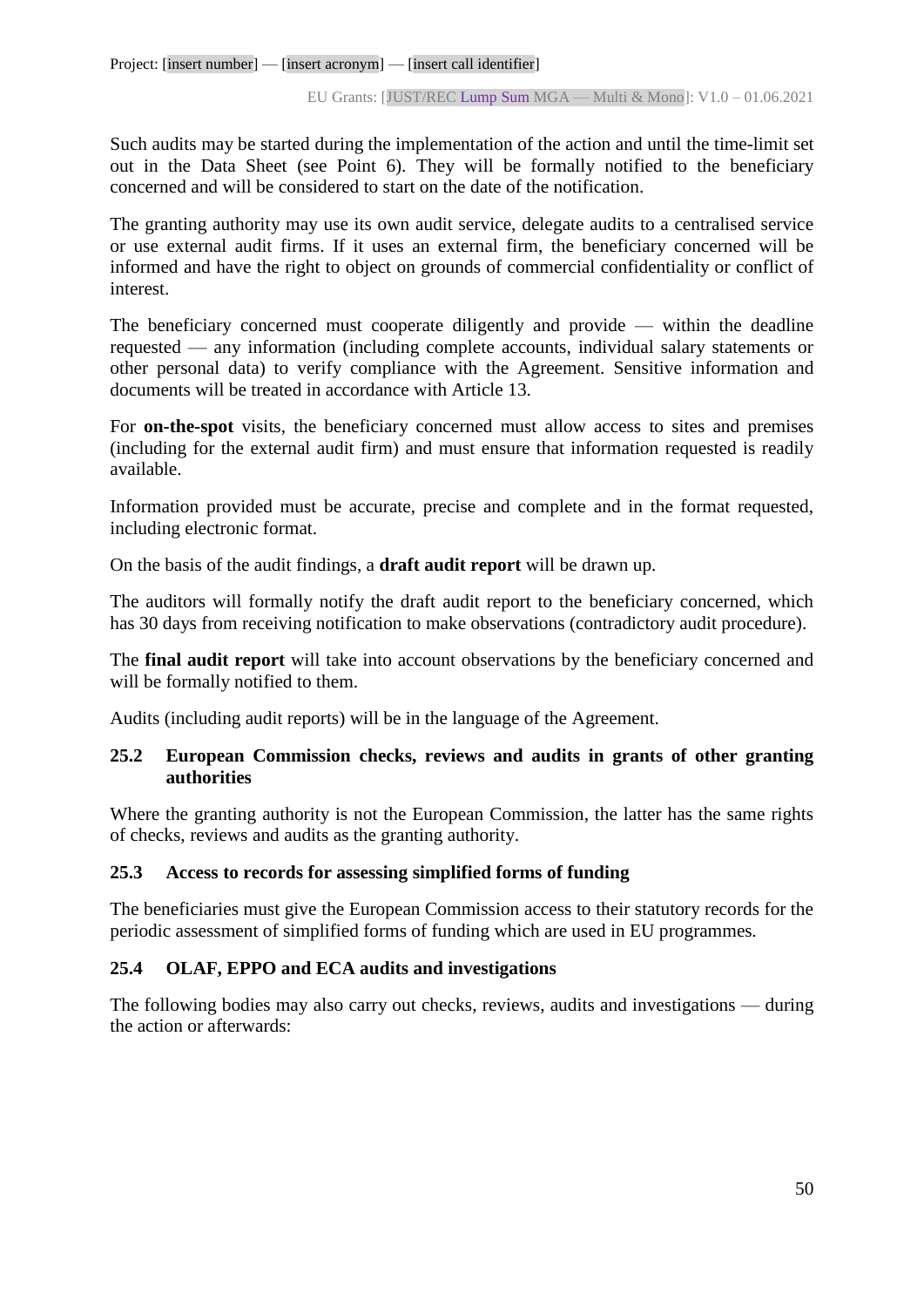- the European Anti-Fraud Office (OLAF) under Regulations No  $883/2013^{21}$  and No  $2185/96^{22}$
- the European Public Prosecutor's Office (EPPO) under Regulation 2017/1939
- the European Court of Auditors (ECA) under Article 287 of the Treaty on the Functioning of the EU (TFEU) and Article 257 of EU Financial Regulation 2018/1046.

If requested by these bodies, the beneficiary concerned must provide full, accurate and complete information in the format requested (including complete accounts, individual salary statements or other personal data, including in electronic format) and allow access to sites and premises for on-the-spot visits or inspections — as provided for under these Regulations.

To this end, the beneficiary concerned must keep all relevant information relating to the action, at least until the time-limit set out in the Data Sheet (Point 6) and, in any case, until any ongoing checks, reviews, audits, investigations, litigation or other pursuits of claims have been concluded.

## **25.5 Consequences of checks, reviews, audits and investigations — Extension of findings**

## **25.5.1 Consequences of checks, reviews, audits and investigations in this grant**

Findings in checks, reviews, audits or investigations carried out in the context of this grant may lead to rejections (see Article 27), grant reduction (see Article 28) or other measures described in Chapter 5.

Rejections or grant reductions after the final payment will lead to a revised final grant amount (see Article 22).

Findings in checks, reviews, audits or investigations during the action implementation may lead to a request for amendment (see Article 39), to change the description of the action set out in Annex 1.

Checks, reviews, audits or investigations that find systemic or recurrent errors, irregularities, fraud or breach of obligations in any EU grant may also lead to consequences in other EU grants awarded under similar conditions ('extension to other grants').

Moreover, findings arising from an OLAF or EPPO investigation may lead to criminal prosecution under national law.

## **25.5.2 Extension from other grants**

 $\overline{a}$ 

<sup>&</sup>lt;sup>21</sup> Regulation (EU, Euratom) No 883/2013 of the European Parliament and of the Council of 11 September 2013 concerning investigations conducted by the European Anti-Fraud Office (OLAF) and repealing Regulation (EC) No 1073/1999 of the European Parliament and of the Council and Council Regulation (Euratom) No 1074/1999 (OJ L 248, 18/09/2013, p. 1).

<sup>&</sup>lt;sup>22</sup> Council Regulation (Euratom, EC) No 2185/1996 of 11 November 1996 concerning on-the-spot checks and inspections carried out by the Commission in order to protect the European Communities' financial interests against fraud and other irregularities (OJ L 292, 15/11/1996, p. 2).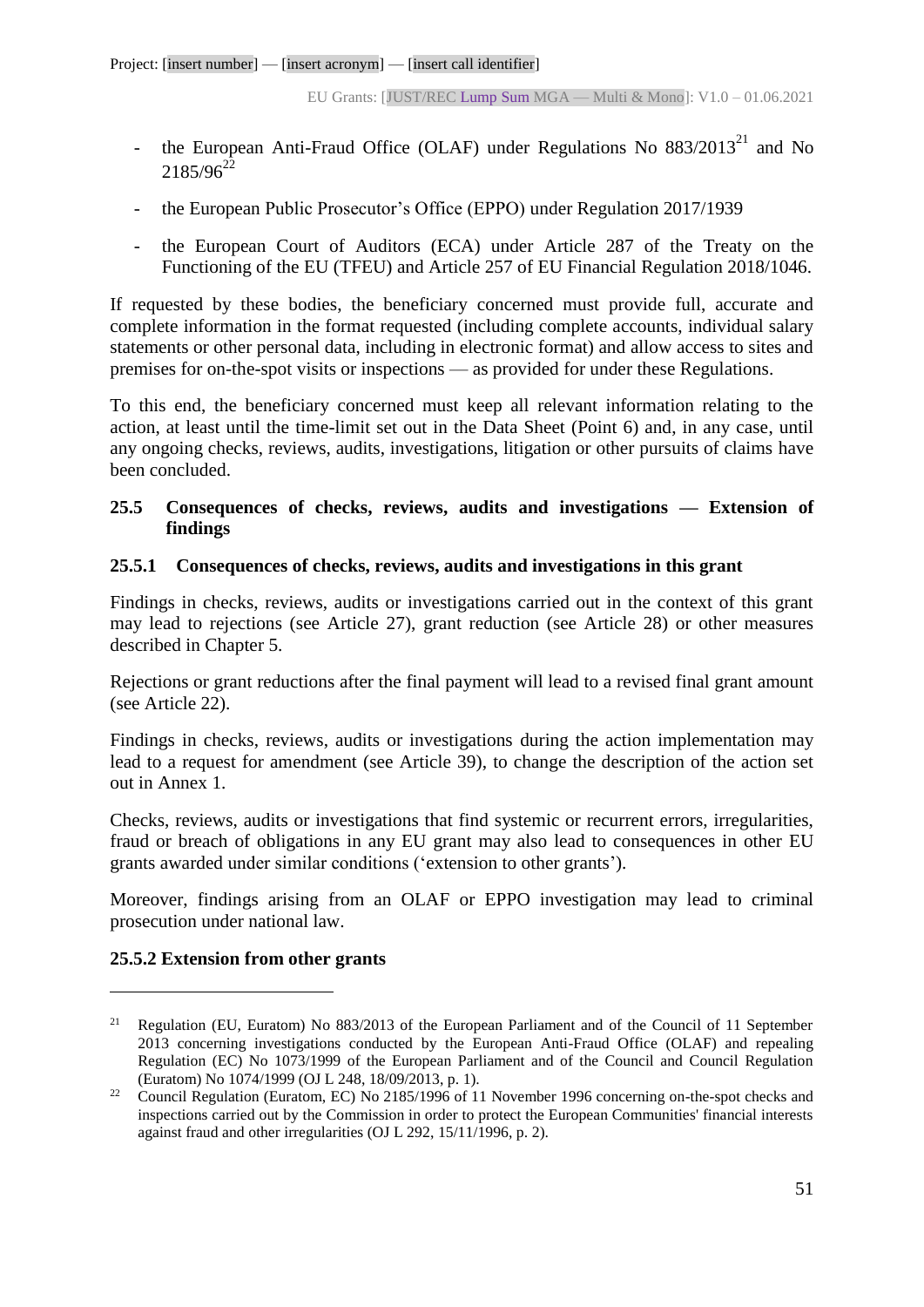Findings of checks, reviews, audits or investigations in other grants may be extended to this grant, if:

- (a) the beneficiary concerned is found, in other EU grants awarded under similar conditions, to have committed systemic or recurrent errors, irregularities, fraud or breach of obligations that have a material impact on this grant and
- (b) those findings are formally notified to the beneficiary concerned together with the list of grants affected by the findings — within the time-limit for audits set out in the Data Sheet (see Point 6).

The granting authority will formally notify the beneficiary concerned of the intention to extend the findings and the list of grants affected.

If the extension concerns **rejections of lump sum contributions**: the notification will include:

- (a) an invitation to submit observations on the list of grants affected by the findings
- (b) the request to submit revised financial statements for all grants affected
- (c) the correction rate for extrapolation, established on the basis of the systemic or recurrent errors, to calculate the amounts to be rejected, if the beneficiary concerned:
	- (i) considers that the submission of revised financial statements is not possible or practicable or
	- (ii) does not submit revised financial statements.

If the extension concerns **grant reductions**: the notification will include:

- (a) an invitation to submit observations on the list of grants affected by the findings and
- (b) the **correction rate for extrapolation**, established on the basis of the systemic or recurrent errors and the principle of proportionality.

The beneficiary concerned has **60 days** from receiving notification to submit observations, revised financial statements or to propose a duly substantiated **alternative correction method/rate**.

On the basis of this, the granting authority will analyse the impact and decide on the implementation (i.e. start rejection or grant reduction procedures, either on the basis of the revised financial statements or the announced/alternative method/rate or a mix of those; see Articles 27 and 28).

## **25.6 Consequences of non-compliance**

If a beneficiary breaches any of its obligations under this Article, lump sum contributions insufficiently substantiated will be ineligible (see Article 6) and will be rejected (see Article 27), and the grant may be reduced (see Article 28).

Such breaches may also lead to other measures described in Chapter 5.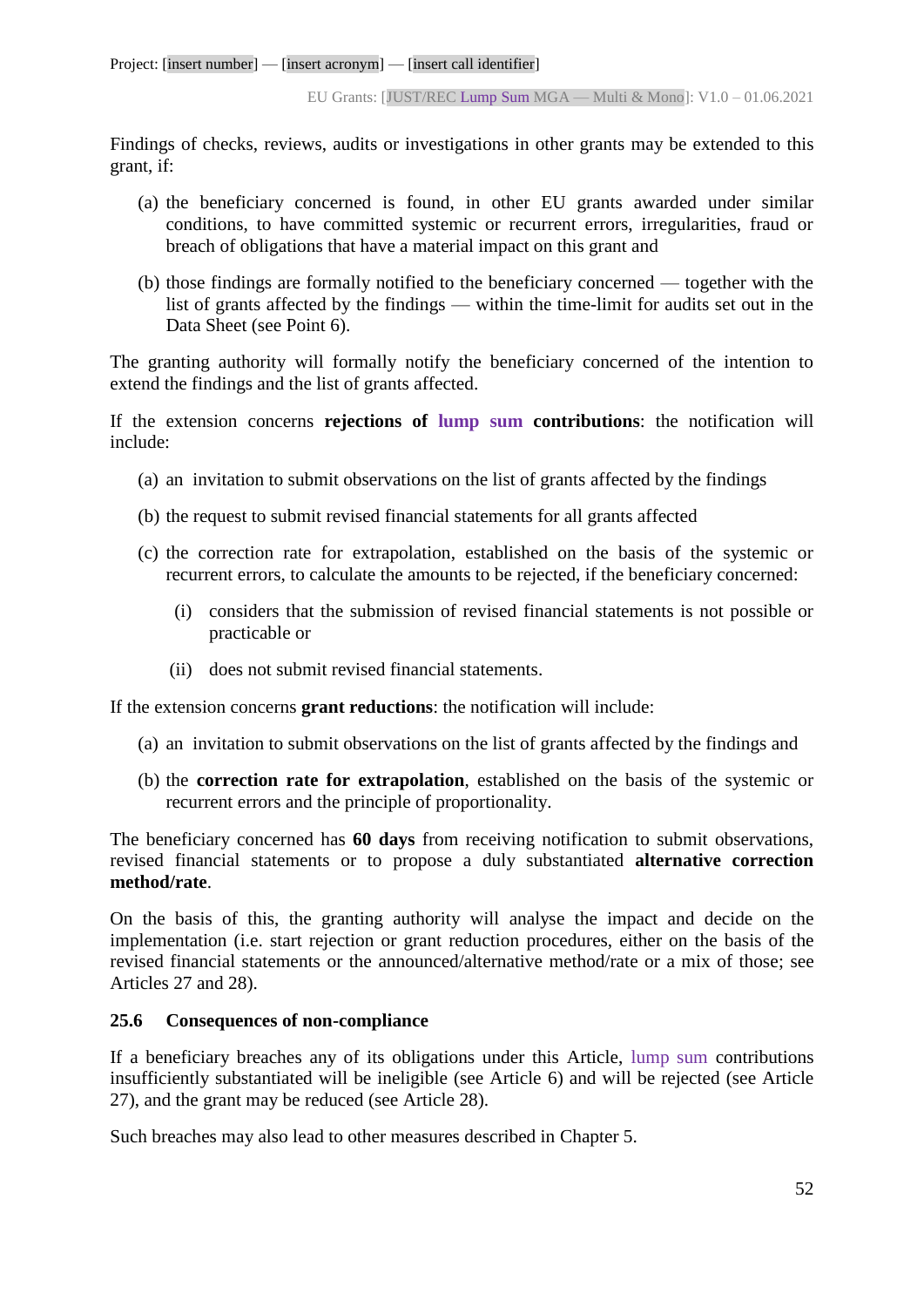## **ARTICLE 26 — IMPACT EVALUATIONS**

#### **26.1 Impact evaluation**

The granting authority may carry out impact evaluations of the action, measured against the objectives and indicators of the EU programme funding the grant.

Such evaluations may be started during implementation of the action and until the time-limit set out in the Data Sheet (see Point 6). They will be formally notified to the coordinator or beneficiaries and will be considered to start on the date of the notification.

If needed, the granting authority may be assisted by independent outside experts.

The coordinator or beneficiaries must provide any information relevant to evaluate the impact of the action, including information in electronic format.

## **26.2 Consequences of non-compliance**

If a beneficiary breaches any of its obligations under this Article, the granting authority may apply the measures described in Chapter 5.

## **CHAPTER 5 CONSEQUENCES OF NON-COMPLIANCE**

## **SECTION 1 REJECTIONS AND GRANT REDUCTION**

## **ARTICLE 27 — REJECTION OF CONTRIBUTIONS**

#### **27.1 Conditions**

The granting authority will — at interim payment, final payment or afterwards — reject any lump sum contributions which are ineligible (see Article 6), in particular following checks, reviews, audits or investigations (see Article 25).

The rejection may also be based on the extension of findings from other grants to this grant (see Article 25).

Ineligible lump sum contributions will be rejected.

## **27.2 Procedure**

If the rejection does not lead to a recovery, the granting authority will formally notify the coordinator or beneficiary concerned of the rejection, the amounts and the reasons why. The coordinator or beneficiary concerned may — within 30 days of receiving notification submit observations if it disagrees with the rejection (payment review procedure).

If the rejection leads to a recovery, the granting authority will follow the contradictory procedure with pre-information letter set out in Article 22.

## **27.3 Effects**

If the granting authority rejects lump sum contributions, it will deduct them from the contributions declared and then calculate the amount due (and, if needed, make a recovery; see Article 22).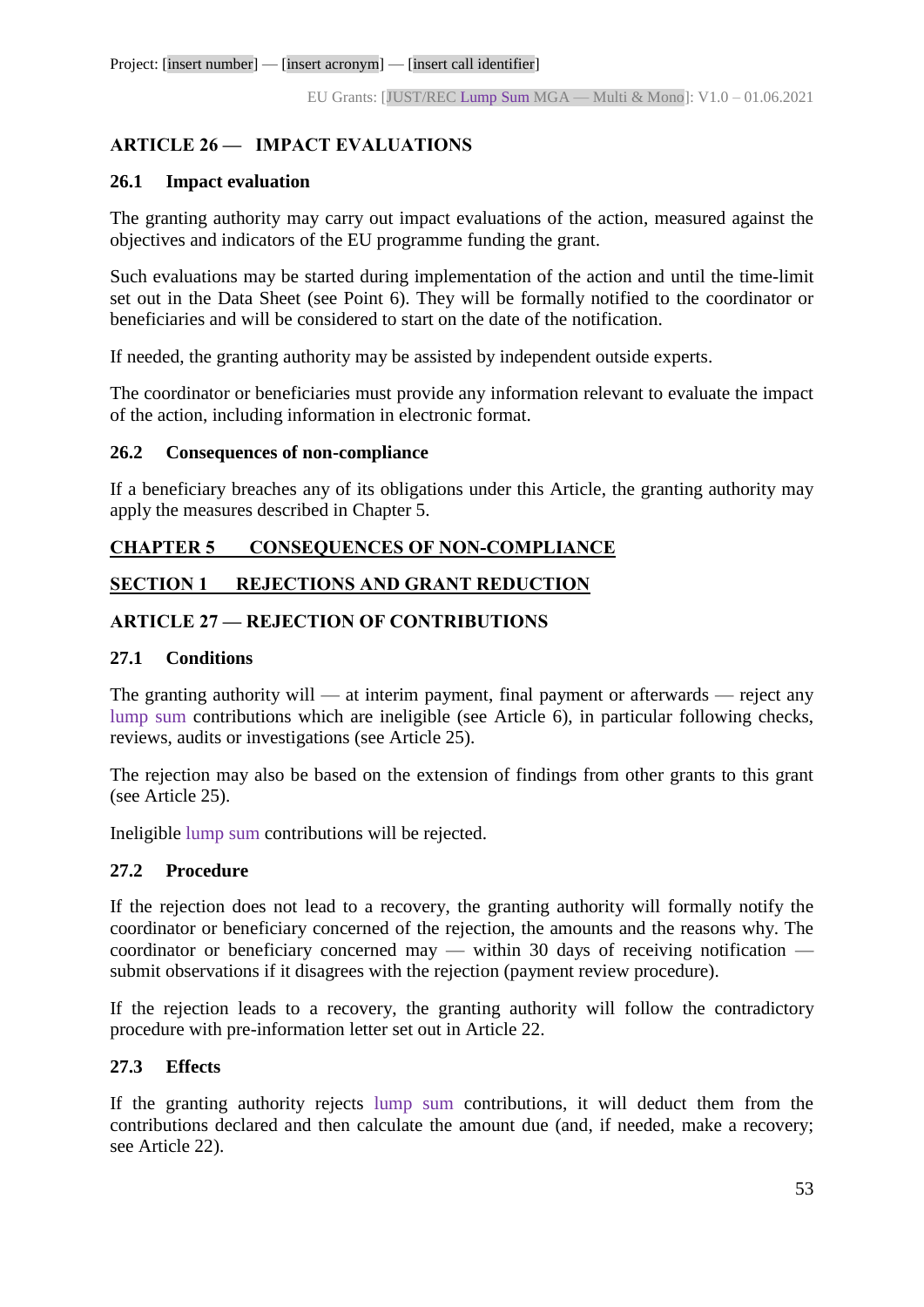## **ARTICLE 28 — GRANT REDUCTION**

#### **28.1 Conditions**

The granting authority may — at beneficiary termination, final payment or afterwards reduce the grant for a beneficiary, if:

- (a) the beneficiary (or a person having powers of representation, decision-making or control, or person essential for the award/implementation of the grant) has committed:
	- (i) substantial errors, irregularities or fraud or
	- (ii) serious breach of obligations under this Agreement or during its award (including improper implementation of the action, non-compliance with the call conditions, submission of false information, failure to provide required information, breach of ethics or security rules (if applicable), etc.), or
- (b) the beneficiary (or a person having powers of representation, decision-making or control, or person essential for the award/implementation of the grant) has committed — in other EU grants awarded to it under similar conditions — systemic or recurrent errors, irregularities, fraud or serious breach of obligations that have a material impact on this grant (extension of findings; see Article 25.5).

The amount of the reduction will be calculated for each beneficiary concerned and proportionate to the seriousness and the duration of the errors, irregularities or fraud or breach of obligations, by applying an individual reduction rate to their accepted EU contribution.

## **28.2 Procedure**

If the grant reduction does not lead to a recovery, the granting authority will formally notify the coordinator or beneficiary concerned of the reduction, the amount to be reduced and the reasons why. The coordinator or beneficiary concerned may — within 30 days of receiving notification — submit observations if it disagrees with the reduction (payment review procedure).

If the grant reduction leads to a recovery, the granting authority will follow the contradictory procedure with pre-information letter set out in Article 22.

## **28.3 Effects**

If the granting authority reduces the grant, it will deduct the reduction and then calculate the amount due (and, if needed, make a recovery; see Article 22).

## **SECTION 2 SUSPENSION AND TERMINATION**

## **ARTICLE 29 — PAYMENT DEADLINE SUSPENSION**

## **29.1 Conditions**

The granting authority may — at any moment — suspend the payment deadline if a payment cannot be processed because: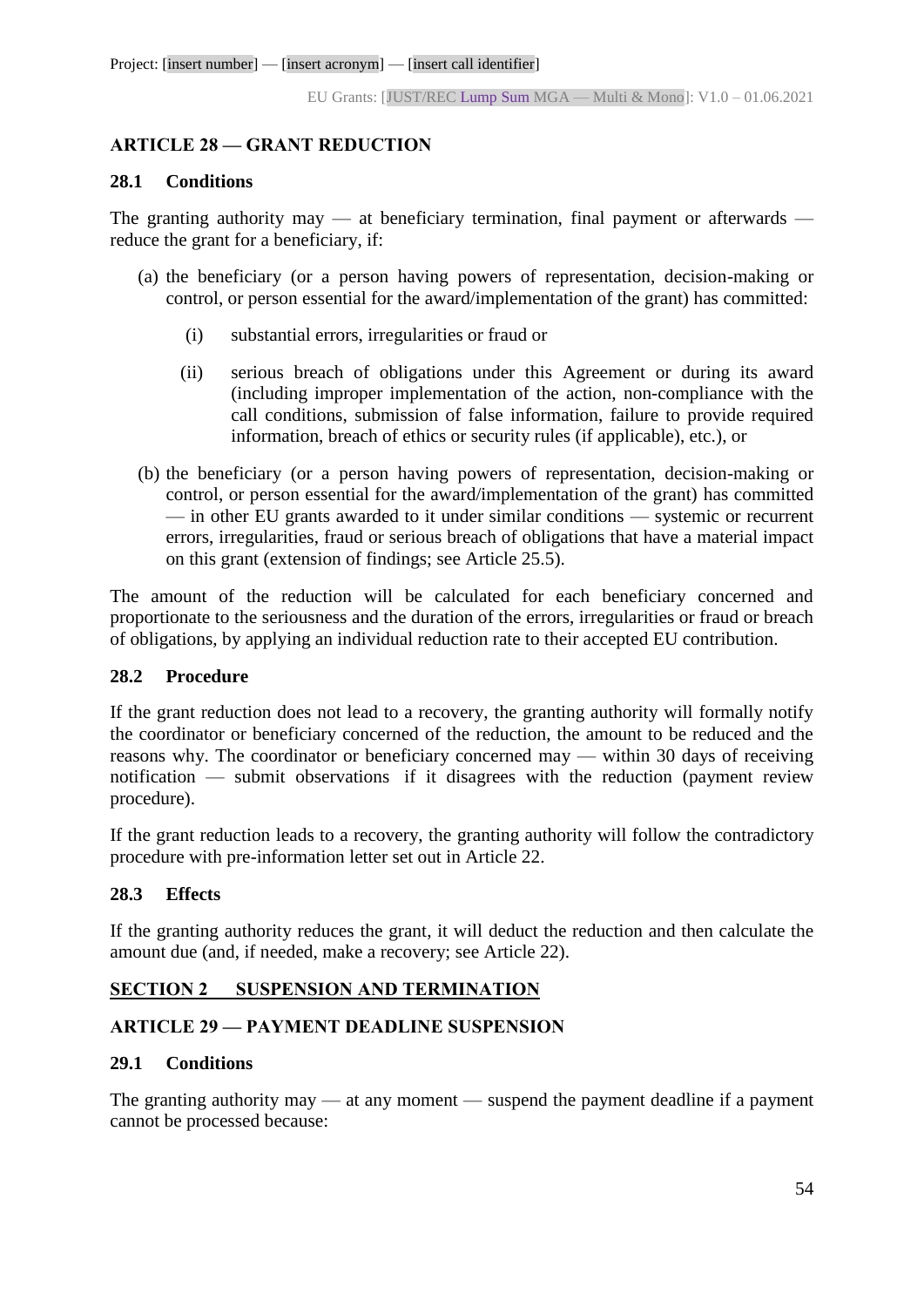- (a) the required report (see Article 21) has not been submitted or is not complete or additional information is needed
- (b) there are doubts about the amount to be paid (e.g. ongoing extension procedure, queries about eligibility, need for a grant reduction, etc.) and additional checks, reviews, audits or investigations are necessary, or
- (c) there are other issues affecting the EU financial interests.

## **29.2 Procedure**

The granting authority will formally notify the coordinator of the suspension and the reasons why.

The suspension will **take effect** the day the notification is sent.

If the conditions for suspending the payment deadline are no longer met, the suspension will be **lifted** — and the remaining time to pay (see Data Sheet, Point 4.2) will resume.

If the suspension exceeds two months, the coordinator may request the granting authority to confirm if the suspension will continue.

If the payment deadline has been suspended due to the non-compliance of the report and the revised report is not submitted (or was submitted but is also rejected), the granting authority may also terminate the grant or the participation of the coordinator (see Article 32).

## **ARTICLE 30 — PAYMENT SUSPENSION**

## **30.1 Conditions**

The granting authority may — at any moment — suspend payments, in whole or in part for one or more beneficiaries, if:

- (a) a beneficiary (or a person having powers of representation, decision-making or control, or person essential for the award/implementation of the grant) has committed or is suspected of having committed:
	- (i) substantial errors, irregularities or fraud or
	- (ii) serious breach of obligations under this Agreement or during its award (including improper implementation of the action, non-compliance with the call conditions, submission of false information, failure to provide required information, breach of ethics or security rules (if applicable), etc.), or
- (b) a beneficiary (or a person having powers of representation, decision-making or control, or person essential for the award/implementation of the grant) has committed — in other EU grants awarded to it under similar conditions — systemic or recurrent errors, irregularities, fraud or serious breach of obligations that have a material impact on this grant (extension of findings; see Article 25.5).

If payments are suspended for one or more beneficiaries, the granting authority will make partial payment(s) for the part(s) not suspended. If suspension concerns the final payment, the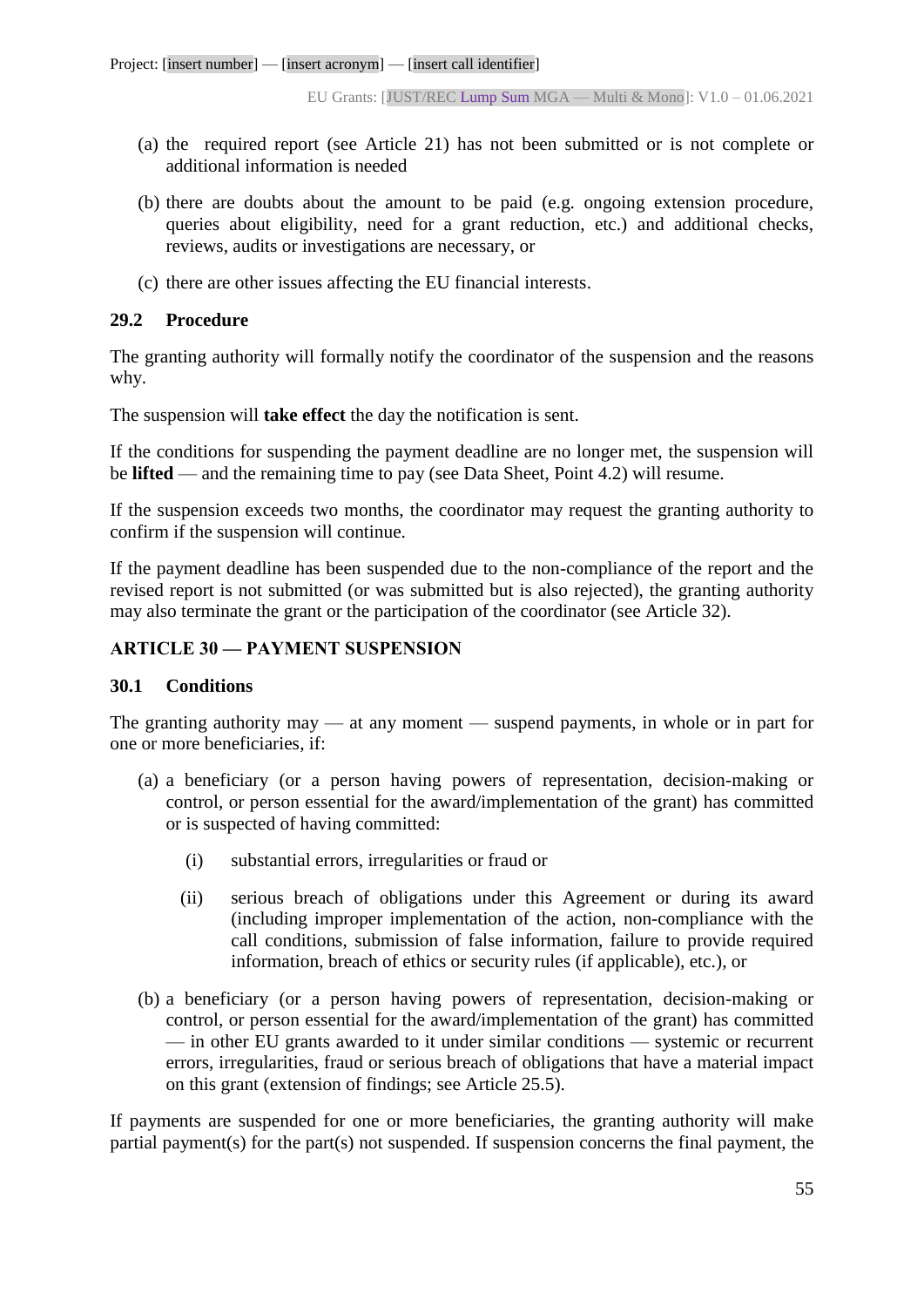payment (or recovery) of the remaining amount after suspension is lifted will be considered to be the payment that closes the action.

## **30.2 Procedure**

Before suspending payments, the granting authority will send a **pre-information letter** to the beneficiary concerned:

- formally notifying the intention to suspend payments and the reasons why and
- requesting observations within 30 days of receiving notification.

If the granting authority does not receive observations or decides to pursue the procedure despite the observations it has received, it will confirm the suspension (**confirmation letter**). Otherwise, it will formally notify that the procedure is discontinued.

At the end of the suspension procedure, the granting authority will also inform the coordinator.

The suspension will **take effect** the day after the confirmation notification is sent.

If the conditions for resuming payments are met, the suspension will be **lifted**. The granting authority will formally notify the beneficiary concerned (and the coordinator) and set the suspension end date.

During the suspension, no prefinancing will be paid to the beneficiaries concerned. For interim payments, the periodic reports for all reporting periods except the last one (see Article 21) must not contain any financial statements from the beneficiary concerned (or its affiliated entities). The coordinator must include them in the next periodic report after the suspension is lifted or — if suspension is not lifted before the end of the action — in the last periodic report.

## **ARTICLE 31 — GRANT AGREEMENT SUSPENSION**

## **31.1 Consortium-requested GA suspension**

## **31.1.1 Conditions and procedure**

The beneficiaries may request the suspension of the grant or any part of it, if exceptional circumstances — in particular *force majeure* (see Article 35) — make implementation impossible or excessively difficult.

The coordinator must submit a request for **amendment** (see Article 39), with:

- the reasons why
- the date the suspension takes effect; this date may be before the date of the submission of the amendment request and
- the expected date of resumption.

The suspension will **take effect** on the day specified in the amendment.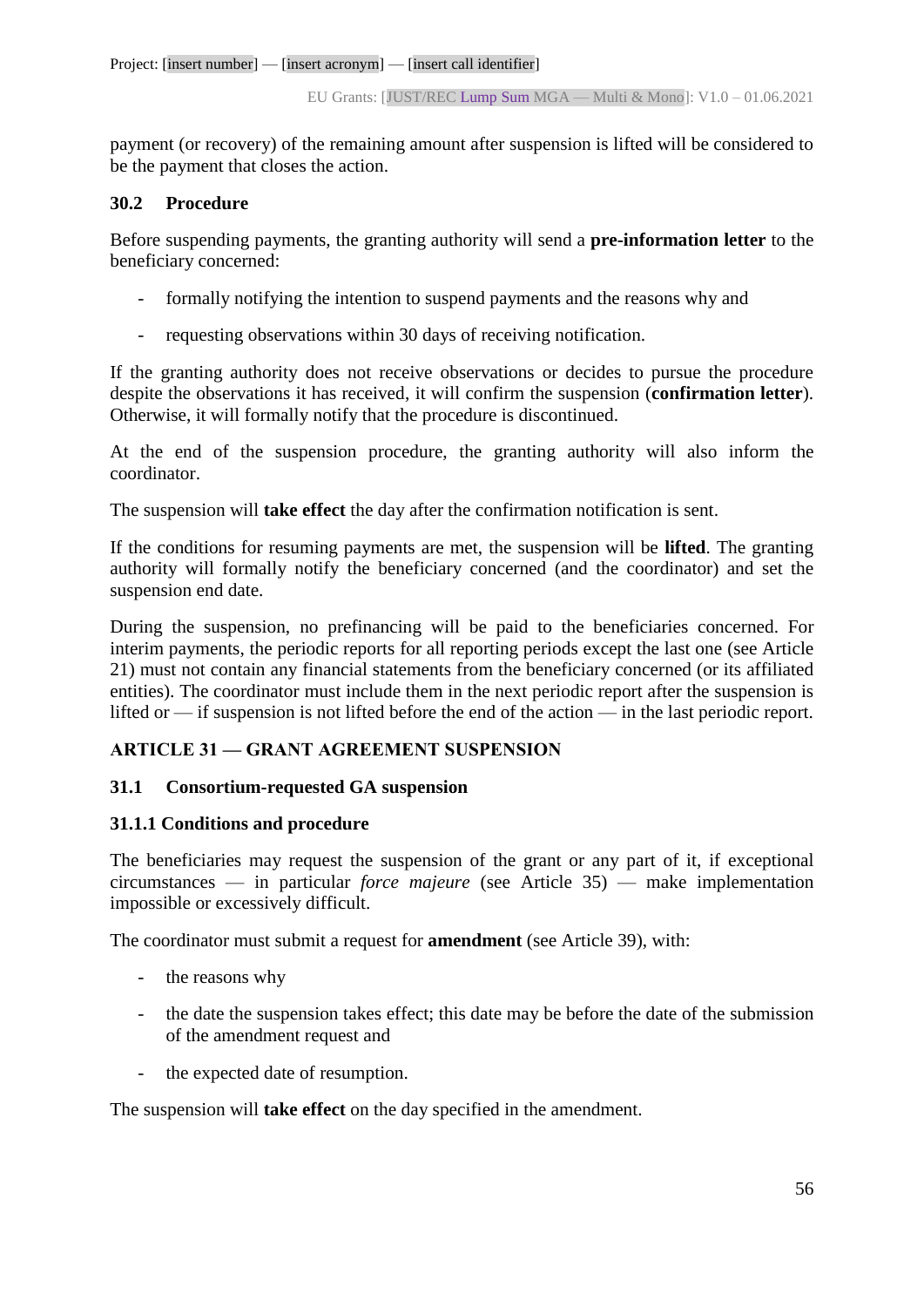Once circumstances allow for implementation to resume, the coordinator must immediately request another **amendment** of the Agreement to set the suspension end date, the resumption date (one day after suspension end date), extend the duration and make other changes necessary to adapt the action to the new situation (see Article 39) — unless the grant has been terminated (see Article 32). The suspension will be **lifted** with effect from the suspension end date set out in the amendment. This date may be before the date of the submission of the amendment request.

During the suspension, no prefinancing will be paid. Moreover, no work may be done. Ongoing work packages must be interrupted and no new work packages may be started.

## **31.2 EU-initiated GA suspension**

#### **31.2.1 Conditions**

The granting authority may suspend the grant or any part of it, if:

- (a) a beneficiary (or a person having powers of representation, decision-making or control, or person essential for the award/implementation of the grant) has committed or is suspected of having committed:
	- (i) substantial errors, irregularities or fraud or
	- (ii) serious breach of obligations under this Agreement or during its award (including improper implementation of the action, non-compliance with the call conditions, submission of false information, failure to provide required information, breach of ethics or security rules (if applicable), etc.), or
- (b) a beneficiary (or a person having powers of representation, decision-making or control, or person essential for the award/implementation of the grant) has committed — in other EU grants awarded to it under similar conditions — systemic or recurrent errors, irregularities, fraud or serious breach of obligations that have a material impact on this grant (extension of findings; see Article 25.5)
- (c) other:
	- (i) *[OPTION 1 by default:* linked action issues: not applicable*] [OPTION 2 for programmes with linked actions: [OPTION 1 by default:* linked action issues: not applicable*] [OPTION 2 if selected for the grant:* the linked action (see Article 3) has not started as specified in Annex 1, has been suspended or can no longer contribute, and this impacts the implementation of the action under this Agreement*]]*
	- (ii) *[OPTION 1 by default:* additional GA suspension grounds: not applicable*] [OPTION 2 for programmes with additional GA suspension grounds:* [additional GA suspension grounds: insert other grounds]*]*.

## **31.2.2 Procedure**

Before suspending the grant, the granting authority will send a **pre-information letter** to the coordinator: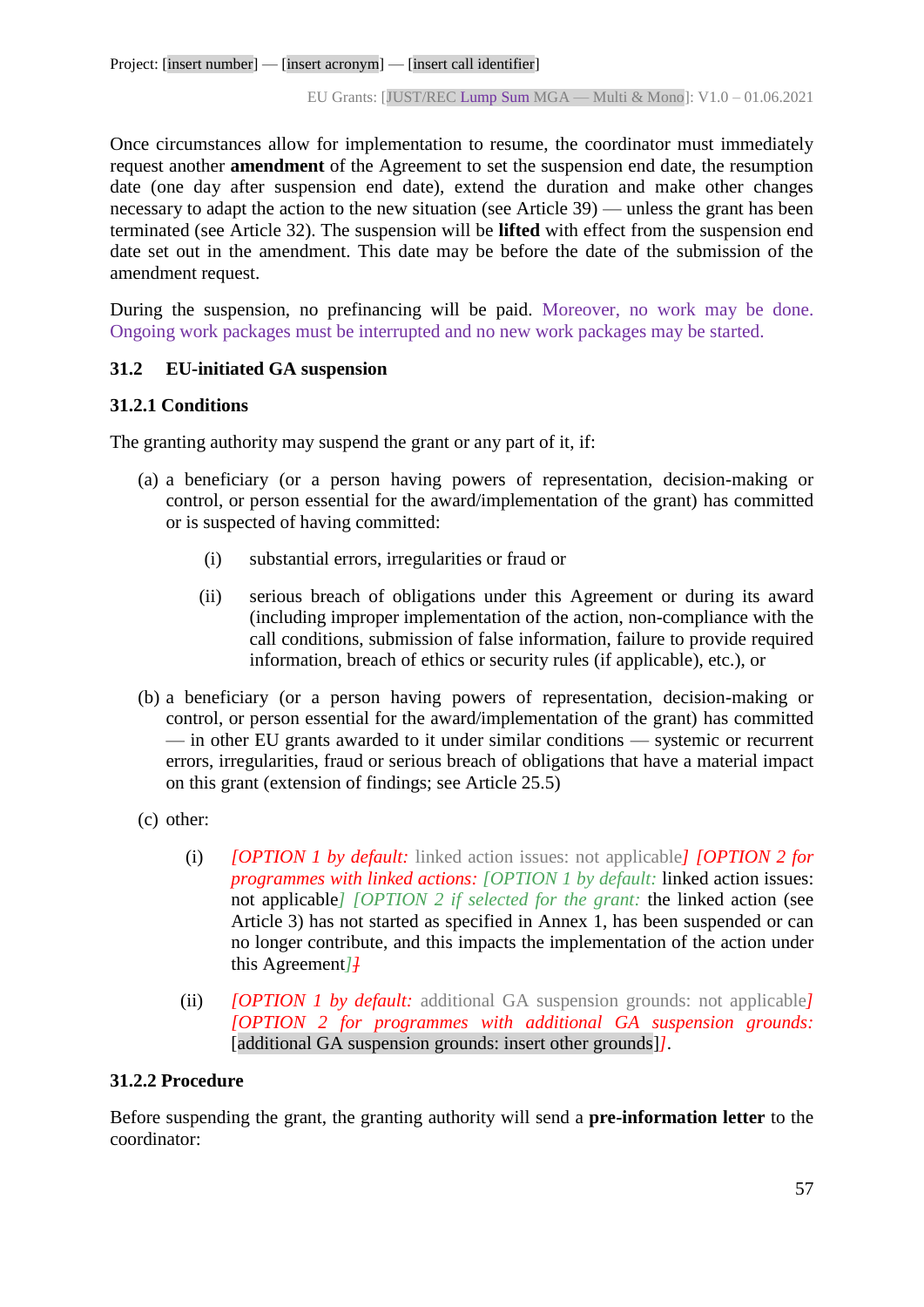- formally notifying the intention to suspend the grant and the reasons why and
- requesting observations within 30 days of receiving notification.

If the granting authority does not receive observations or decides to pursue the procedure despite the observations it has received, it will confirm the suspension (**confirmation letter**). Otherwise, it will formally notify that the procedure is discontinued.

The suspension will **take effect** the day after the confirmation notification is sent (or on a later date specified in the notification).

Once the conditions for resuming implementation of the action are met, the granting authority will formally notify the coordinator a **lifting of suspension letter**, in which it will set the suspension end date and invite the coordinator to request an amendment of the Agreement to set the resumption date (one day after suspension end date), extend the duration and make other changes necessary to adapt the action to the new situation (see Article 39) — unless the grant has been terminated (see Article 32). The suspension will be **lifted** with effect from the suspension end date set out in the lifting of suspension letter. This date may be before the date on which the letter is sent.

During the suspension, no prefinancing will be paid. Moreover, no work may be done. Ongoing work packages must be interrupted and no new work packages may be started.

The beneficiaries may not claim damages due to suspension by the granting authority (see Article 33).

Grant suspension does not affect the granting authority's right to terminate the grant or a beneficiary (see Article 32) or reduce the grant (see Article 28).

## **ARTICLE 32 — GRANT AGREEMENT OR BENEFICIARY TERMINATION**

## **32.1 Consortium-requested GA termination**

## **32.1.1 Conditions and procedure**

The beneficiaries may request the termination of the grant.

The coordinator must submit a request for **amendment** (see Article 39), with:

- the reasons why
- the date the consortium ends work on the action ('end of work date') and
- the date the termination takes effect ('termination date'); this date must be after the date of the submission of the amendment request.

The termination will **take effect** on the termination date specified in the amendment.

If no reasons are given or if the granting authority considers the reasons do not justify termination, it may consider the grant terminated improperly.

## **32.1.2 Effects**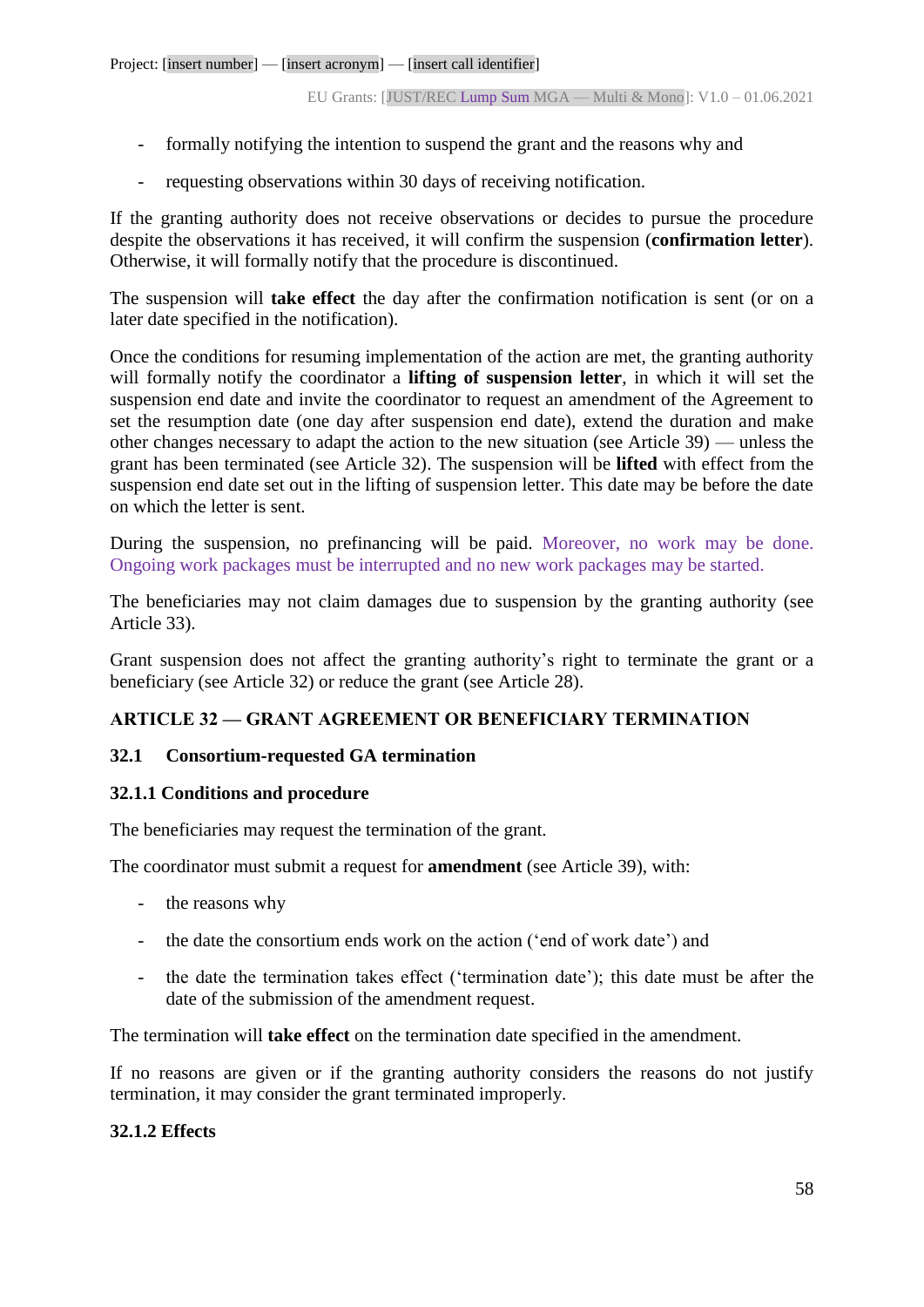The coordinator must — within 60 days from when termination takes effect — submit a **periodic report** (for the open reporting period until termination).

The granting authority will calculate the final grant amount and final payment on the basis of the report submitted and taking into account the lump sum contributions for activities implemented before the end of work date (see Article 22). Partial lump sum contributions for work packages that were not completed (e.g. due to technical reasons) may exceptionally be taken into account.

If the granting authority does not receive the report within the deadline, only lump sum contributions which are included in an approved periodic report will be taken into account (no contributions if no periodic report was ever approved)*.*

Improper termination may lead to a grant reduction (see Article 28).

After termination, the beneficiaries' obligations (in particular Articles 13 (confidentiality and security), 16 (IPR), 17 (communication, dissemination and visibility), 21 (reporting), 25 (checks, reviews, audits and investigations), 26 (impact evaluation), 27 (rejections), 28 (grant reduction) and 42 (assignment of claims)) continue to apply.

## **32.2 Consortium-requested beneficiary termination**

## **32.2.1 Conditions and procedure**

The coordinator may request the termination of the participation of one or more beneficiaries, on request of the beneficiary concerned or on behalf of the other beneficiaries.

The coordinator must submit a request for **amendment** (see Article 39), with:

- the reasons why
- the opinion of the beneficiary concerned (or proof that this opinion has been requested in writing)
- the date the beneficiary ends work on the action ('end of work date')
- the date the termination takes effect ('termination date'); this date must be after the date of the submission of the amendment request.

If the termination concerns the coordinator and is done without its agreement, the amendment request must be submitted by another beneficiary (acting on behalf of the consortium).

The termination will **take effect** on the termination date specified in the amendment.

If no information is given or if the granting authority considers that the reasons do not justify termination, it may consider the beneficiary to have been terminated improperly.

## **32.2.2 Effects**

The coordinator must — within 60 days from when termination takes effect — submit:

(i) a **report on the distribution of payments** to the beneficiary concerned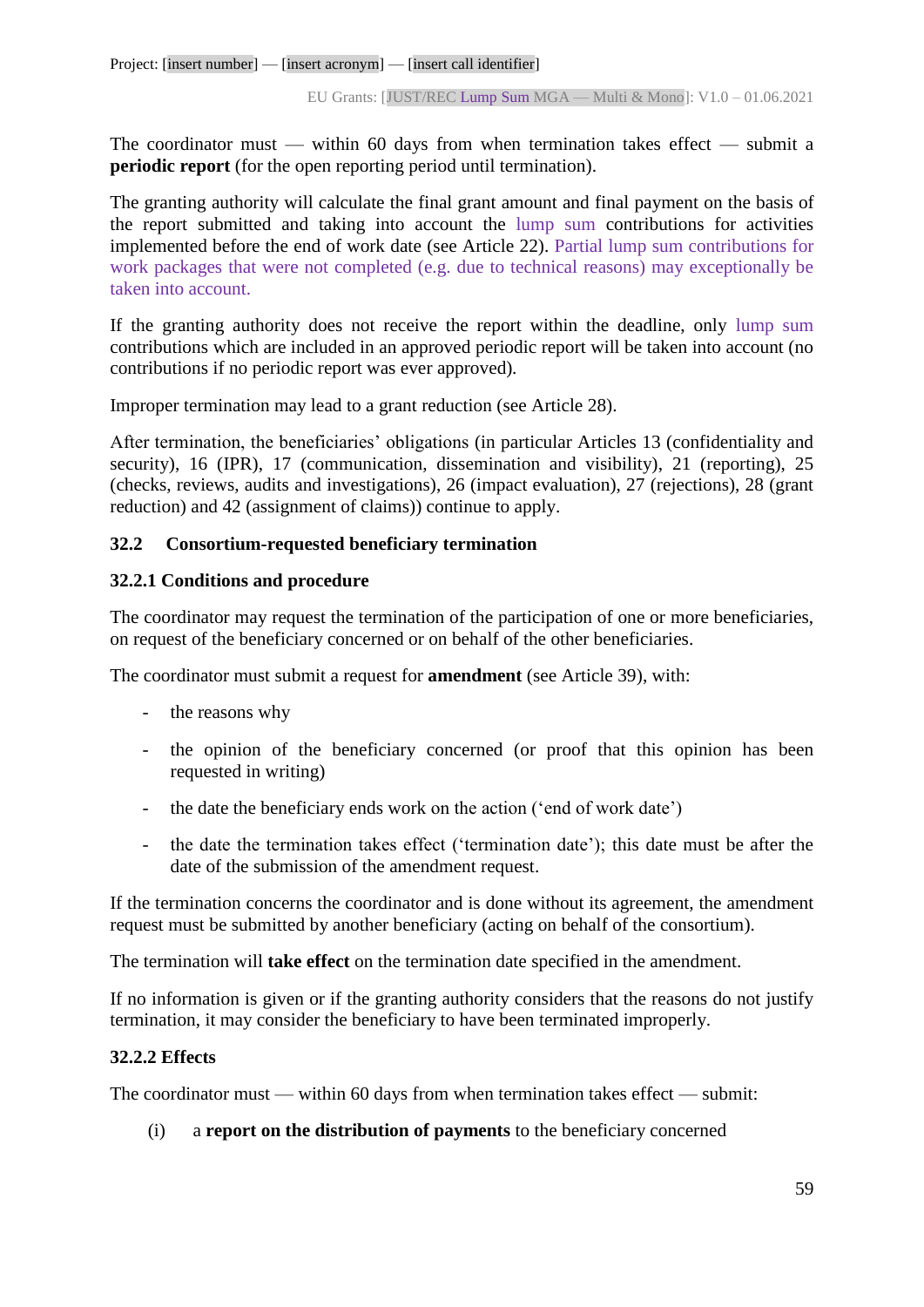- (ii) a **termination report** from the beneficiary concerned, for the open reporting period until termination, containing an overview of the progress of the work
- (iii) a second **request for amendment** (see Article 39) with other amendments needed (e.g. reallocation of the tasks and the estimated budget of the terminated beneficiary; addition of a new beneficiary to replace the terminated beneficiary; change of coordinator, etc.).

The granting authority will calculate the amount due to the beneficiary on the basis of the reports submitted in previous interim payments (i.e. beneficiary's lump sum contributions for completed and approved work packages).

Lump sum contributions for ongoing/not yet completed work packages will have to be included in the periodic report for the next reporting periods when those work packages have been completed.

If the granting authority does not receive the report on the distribution of payments within the deadline, it will consider that:

- the coordinator did not distribute any payment to the beneficiary concerned and that
- the beneficiary concerned must not repay any amount to the coordinator.

If the second request for amendment is accepted by the granting authority, the Agreement is **amended** to introduce the necessary changes (see Article 39).

If the second request for amendment is rejected by the granting authority (because it calls into question the decision awarding the grant or breaches the principle of equal treatment of applicants), the grant may be terminated (see Article 32).

Improper termination may lead to a reduction of the grant (see Article 31) or grant termination (see Article 32).

After termination, the concerned beneficiary's obligations (in particular Articles 13 (confidentiality and security), 16 (IPR), 17 (communication, dissemination and visibility), 21 (reporting), 25 (checks, reviews, audits and investigations), 26 (impact evaluation), 27 (rejections), 28 (grant reduction) and 42 (assignment of claims)) continue to apply.

## **32.3 EU-initiated GA or beneficiary termination**

## **32.3.1 Conditions**

The granting authority may terminate the grant or the participation of one or more beneficiaries, if:

- (a) one or more beneficiaries do not accede to the Agreement (see Article 40)
- (b) a change to the action or the legal, financial, technical, organisational or ownership situation of a beneficiary is likely to substantially affect the implementation of the action or calls into question the decision to award the grant (including changes linked to one of the exclusion grounds listed in the declaration of honour)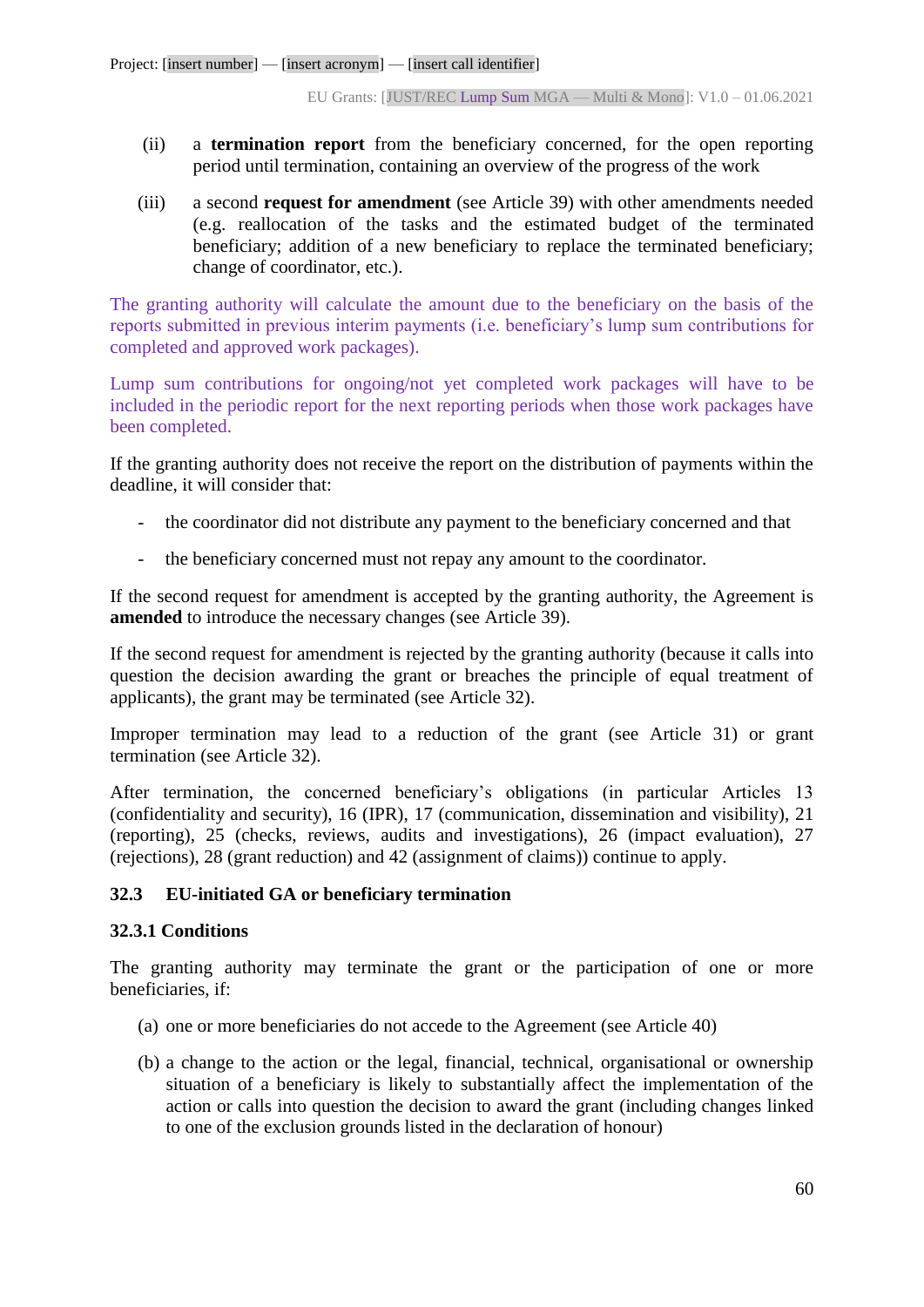- (c) following termination of one or more beneficiaries, the necessary changes to the Agreement (and their impact on the action) would call into question the decision awarding the grant or breach the principle of equal treatment of applicants
- (d) implementation of the action has become impossible or the changes necessary for its continuation would call into question the decision awarding the grant or breach the principle of equal treatment of applicants
- (e) a beneficiary (or person with unlimited liability for its debts) is subject to bankruptcy proceedings or similar (including insolvency, winding-up, administration by a liquidator or court, arrangement with creditors, suspension of business activities, etc.)
- (f) a beneficiary (or person with unlimited liability for its debts) is in breach of social security or tax obligations
- (g) a beneficiary (or person having powers of representation, decision-making or control, or person essential for the award/implementation of the grant) has been found guilty of grave professional misconduct
- (h) a beneficiary (or person having powers of representation, decision-making or control, or person essential for the award/implementation of the grant) has committed fraud, corruption, or is involved in a criminal organisation, money laundering, terrorismrelated crimes (including terrorism financing), child labour or human trafficking
- (i) a beneficiary (or person having powers of representation, decision-making or control, or person essential for the award/implementation of the grant) was created under a different jurisdiction with the intent to circumvent fiscal, social or other legal obligations in the country of origin (or created another entity with this purpose)
- (j) a beneficiary (or person having powers of representation, decision-making or control, or person essential for the award/implementation of the grant) has committed:
	- (i) substantial errors, irregularities or fraud or
	- (ii) serious breach of obligations under this Agreement or during its award (including improper implementation of the action, non-compliance with the call conditions, submission of false information, failure to provide required information, breach of ethics or security rules (if applicable), etc.)
- (k) a beneficiary (or person having powers of representation, decision-making or control, or person essential for the award/implementation of the grant) has committed — in other EU grants awarded to it under similar conditions — systemic or recurrent errors, irregularities, fraud or serious breach of obligations that have a material impact on this grant (extension of findings; see Article 25.5)
- (l) despite a specific request by the granting authority, a beneficiary does not request through the coordinator — an amendment to the Agreement to end the participation of one of its affiliated entities or associated partners that is in one of the situations under points (d), (f), (e), (g), (h), (i) or (j) and to reallocate its tasks, or

(m) other: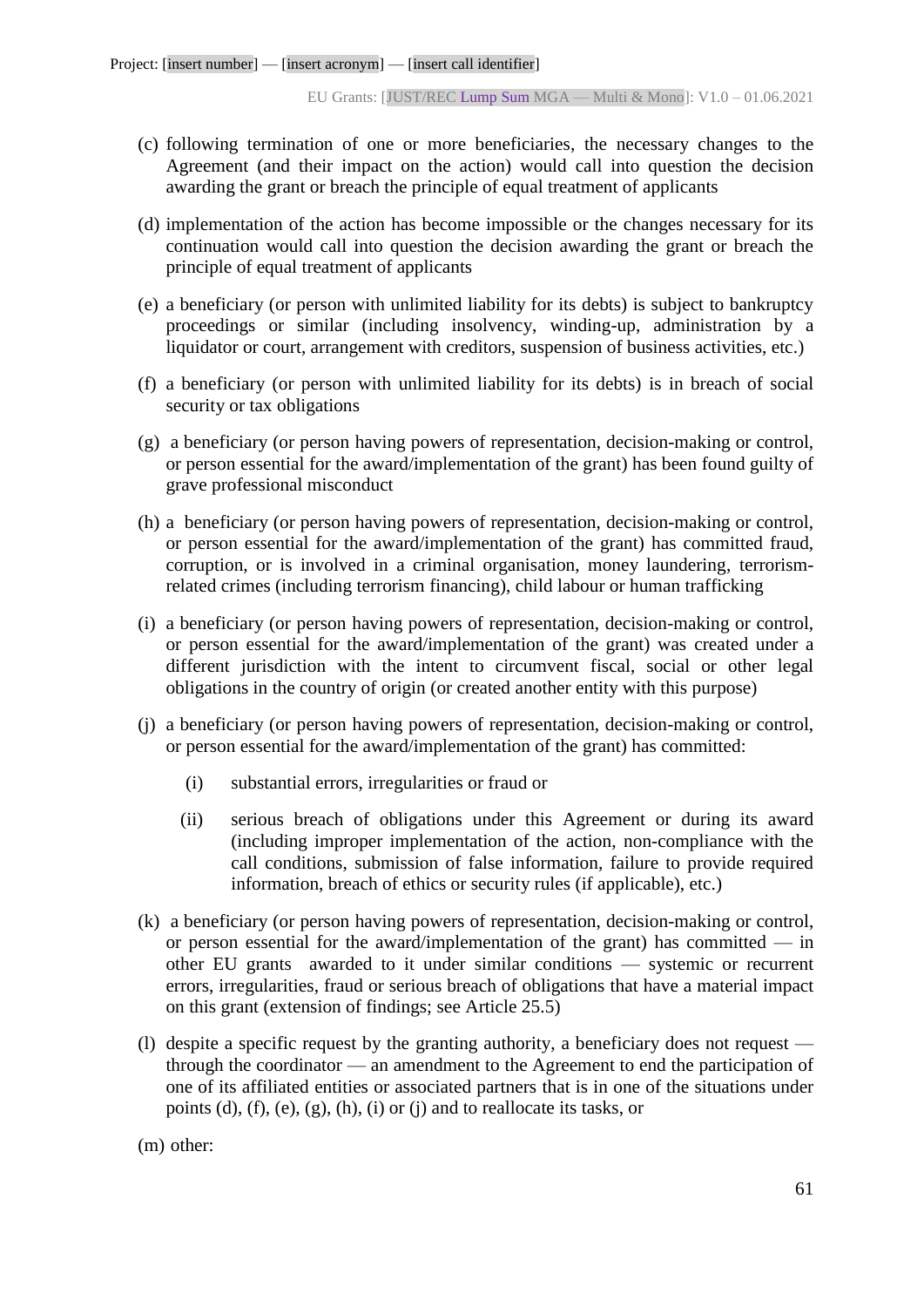- (i) *[OPTION 1 by default:* linked action issues: not applicable*] [OPTION 2 for programmes with linked actions: [OPTION 1 by default:* linked action issues: not applicable*] [OPTION 2 if selected for the grant:* the linked action (see Article 3) has not started as specified in Annex 1, has been terminated or can no longer contribute, and this impacts the implementation of the action under this Agreement*]]*
- (ii) *[OPTION 1 by default:* additional GA termination grounds: not applicable*] [OPTION 2 for programmes with additional GA termination grounds:* [additional GA termination grounds: insert other grounds]*]*.

#### **32.3.2 Procedure**

Before terminating the grant or participation of one or more beneficiaries, the granting authority will send **a pre-information letter** to the coordinator or beneficiary concerned:

- formally notifying the intention to terminate and the reasons why and
- requesting observations within 30 days of receiving notification.

If the granting authority does not receive observations or decides to pursue the procedure despite the observations it has received, it will confirm the termination and the date it will take effect (**confirmation letter**). Otherwise, it will formally notify that the procedure is discontinued.

For beneficiary terminations, the granting authority will — at the end of the procedure — also inform the coordinator.

The termination will **take effect** the day after the confirmation notification is sent (or on a later date specified in the notification; 'termination date').

#### **32.3.3 Effects**

(a) for **GA termination**:

The coordinator must — within 60 days from when termination takes effect — submit a **periodic report** (for the last open reporting period until termination).

The granting authority will calculate the final grant amount and final payment on the basis of the report submitted and taking into account the lump sum contributions for activities implemented before termination takes effect (see Article 22). Partial lump sum contributions for work packages that were not completed (e.g. due to technical reasons) may exceptionally be taken into account.

If the grant is terminated for breach of the obligation to submit reports, the coordinator may not submit any report after termination.

If the granting authority does not receive the report within the deadline, only lump sum contributions which are included in an approved periodic report will be taken into account (no contributions if no periodic report was ever approved).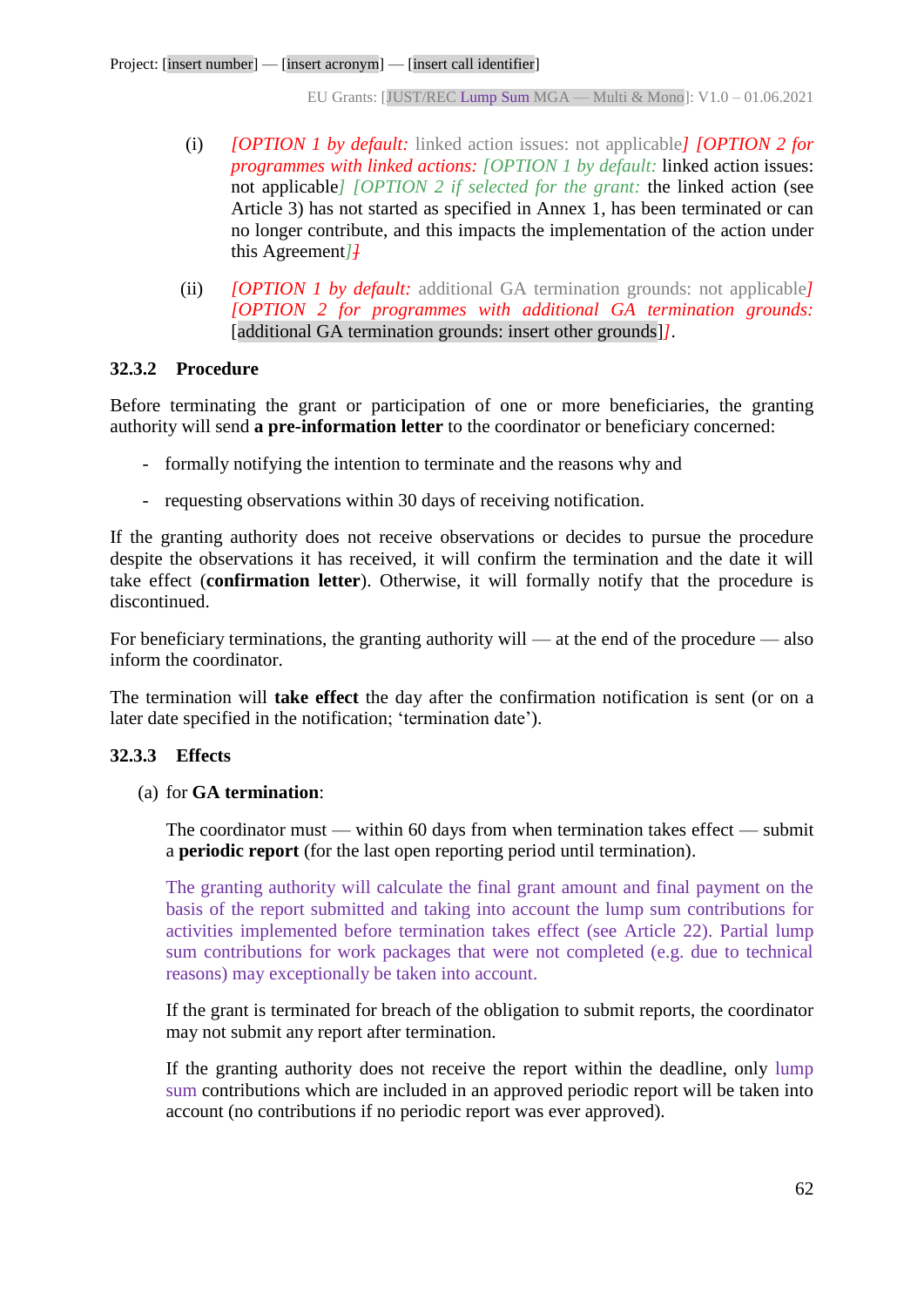Termination does not affect the granting authority's right to reduce the grant (see Article 28) or to impose administrative sanctions (see Article 34).

The beneficiaries may not claim damages due to termination by the granting authority (see Article 33).

After termination, the beneficiaries' obligations (in particular Articles 13 (confidentiality and security), 16 (IPR), 17 (communication, dissemination and visibility), 21 (reporting), 25 (checks, reviews, audits and investigations), 26 (impact evaluation), 27 (rejections), 28 (grant reduction) and 42 (assignment of claims)) continue to apply.

#### (b) for **beneficiary termination**:

The coordinator must — within 60 days from when termination takes effect submit:

- (i) a **report on the distribution of payments** to the beneficiary concerned
- (ii) a **termination report** from the beneficiary concerned, for the open reporting period until termination, containing an overview of the progress of the work
- (iii) a **request for amendment** (see Article 39) with any amendments needed (e.g. reallocation of the tasks and the estimated budget of the terminated beneficiary; addition of a new beneficiary to replace the terminated beneficiary; change of coordinator, etc.).

The granting authority will calculate the amount due to the beneficiary on the basis of the reports submitted in previous interim payments (i.e. beneficiary's lump sum contributions for completed and approved work packages).

Lump sum contributions for ongoing/not yet completed work packages will have to be included in the periodic report for the next reporting periods when those work packages have been completed.

If the granting authority does not receive the report on the distribution of payments within the deadline, it will consider that:

- the coordinator did not distribute any payment to the beneficiary concerned and that
- the beneficiary concerned must not repay any amount to the coordinator.

If the request for amendment is accepted by the granting authority, the Agreement is **amended** to introduce the necessary changes (see Article 39).

If the request for amendment is rejected by the granting authority (because it calls into question the decision awarding the grant or breaches the principle of equal treatment of applicants), the grant may be terminated (see Article 32).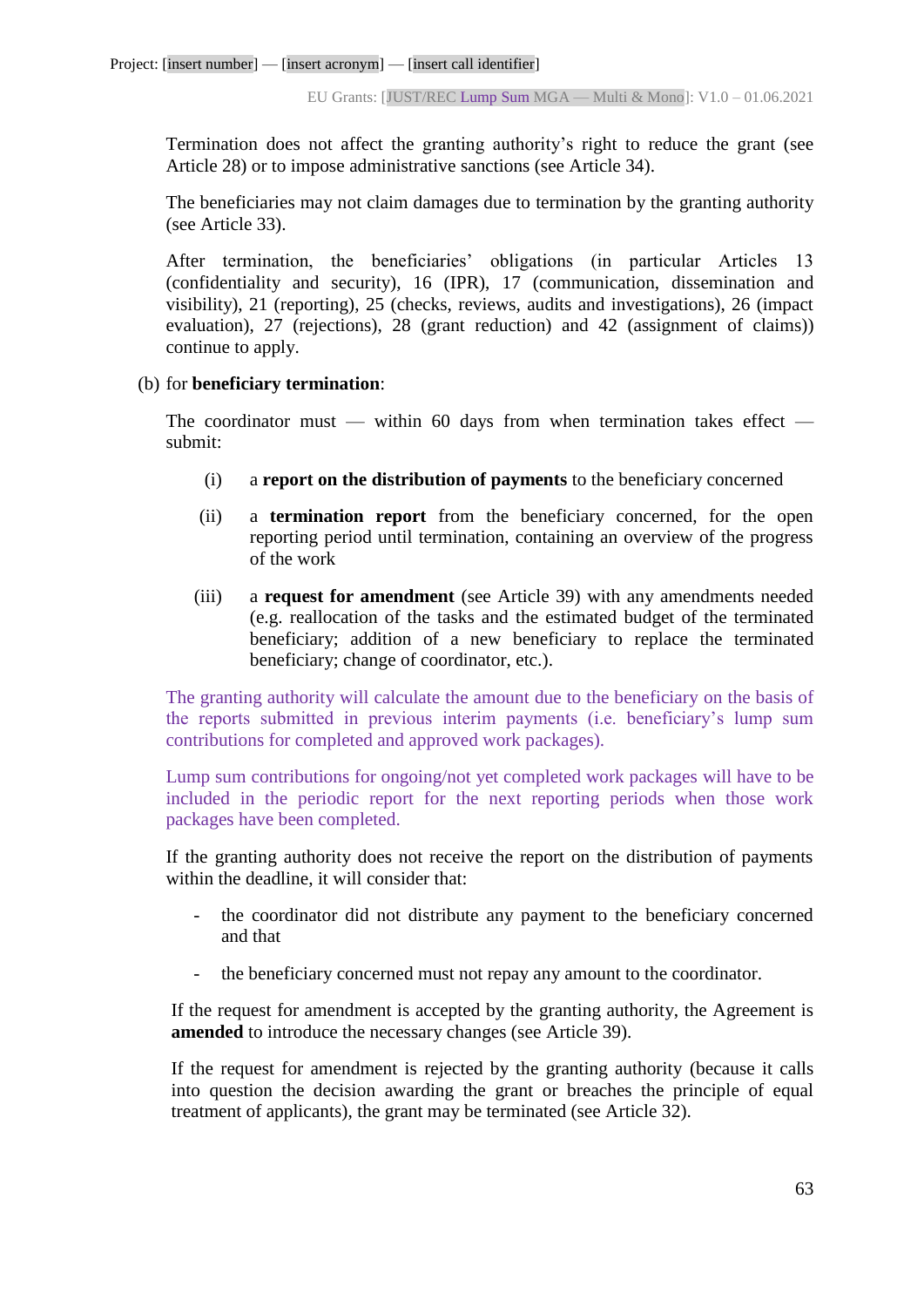After termination, the concerned beneficiary's obligations (in particular Articles 13 (confidentiality and security), 16 (IPR), 17 (communication, dissemination and visibility), 21 (reporting), 25 (checks, reviews, audits and investigations), 26 (impact evaluation), 27 (rejections), 28 (grant reduction) and 42 (assignment of claims)) continue to apply.

# **SECTION 3 OTHER CONSEQUENCES: DAMAGES AND ADMINISTRATIVE SANCTIONS**

## **ARTICLE 33 — DAMAGES**

## **33.1 Liability of the granting authority**

The granting authority cannot be held liable for any damage caused to the beneficiaries or to third parties as a consequence of the implementation of the Agreement, including for gross negligence.

The granting authority cannot be held liable for any damage caused by any of the beneficiaries or other participants involved in the action, as a consequence of the implementation of the Agreement.

## **33.2 Liability of the beneficiaries**

The beneficiaries must compensate the granting authority for any damage it sustains as a result of the implementation of the action or because the action was not implemented in full compliance with the Agreement, provided that it was caused by gross negligence or wilful act.

The liability does not extend to indirect or consequential losses or similar damage (such as loss of profit, loss of revenue or loss of contracts), provided such damage was not caused by wilful act or by a breach of confidentiality.

# **ARTICLE 34 — ADMINISTRATIVE SANCTIONS AND OTHER MEASURES**

Nothing in this Agreement may be construed as preventing the adoption of administrative sanctions (i.e. exclusion from EU award procedures and/or financial penalties) or other public law measures, in addition or as an alternative to the contractual measures provided under this Agreement (see, for instance, Articles 135 to 145 EU Financial Regulation 2018/1046 and Articles 4 and 7 of Regulation  $2988/95^{23}$ ).

## **SECTION 4 FORCE MAJEURE**

## **ARTICLE 35 — FORCE MAJEURE**

 $\overline{a}$ 

A party prevented by force majeure from fulfilling its obligations under the Agreement cannot be considered in breach of them.

'Force majeure' means any situation or event that:

<sup>&</sup>lt;sup>23</sup> Council Regulation (EC, Euratom) No 2988/95 of 18 December 1995 on the protection of the European Communities financial interests (OJ L 312, 23.12.1995, p. 1).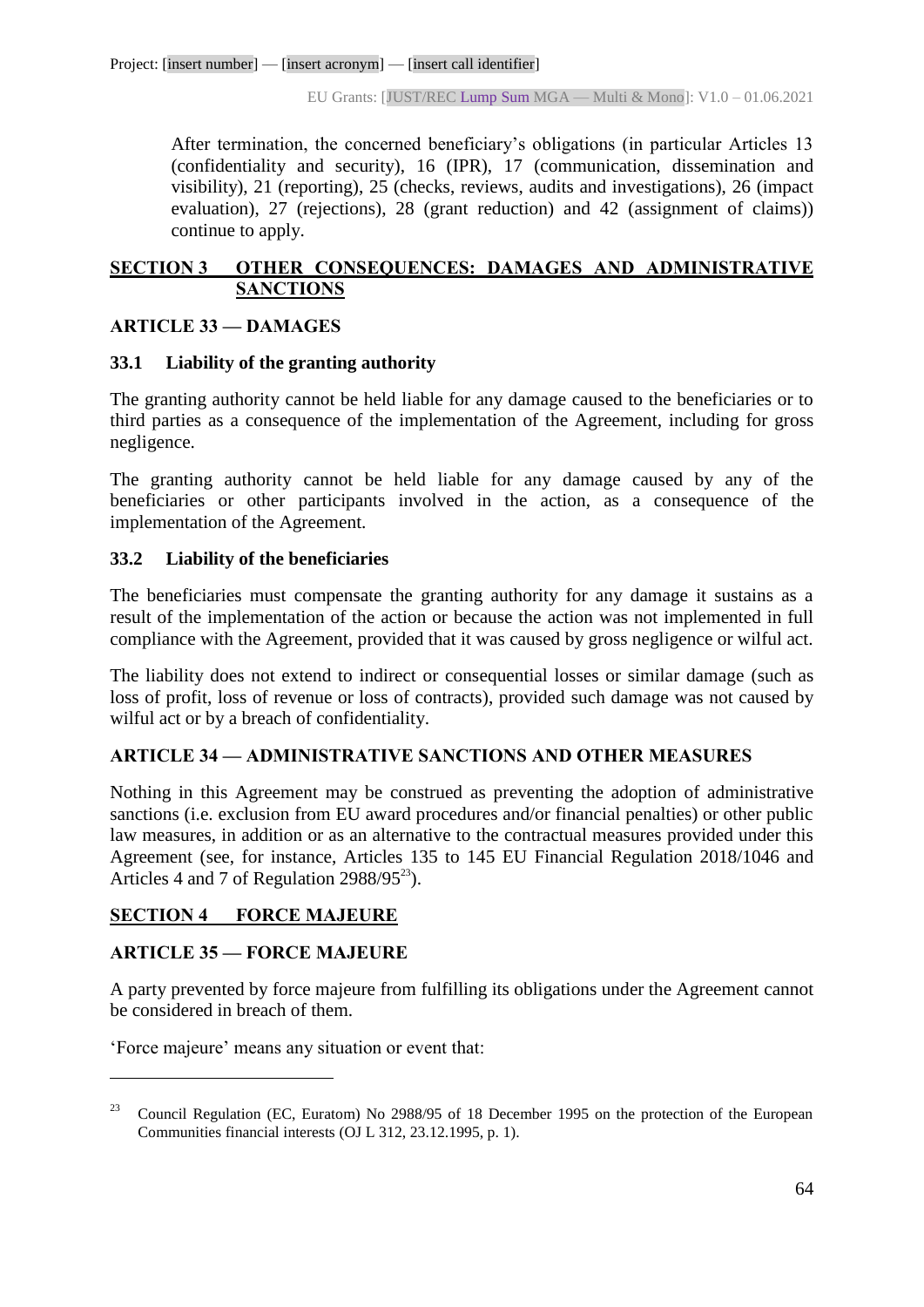- prevents either party from fulfilling their obligations under the Agreement,
- was unforeseeable, exceptional situation and beyond the parties' control,
- was not due to error or negligence on their part (or on the part of other participants involved in the action), and
- proves to be inevitable in spite of exercising all due diligence.

Any situation constituting force majeure must be formally notified to the other party without delay, stating the nature, likely duration and foreseeable effects.

The parties must immediately take all the necessary steps to limit any damage due to force majeure and do their best to resume implementation of the action as soon as possible.

# **CHAPTER 6 FINAL PROVISIONS**

## **ARTICLE 36 — COMMUNICATION BETWEEN THE PARTIES**

## **36.1 Forms and means of communication — Electronic management**

EU grants are managed fully electronically through the EU Funding & Tenders Portal ('Portal').

All communications must be made electronically through the Portal, in accordance with the Portal Terms and Conditions and using the forms and templates provided there (except if explicitly instructed otherwise by the granting authority).

Communications must be made in writing and clearly identify the grant agreement (project number and acronym).

Communications must be made by persons authorised according to the Portal Terms and Conditions. For naming the authorised persons, each beneficiary must have designated before the signature of this Agreement — a 'legal entity appointed representative (LEAR)'. The role and tasks of the LEAR are stipulated in their appointment letter (see Portal Terms and Conditions).

If the electronic exchange system is temporarily unavailable, instructions will be given on the Portal.

## **36.2 Date of communication**

The sending date for communications made through the Portal will be the date and time of sending, as indicated by the time logs.

The receiving date for communications made through the Portal will be the date and time the communication is accessed, as indicated by the time logs. Formal notifications that have not been accessed within 10 days after sending, will be considered to have been accessed (see Portal Terms and Conditions).

If a communication is exceptionally made on paper (by e-mail or postal service), general principles apply (i.e. date of sending/receipt). Formal notifications by registered post with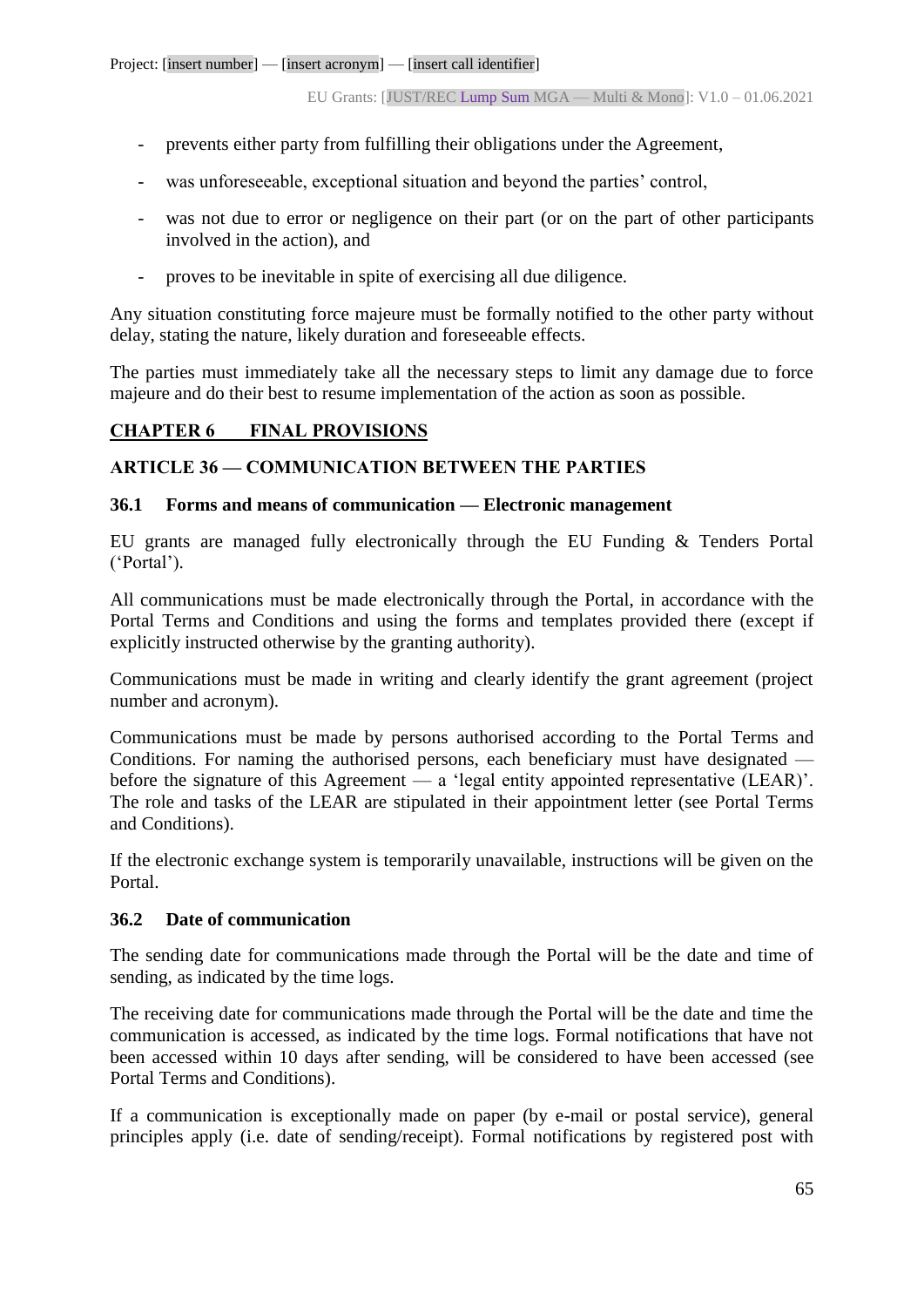proof of delivery will be considered to have been received either on the delivery date registered by the postal service or the deadline for collection at the post office.

If the electronic exchange system is temporarily unavailable, the sending party cannot be considered in breach of its obligation to send a communication within a specified deadline.

## **36.3 Addresses for communication**

The Portal can be accessed via the Europa website.

The address for paper communications to the granting authority (if exceptionally allowed) is the official mailing address indicated on its website.

For beneficiaries, it is the legal address specified in the Portal Participant Register.

## **ARTICLE 37 — INTERPRETATION OF THE AGREEMENT**

The provisions in the Data Sheet take precedence over the rest of the Terms and Conditions of the Agreement.

Annex 5 takes precedence over the Terms and Conditions; the Terms and Conditions take precedence over the Annexes other than Annex 5.

Annex 2 takes precedence over Annex 1.

# **ARTICLE 38 — CALCULATION OF PERIODS AND DEADLINES**

In accordance with Regulation No  $1182/71^{24}$ , periods expressed in days, months or years are calculated from the moment the triggering event occurs.

The day during which that event occurs is not considered as falling within the period.

'Days' means calendar days, not working days.

## **ARTICLE 39 — AMENDMENTS**

## **39.1 Conditions**

The Agreement may be amended, unless the amendment entails changes to the Agreement which would call into question the decision awarding the grant or breach the principle of equal treatment of applicants.

Amendments may be requested by any of the parties.

## **39.2 Procedure**

 $\overline{a}$ 

The party requesting an amendment must submit a request for amendment signed directly in the Portal Amendment tool.

<sup>&</sup>lt;sup>24</sup> Regulation (EEC, Euratom) No 1182/71 of the Council of 3 June 1971 determining the rules applicable to periods, dates and time-limits (OJ L 124, 8/6/1971, p. 1).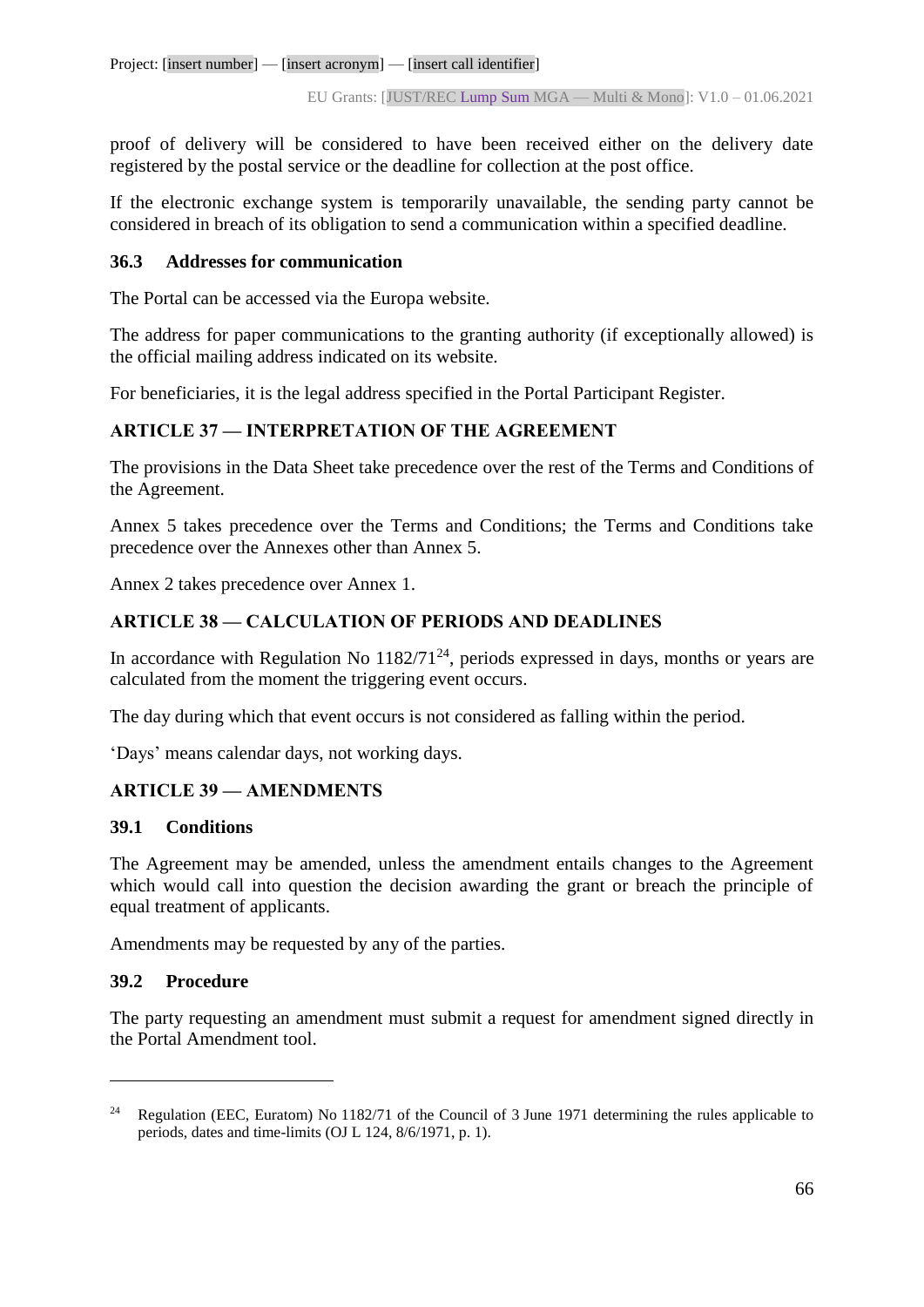The coordinator submits and receives requests for amendment on behalf of the beneficiaries (see Annex 3). If a change of coordinator is requested without its agreement, the submission must be done by another beneficiary (acting on behalf of the other beneficiaries).

The request for amendment must include:

- the reasons why
- the appropriate supporting documents and
- for a change of coordinator without its agreement: the opinion of the coordinator (or proof that this opinion has been requested in writing).

The granting authority may request additional information.

If the party receiving the request agrees, it must sign the amendment in the tool within 45 days of receiving notification (or any additional information the granting authority has requested). If it does not agree, it must formally notify its disagreement within the same deadline. The deadline may be extended, if necessary for the assessment of the request. If no notification is received within the deadline, the request is considered to have been rejected.

An amendment **enters into force** on the day of the signature of the receiving party.

An amendment **takes effect** on the date of entry into force or other date specified in the amendment.

#### **ARTICLE 40 — ACCESSION AND ADDITION OF NEW BENEFICIARIES**

#### **40.1 Accession of the beneficiaries mentioned in the Preamble**

The beneficiaries which are not coordinator must accede to the grant by signing the accession form (see Annex 3) directly in the Portal Grant Preparation tool, within 30 days after the entry into force of the Agreement (see Article 44).

They will assume the rights and obligations under the Agreement with effect from the date of its entry into force (see Article 44).

If a beneficiary does not accede to the grant within the above deadline, the coordinator must — within 30 days — request an amendment (see Article 39) to terminate the beneficiary and make any changes necessary to ensure proper implementation of the action. This does not affect the granting authority's right to terminate the grant (see Article 32).

#### **40.2 Addition of new beneficiaries**

In justified cases, the beneficiaries may request the addition of a new beneficiary.

For this purpose, the coordinator must submit a request for amendment in accordance with Article 39. It must include an accession form (see Annex 3) signed by the new beneficiary directly in the Portal Amendment tool.

New beneficiaries will assume the rights and obligations under the Agreement with effect from the date of their accession specified in the accession form (see Annex 3).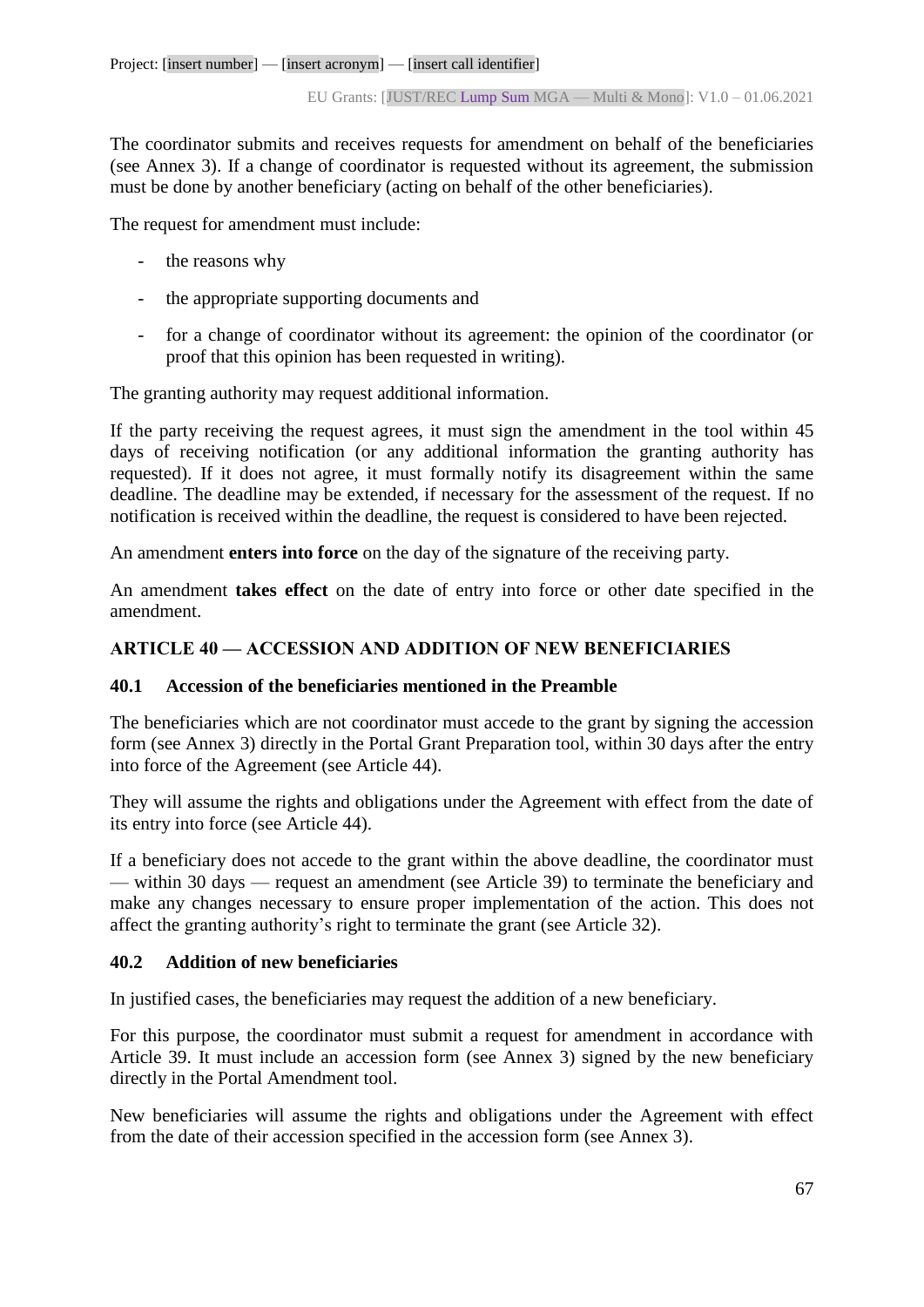Additions are also possible in mono-beneficiary grants.

# **ARTICLE 41** — **TRANSFER OF THE AGREEMENT**

In justified cases, the beneficiary of a mono-beneficiary grant may request the transfer of the grant to a new beneficiary, provided that this would not call into question the decision awarding the grant or breach the principle of equal treatment of applicants.

The beneficiary must submit a request for **amendment** (see Article 39), with

- the reasons why
- the accession form (see Annex 3) signed by the new beneficiary directly in the Portal Amendment tool and
- additional supporting documents (if required by the granting authority).

The new beneficiary will assume the rights and obligations under the Agreement with effect from the date of accession specified in the accession form (see Annex 3).

## **ARTICLE 42** — **ASSIGNMENTS OF CLAIMS FOR PAYMENT AGAINST THE GRANTING AUTHORITY**

The beneficiaries may not assign any of their claims for payment against the granting authority to any third party, except if expressly approved in writing by the granting authority on the basis of a reasoned, written request by the coordinator (on behalf of the beneficiary concerned).

If the granting authority has not accepted the assignment or if the terms of it are not observed, the assignment will have no effect on it.

In no circumstances will an assignment release the beneficiaries from their obligations towards the granting authority.

## **ARTICLE 43 — APPLICABLE LAW AND SETTLEMENT OF DISPUTES**

## **43.1 Applicable law**

The Agreement is governed by the applicable EU law, supplemented if necessary by the law of Belgium.

Special rules may apply for beneficiaries which are international organisations (if any; see Data Sheet, Point 5).

## **43.2 Dispute settlement**

If a dispute concerns the interpretation, application or validity of the Agreement, the parties must bring action before the EU General Court *—* or, on appeal, the EU Court of Justice  under Article 272 of the Treaty on the Functioning of the EU (TFEU).

For non-EU beneficiaries (if any), such disputes must be brought before the courts of Brussels, Belgium — unless an international agreement provides for the enforceability of EU court judgements.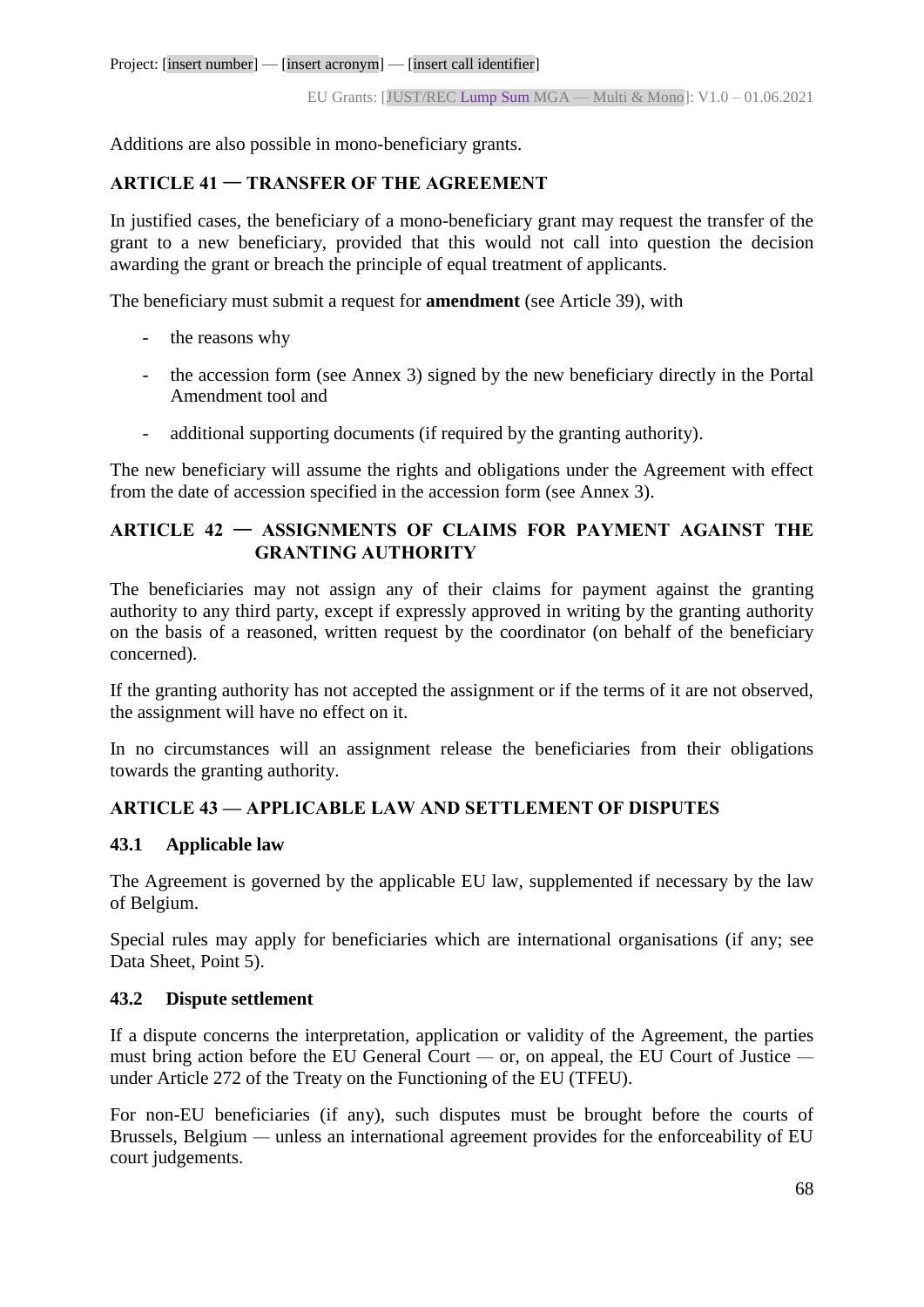For beneficiaries with arbitration as special dispute settlement forum (if any; see Data Sheet, Point 5), the dispute will — in the absence of an amicable settlement — be settled in accordance with the Rules for Arbitration published on the Portal.

If a dispute concerns administrative sanctions, offsetting or an enforceable decision under Article 299 TFEU (see Articles 22 and 34), the beneficiaries must bring action before the General Court *—* or, on appeal, the Court of Justice *—* under Article 263 TFEU.

For grants where the granting authority is an EU executive agency (see Preamble), actions against offsetting and enforceable decisions must be brought against the European Commission (not against the granting authority; see also Article 22).

## **ARTICLE 44 — ENTRY INTO FORCE**

The Agreement will enter into force on the day of signature by the granting authority or the coordinator, depending on which is later.

SIGNATURES For the coordinator For the granting authority [function/forename/surname] [forename/surname] [electronic signature] [electronic signature] Done in [English] Done in [English] on [electronic time stamp] on [electronic time stamp]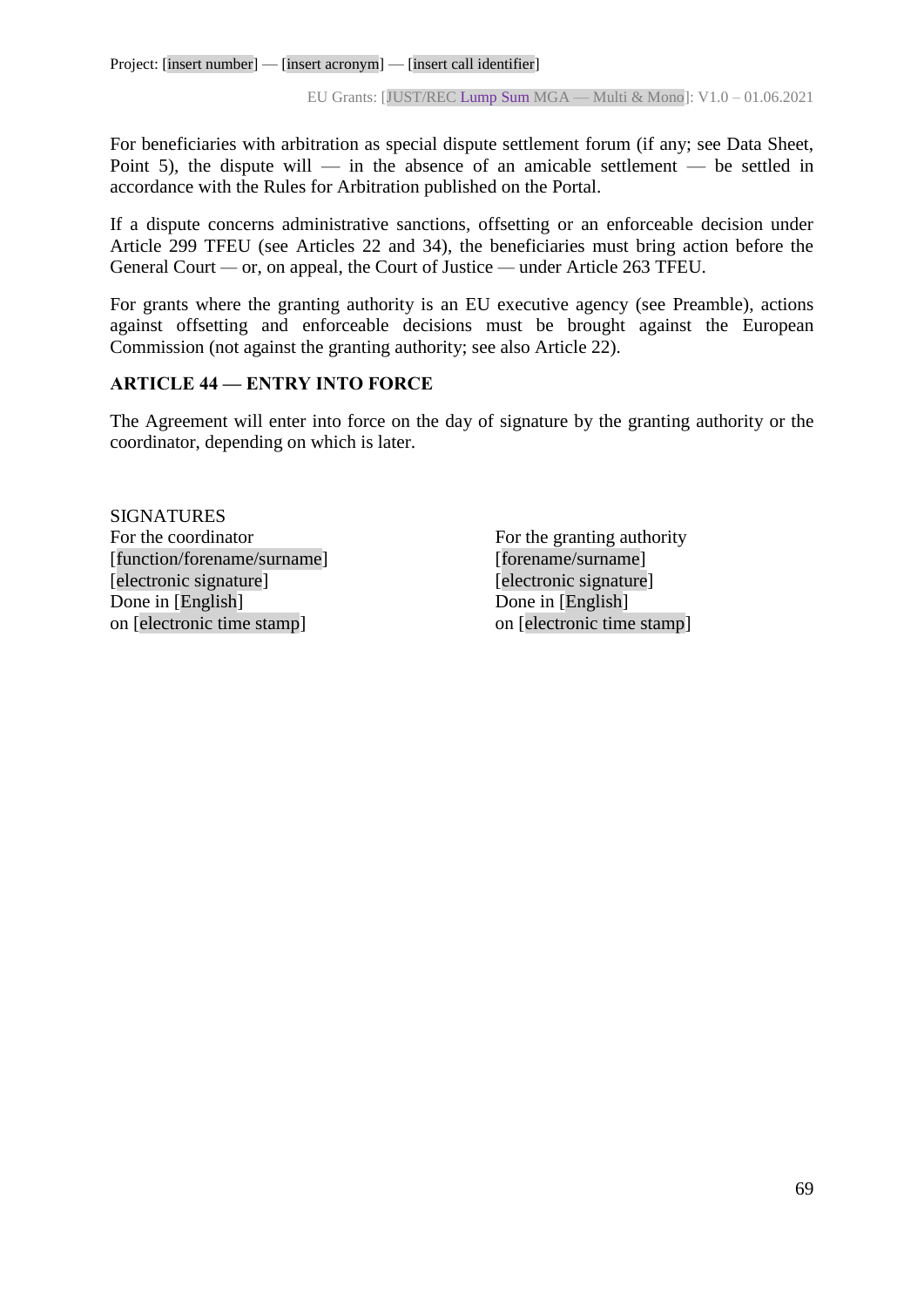# **ANNEX 1**

# **DESCRIPTION OF THE ACTION**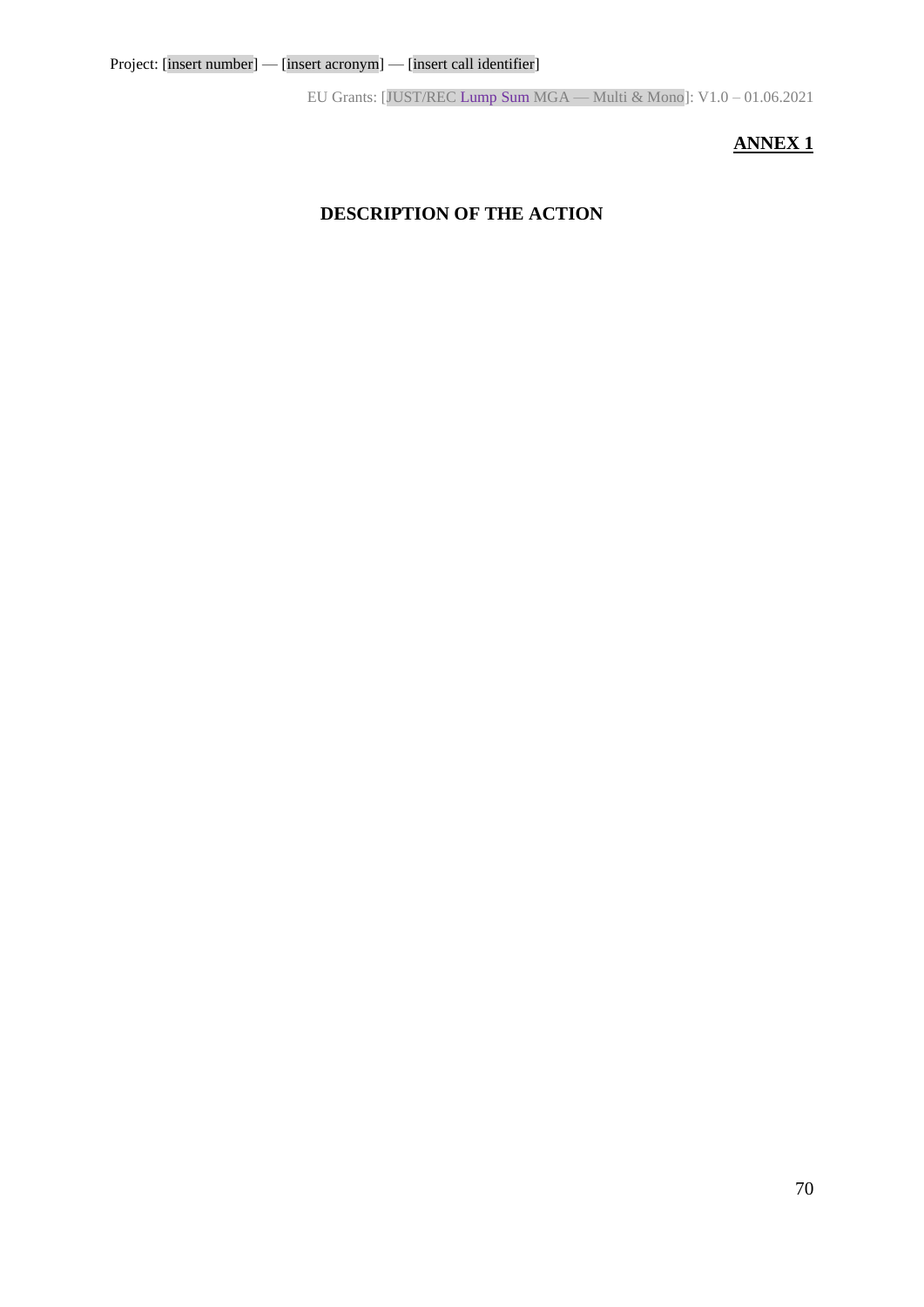## **ANNEX 2**

# **ESTIMATED BUDGET**

#### ANNEX 2 XXX LUMP SUM MGA - MULTI & MOND

#### ESTIMATED BUDGET (LUMP SUM BREAKDOWN) FOR THE ACTION

|                                      | <b>Estimated EU contribution</b><br>Estimated eligible lump sum contributions (per work package)                   |                                       |                                       |                                                                     |                                                                  |                                                                      |                                                                 |                                                                     |                                                                                            |                                     |                                                                 |                                               |
|--------------------------------------|--------------------------------------------------------------------------------------------------------------------|---------------------------------------|---------------------------------------|---------------------------------------------------------------------|------------------------------------------------------------------|----------------------------------------------------------------------|-----------------------------------------------------------------|---------------------------------------------------------------------|--------------------------------------------------------------------------------------------|-------------------------------------|-----------------------------------------------------------------|-----------------------------------------------|
|                                      |                                                                                                                    |                                       |                                       |                                                                     |                                                                  |                                                                      |                                                                 |                                                                     |                                                                                            |                                     |                                                                 |                                               |
|                                      | WP1[name]                                                                                                          | WP2 [name]                            | WP3 [name]                            | WP4 [name]                                                          | WP5 [name]                                                       | WP6 [name]                                                           | WP7 [name]                                                      | WP8 [name]                                                          | WP9 [name]                                                                                 | WP10 [name]                         | <b>VP [XX]</b>                                                  | Maximum grant amount <sup>1</sup>             |
| <b>Forms of funding</b>              | / Lump sum<br>contribution // Financing contribution // Financin contribution // Financin<br>not linked to costs / | / Lump sum<br>g not linked to costs / | / Lump sum<br>g not linked to costs / | /Lump sum<br>contribution // Financi<br>ng not linked to<br>costs / | / Lump sum<br>contribution // Financing<br>not linked to costs / | / Lump sum<br>contribution // Financi<br>ng not linked to<br>costs / | / Lump sum<br>contribution // Financin<br>g not linked to costs | /Lump sum<br>contribution // Financi<br>ng not linked to<br>costs / | / Lump sum<br>contribution // Financing contribution // Financing<br>not linked to costs / | / Lump sum<br>not linked to costs / | / Lump sum<br>contribution / Financing<br>not linked to costs / |                                               |
|                                      | $\mathbf{a}$                                                                                                       | $\mathbf{b}$                          | $\mathsf{C}$ .                        | $\mathbf d$                                                         | $\mathbf{c}$                                                     | $\mathbf{f}$                                                         | -9.                                                             | h                                                                   |                                                                                            |                                     | $\mathbf{k}$                                                    | $1 = a + b + c + d + e + f + g + h + i + j +$ |
| 1 - [short name beneficiary]         |                                                                                                                    |                                       |                                       |                                                                     |                                                                  |                                                                      |                                                                 |                                                                     |                                                                                            |                                     |                                                                 |                                               |
| 1.1 - [short name affiliated entity] |                                                                                                                    |                                       |                                       |                                                                     |                                                                  |                                                                      |                                                                 |                                                                     |                                                                                            |                                     |                                                                 |                                               |
| 2 - [short name beneficiary]         |                                                                                                                    |                                       |                                       |                                                                     |                                                                  |                                                                      |                                                                 |                                                                     |                                                                                            |                                     |                                                                 |                                               |
| 2.1 - [short name affiliated entity] |                                                                                                                    |                                       |                                       |                                                                     |                                                                  |                                                                      |                                                                 |                                                                     |                                                                                            |                                     |                                                                 |                                               |
|                                      |                                                                                                                    |                                       |                                       |                                                                     |                                                                  |                                                                      |                                                                 |                                                                     |                                                                                            |                                     |                                                                 |                                               |
| X - [short name associated partner]  |                                                                                                                    |                                       |                                       |                                                                     |                                                                  |                                                                      |                                                                 |                                                                     |                                                                                            |                                     |                                                                 |                                               |
| <b>Total consortium</b>              |                                                                                                                    |                                       |                                       |                                                                     |                                                                  |                                                                      |                                                                 |                                                                     |                                                                                            |                                     |                                                                 |                                               |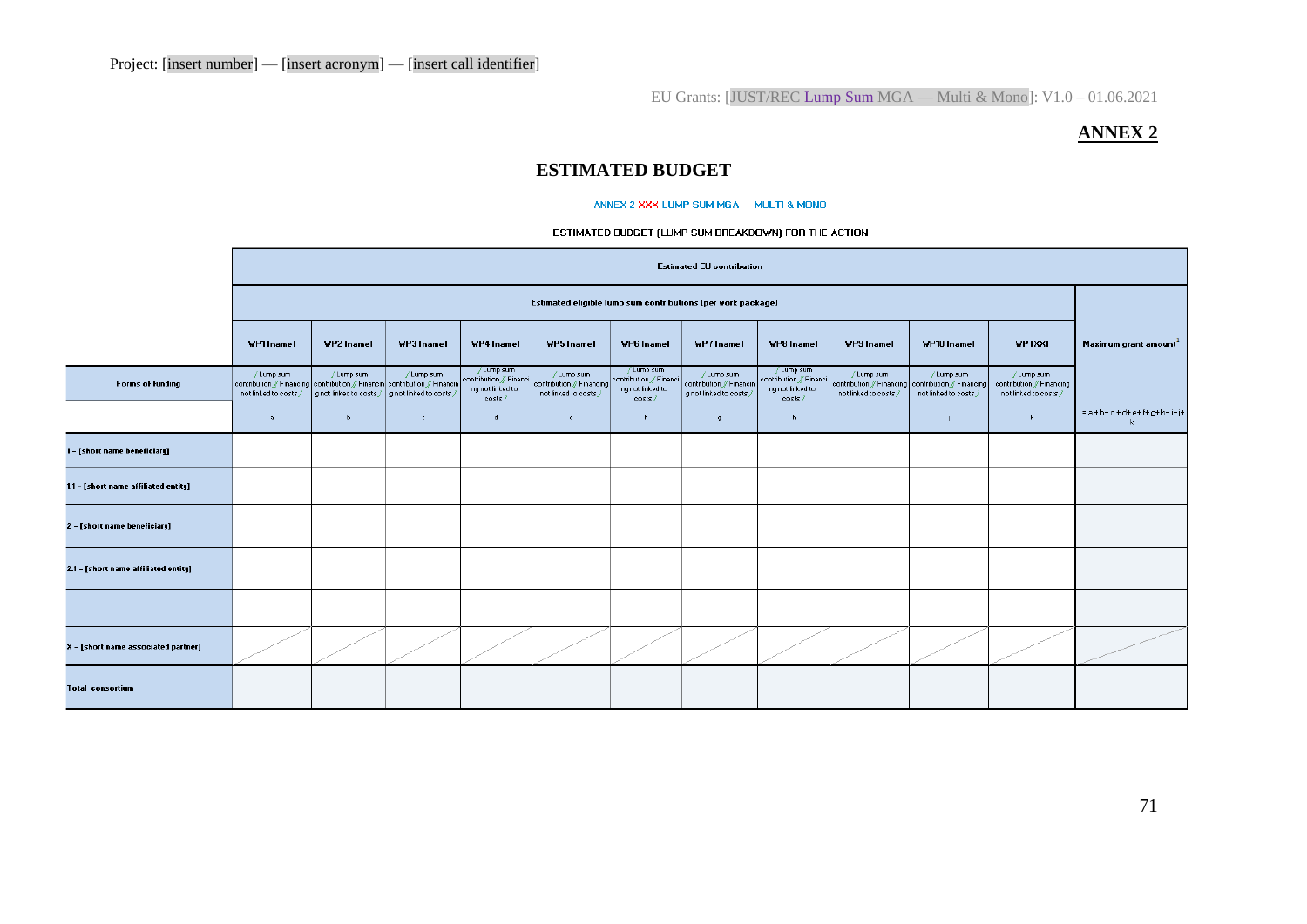# **ANNEX 3**

# **ACCESSION FORM FOR BENEFICIARIES**<sup>25</sup>

<u>.</u>

<sup>&</sup>lt;sup>25</sup> Template published on **Portal Reference Documents**.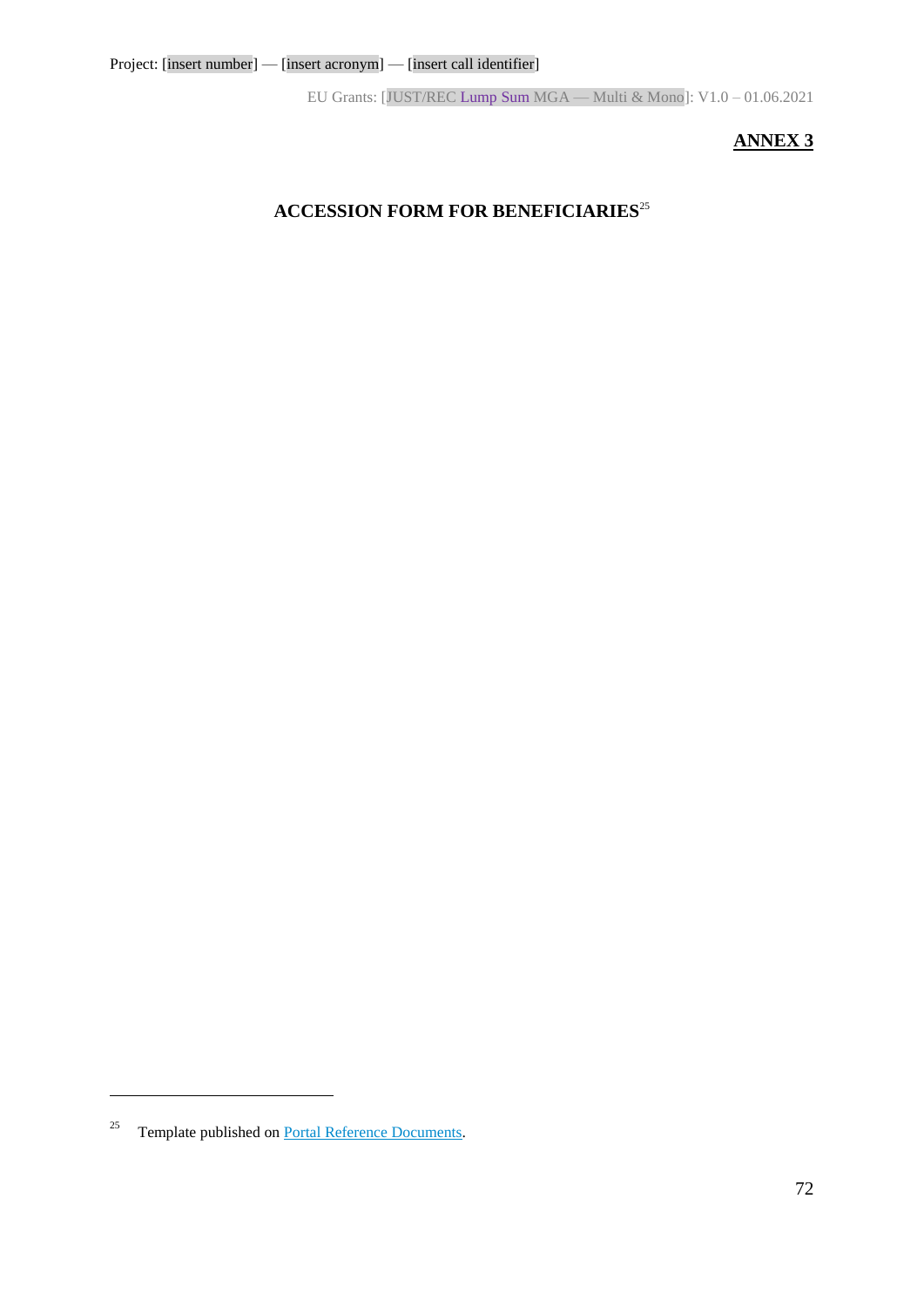EU Grants: [JUST/REC Lump Sum MGA — Multi & Mono]: V1.0 – 01.06.2021

*[OPTION if selected for the grant:*

# **ANNEX 3a**

# **DECLARATION ON JOINT AND SEVERAL LIABILITY OF AFFILIATED ENTITIES**<sup>26</sup> *]*

 $\overline{a}$ 

<sup>&</sup>lt;sup>26</sup> Template published on **Portal Reference Documents**.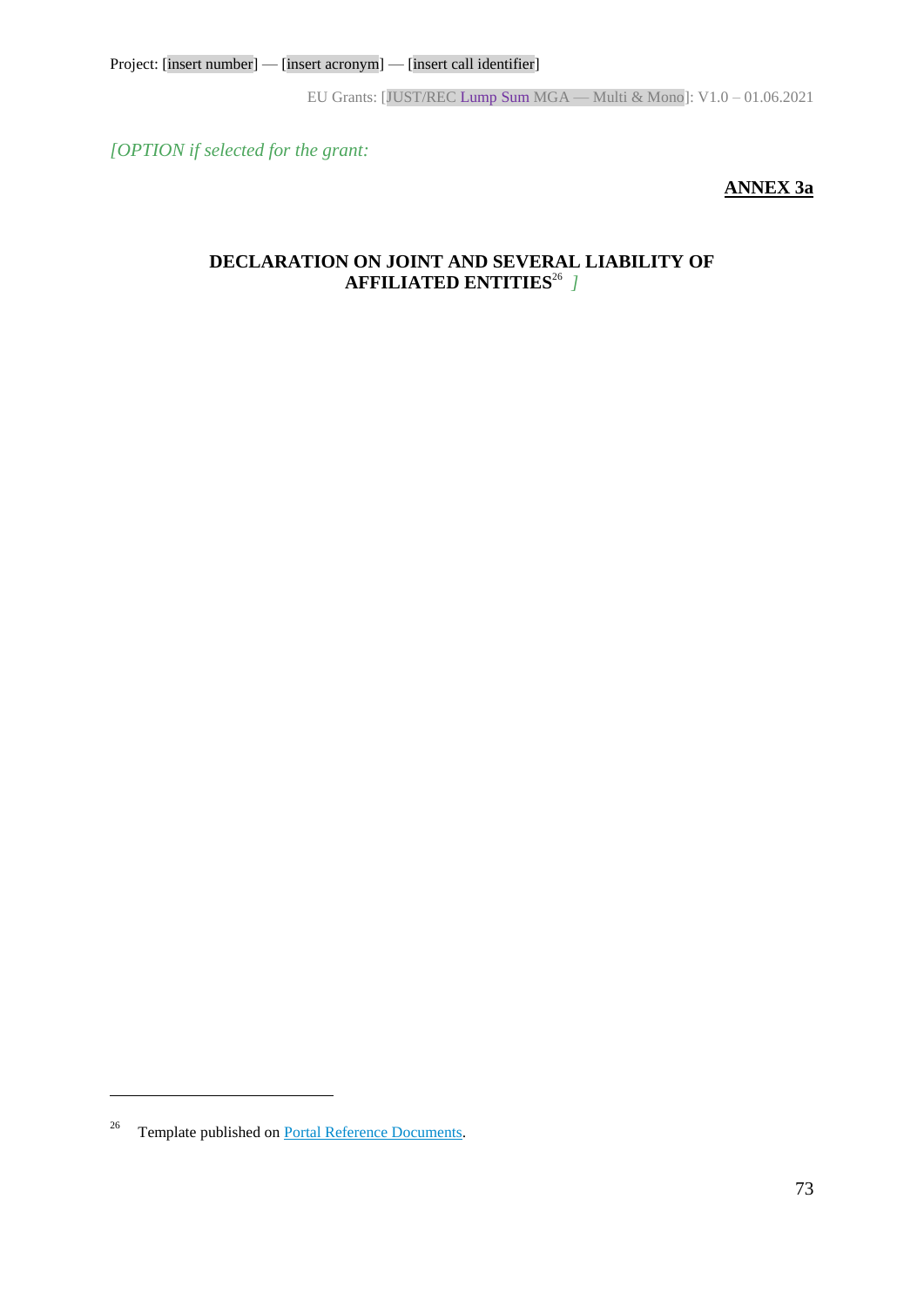EU Grants: [JUST/REC Lump Sum MGA — Multi & Mono]: V1.0 – 01.06.2021

### **ANNEX 4**

# **MODEL FOR THE FINANCIAL STATEMENTS**

#### ANNEX 4 XXX LUMP SUM MGA — MULTI & MONO

#### FINANCIAL STATEMENT FOR THE ACTION FOR REPORTING PERIOD [NUMBER]

|                                      | <b>EU</b> contribution                                                                                           |                                      |                                      |                                                                    |                                                                   |                                                                     |                                                                   |                                                                    |                                    |                                                                                          |                                                                 |                                                      |
|--------------------------------------|------------------------------------------------------------------------------------------------------------------|--------------------------------------|--------------------------------------|--------------------------------------------------------------------|-------------------------------------------------------------------|---------------------------------------------------------------------|-------------------------------------------------------------------|--------------------------------------------------------------------|------------------------------------|------------------------------------------------------------------------------------------|-----------------------------------------------------------------|------------------------------------------------------|
|                                      | Eligible lump sum contributions (per work package)                                                               |                                      |                                      |                                                                    |                                                                   |                                                                     |                                                                   |                                                                    |                                    |                                                                                          |                                                                 |                                                      |
|                                      | WP1 [name]                                                                                                       | WP2 [name]                           | WP3 [name]                           | WP4 [name]                                                         | WP5 [name]                                                        | WP6 [name]                                                          | WP7 [name]                                                        | WP8 [name]                                                         | WP9 [name]                         | WP10 [name]                                                                              | WP [XX]                                                         | <b>Requested EU</b><br>contribution                  |
| Forms of funding                     | / Lump sum<br>contribution // Financing contribution // Financi contribution // Financi<br>not linked to costs / | /Lump sum<br>ng not linked to costs/ | / Lump sum<br>ng not linked to costs | /Lump sum<br>contribution // Financi<br>ng not linked to<br>costs/ | / Lump sum<br>contribution // Financin<br>g not linked to costs / | / Lump sum<br>contribution // Financi<br>ng not linked to<br>costs/ | / Lump sum<br>contribution // Financin<br>g not linked to costs / | / Lump sum<br>contribution / Financi<br>ng not linked to<br>costs/ | / Lump sum<br>not linked to costs/ | / Lump sum<br>contribution / Financing contribution / Financing<br>not linked to costs / | / Lump sum<br>contribution / Financing<br>not linked to costs / |                                                      |
| <b>Status of completion</b>          | <b>COMPLETED</b>                                                                                                 | <b>COMPLETED</b>                     | <b>COMPLETED</b>                     | <b>COMPLETED</b>                                                   | <b>COMPLETED</b>                                                  | <b>COMPLETED</b>                                                    | <b>COMPLETED</b>                                                  | PARTIALLY<br><b>COMPLETED</b>                                      | PARTIALLY<br><b>COMPLETED</b>      | <b>COMPLETED</b>                                                                         | NOT COMPLETED                                                   |                                                      |
|                                      | $\ddot{a}$                                                                                                       | $\mathbf b$                          | $\mathbf{C}$                         | $\mathbf d$                                                        | $\epsilon$                                                        | $\ddot{r}$                                                          | $\mathbf{g}$                                                      | h.                                                                 | -i.                                |                                                                                          | $\mathbf{k}$                                                    | $1 = a + b + c + d + e + f + g + h +$<br>$i + j + k$ |
| 1 - [short name beneficiary]         |                                                                                                                  |                                      |                                      |                                                                    |                                                                   |                                                                     |                                                                   |                                                                    |                                    |                                                                                          |                                                                 |                                                      |
| 1.1 - [short name affiliated entity] |                                                                                                                  |                                      |                                      |                                                                    |                                                                   |                                                                     |                                                                   |                                                                    |                                    |                                                                                          |                                                                 |                                                      |
| 2 - [short name beneficiary]         |                                                                                                                  |                                      |                                      |                                                                    |                                                                   |                                                                     |                                                                   |                                                                    |                                    |                                                                                          |                                                                 |                                                      |
| 2.1 - [short name affiliated entity] |                                                                                                                  |                                      |                                      |                                                                    |                                                                   |                                                                     |                                                                   |                                                                    |                                    |                                                                                          |                                                                 |                                                      |
|                                      |                                                                                                                  |                                      |                                      |                                                                    |                                                                   |                                                                     |                                                                   |                                                                    |                                    |                                                                                          |                                                                 |                                                      |
| X - [short name associated partner]  |                                                                                                                  |                                      |                                      |                                                                    |                                                                   |                                                                     |                                                                   |                                                                    |                                    |                                                                                          |                                                                 |                                                      |
| <b>Total consortium</b>              |                                                                                                                  |                                      |                                      |                                                                    |                                                                   |                                                                     |                                                                   |                                                                    |                                    |                                                                                          |                                                                 |                                                      |